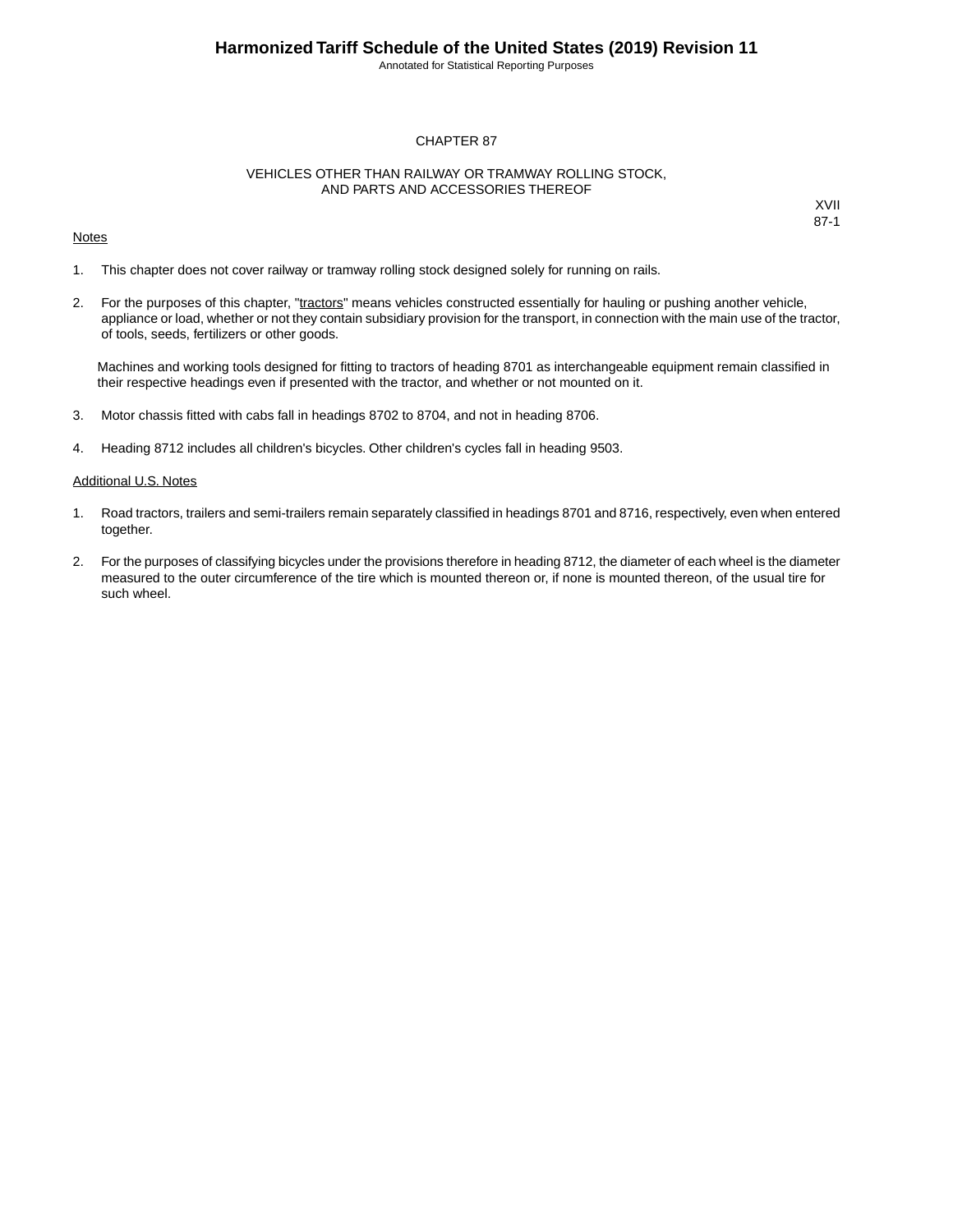Annotated for Statistical Reporting Purposes

| Heading/                 | Stat.       |                                                 | Unit           |                    | Rates of Duty                                                                                 |       |
|--------------------------|-------------|-------------------------------------------------|----------------|--------------------|-----------------------------------------------------------------------------------------------|-------|
| Subheading               | Suf-<br>fix | <b>Article Description</b>                      | of<br>Quantity | General            | $\mathbf{1}$<br>Special                                                                       | 2     |
| 8701                     |             | Tractors (other than tractors of heading 8709): |                |                    |                                                                                               |       |
| 8701.10.01               | 00          |                                                 |                |                    |                                                                                               | Free  |
| 8701.20.00               |             |                                                 |                | $4%^{2/2}$         | Free (A+, AU, B, BH, 25%<br>CA, CL, CO, D, E,<br>IL, JO, KR, MA,<br>MX, OM, P, PA,<br>PE, SG) |       |
|                          |             | New:                                            |                |                    |                                                                                               |       |
|                          | 15          |                                                 |                |                    |                                                                                               |       |
|                          | 45          |                                                 |                |                    |                                                                                               |       |
| 8701.30                  | 80          |                                                 |                |                    |                                                                                               |       |
| 8701.30.10               |             | Track-laying tractors:                          |                | Free $\frac{1}{2}$ |                                                                                               | Free  |
|                          |             | New:                                            |                |                    |                                                                                               |       |
|                          | 15          | With a net engine power of less than            |                |                    |                                                                                               |       |
|                          | 30          | With a net engine power of 93.3 kW or more      |                |                    |                                                                                               |       |
|                          | 45          | With a net engine power of 119.4 kW or more     |                |                    |                                                                                               |       |
|                          | 60          | With a net engine power of 194 kW or more       |                |                    |                                                                                               |       |
|                          | 75          | With a net engine power of 257.4 kW or          |                |                    |                                                                                               |       |
|                          | 90          |                                                 |                |                    |                                                                                               |       |
| 8701.30.50               |             |                                                 |                | Free <sup>21</sup> |                                                                                               | 27.5% |
|                          | 15          | New:<br>With a net engine power of less than    |                |                    |                                                                                               |       |
|                          | 30          | With a net engine power of 93.3 kW or more      |                |                    |                                                                                               |       |
|                          | 45          | With a net engine power of 119.4 kW or more     |                |                    |                                                                                               |       |
|                          | 60          | With a net engine power of 194 kW or more       | No.            |                    |                                                                                               |       |
|                          | 75          | With a net engine power of 257.4 kW or          |                |                    |                                                                                               |       |
|                          | 90          |                                                 |                |                    |                                                                                               |       |
|                          |             | Other, of an engine power:                      |                |                    |                                                                                               |       |
| 8701.91                  |             | Not exceeding 18 kW:                            |                |                    |                                                                                               |       |
| 8701.91.10 00            |             |                                                 |                |                    |                                                                                               | Free  |
| 8701.91.50 00            |             |                                                 |                |                    |                                                                                               | 27.5% |
| 8701.92<br>8701.92.10 00 |             | Exceeding 18 kW but not exceeding 37 kW:        |                |                    |                                                                                               | Free  |
| 8701.92.50 00            |             |                                                 |                |                    |                                                                                               | 27.5% |
| 8701.93                  |             | Exceeding 37 kW but not exceeding 75 kW:        |                |                    |                                                                                               |       |
| 8701.93.10 00            |             |                                                 |                |                    |                                                                                               | Free  |
| 8701.93.50 00            |             |                                                 |                |                    |                                                                                               | 27.5% |
| 8701.94<br>8701.94.10 00 |             | Exceeding 75 kW but not exceeding 130 kW:       |                |                    |                                                                                               | Free  |
| 8701.94.50 00            |             |                                                 |                |                    |                                                                                               | 27.5% |
| 8701.95                  |             | Exceeding 130 kW:                               |                |                    |                                                                                               |       |
| 8701.95.10 00            |             |                                                 |                |                    |                                                                                               | Free  |
| 8701.95.50 00            |             |                                                 |                |                    |                                                                                               | 27.5% |
|                          |             |                                                 |                |                    |                                                                                               |       |
|                          |             |                                                 |                |                    |                                                                                               |       |
|                          |             |                                                 |                |                    |                                                                                               |       |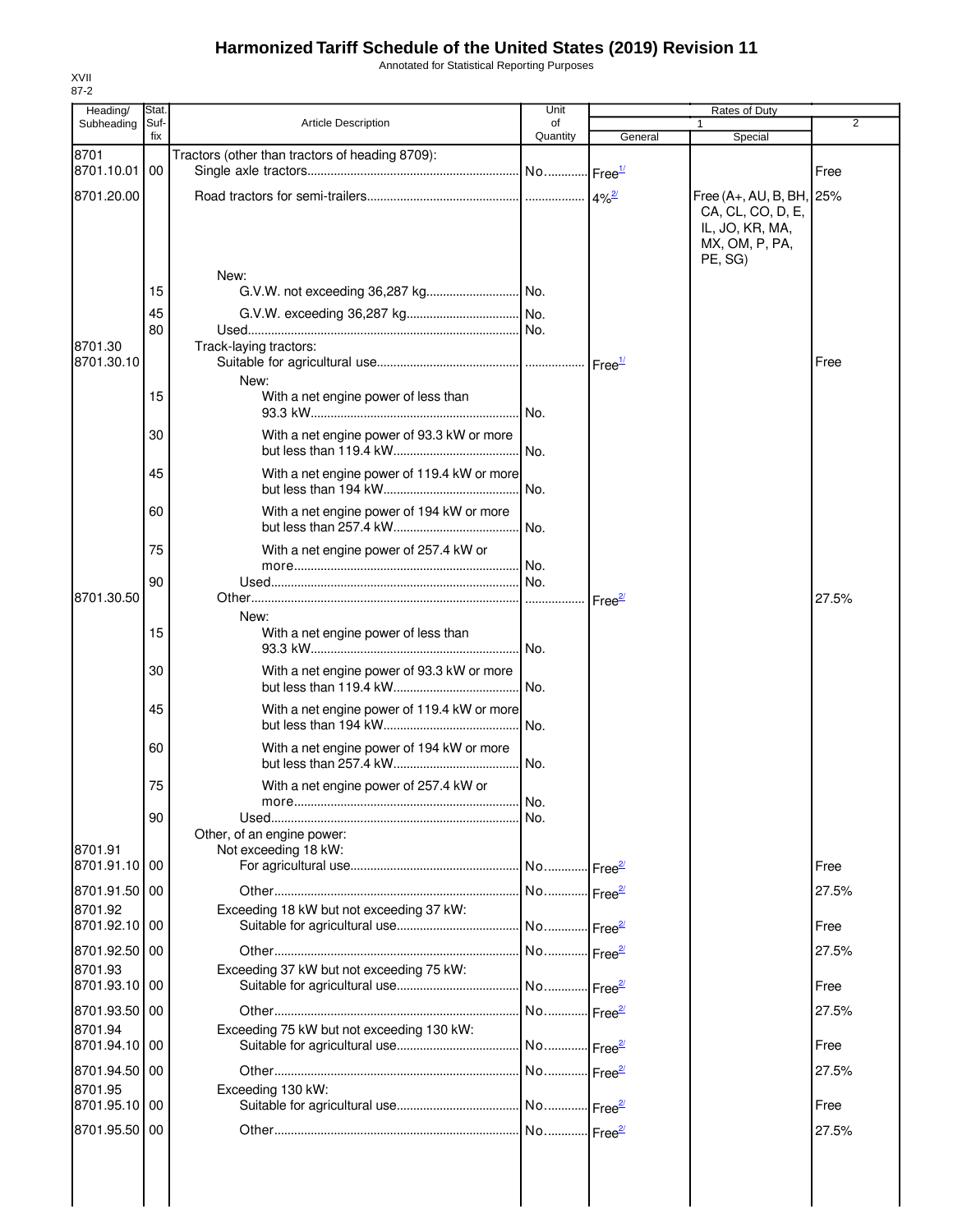Annotated for Statistical Reporting Purposes

| Heading/              | Stat.       |                                                                                                                                                                               | Unit                |                      | Rates of Duty                                                                                |                |
|-----------------------|-------------|-------------------------------------------------------------------------------------------------------------------------------------------------------------------------------|---------------------|----------------------|----------------------------------------------------------------------------------------------|----------------|
| Subheading            | Suf-<br>fix | <b>Article Description</b>                                                                                                                                                    | of<br>Quantity      | General              | $\mathbf{1}$<br>Special                                                                      | $\overline{2}$ |
| 8702                  |             | Motor vehicles for the transport of ten or more persons,                                                                                                                      |                     |                      |                                                                                              |                |
| 8702.10               |             | including the driver:<br>With only compression-ignition internal combustion piston<br>engine (diesel or semi-diesel):                                                         |                     |                      |                                                                                              |                |
| 8702.10.31            | 00          | Designed for the transport of 16 or more persons,                                                                                                                             |                     |                      | Free (A, AU, B, BH, 25%                                                                      |                |
|                       |             |                                                                                                                                                                               |                     |                      | CA, CL, CO, D, E,<br>IL, JO, KR, MA,<br>MX, OM, P, PA,<br>PE, SG)                            |                |
| 8702.10.61            | 00          |                                                                                                                                                                               |                     |                      | Free (A, AU, B, BH, 25%<br>CA, CL, CO, D, E,<br>IL, JO, KR, MA,<br>MX, OM, P, PA,<br>PE, SG) |                |
| 8702.20               |             | With both compression-ignition internal combustion piston<br>engine (diesel or semi-diesel) and electric motor as motors<br>for propulsion:                                   |                     |                      |                                                                                              |                |
| 8702.20.31            | 00          | Designed for the transport of 16 or more persons,                                                                                                                             |                     |                      |                                                                                              |                |
|                       |             |                                                                                                                                                                               |                     |                      | Free (A, AU, B, BH, 25%<br>CA, CL, CO, D, E,<br>IL, JO, KR, MA,<br>MX, OM, P, PA,<br>PE, SG) |                |
| 8702.20.61 00         |             |                                                                                                                                                                               |                     | $.9\%$ <sup>1/</sup> | Free (A, AU, B, BH, 25%<br>CA, CL, CO, D, E,<br>IL, JO, KR, MA,<br>MX, OM, P, PA,<br>PE, SG) |                |
| 8702.30<br>8702.30.31 | 00          | With both spark-ignition internal combustion reciprocating<br>piston engine and electric motor as motors for propulsion:<br>Designed for the transport of 16 or more persons, |                     |                      |                                                                                              |                |
|                       |             |                                                                                                                                                                               |                     |                      | Free (A, AU, B, BH, 25%<br>CA, CL, CO, D, E,<br>IL, JO, KR, MA,<br>MX, OM, P, PA,<br>PE, SG) |                |
| 8702.30.61 00         |             |                                                                                                                                                                               |                     |                      | Free (A, AU, B, BH, 25%<br>CA, CL, CO, D, E,<br>IL, JO, KR, MA,<br>MX, OM, P, PA,<br>PE, SG) |                |
| 8702.40               |             | With only electric motor for propulsion:                                                                                                                                      |                     |                      |                                                                                              |                |
| 8702.40.31            | 00          | Designed for the transport of 16 or more persons,                                                                                                                             |                     |                      | Free (A, AU, B, BH, 25%                                                                      |                |
|                       |             |                                                                                                                                                                               |                     |                      | CA, CL, CO, D, E,<br>IL, JO, KR, MA,<br>MX, OM, P, PA,<br>PE, SG)                            |                |
| 8702.40.61            | 00          |                                                                                                                                                                               | No 2% <sup>1/</sup> |                      | Free (A, AU, B, BH, 25%<br>CA, CL, CO, D, E,<br>IL, JO, KR, MA,<br>MX, OM, P, PA,<br>PE, SG) |                |
| 8702.90<br>8702.90.31 | 00          | Other:<br>Designed for the transport of 16 or more persons,                                                                                                                   | No 2% <sup>1/</sup> |                      | Free (A, AU, B, BH, 25%                                                                      |                |
|                       |             |                                                                                                                                                                               |                     |                      | CA, CL, CO, D, E,<br>IL, JO, KR, MA,<br>MX, OM, P, PA,<br>PE, SG)                            |                |
|                       |             |                                                                                                                                                                               |                     |                      |                                                                                              |                |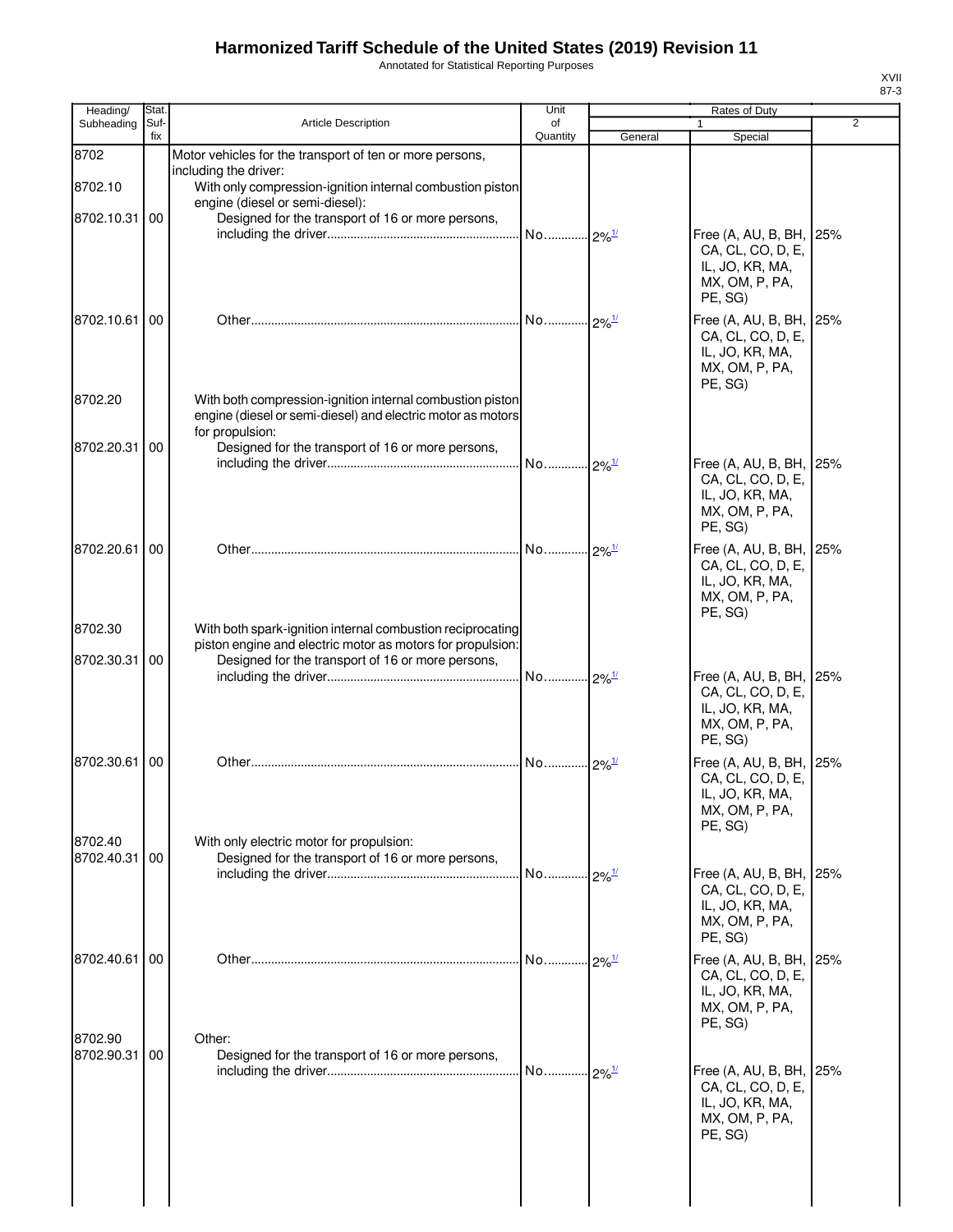Annotated for Statistical Reporting Purposes

| Heading/<br>Subheading  | Stat.                    |                                                                                                           | Unit                |         | Rates of Duty                                                                                |                |
|-------------------------|--------------------------|-----------------------------------------------------------------------------------------------------------|---------------------|---------|----------------------------------------------------------------------------------------------|----------------|
|                         | Suf-                     | Article Description                                                                                       | $_{\mathsf{of}}$    |         | $\mathbf{1}$                                                                                 | $\overline{2}$ |
| 8702 (con.)<br>8702.90  | $\operatorname{\sf fix}$ | Motor vehicles for the transport of ten or more persons,<br>including the driver: (con.)<br>Other: (con.) | Quantity            | General | Special                                                                                      |                |
| (con.)<br>8702.90.61 00 |                          |                                                                                                           | No 2% <sup>1/</sup> |         | Free (A, AU, B, BH, 25%<br>CA, CL, CO, D, E,<br>IL, JO, KR, MA,<br>MX, OM, P, PA,<br>PE, SG) |                |
|                         |                          |                                                                                                           |                     |         |                                                                                              |                |
|                         |                          |                                                                                                           |                     |         |                                                                                              |                |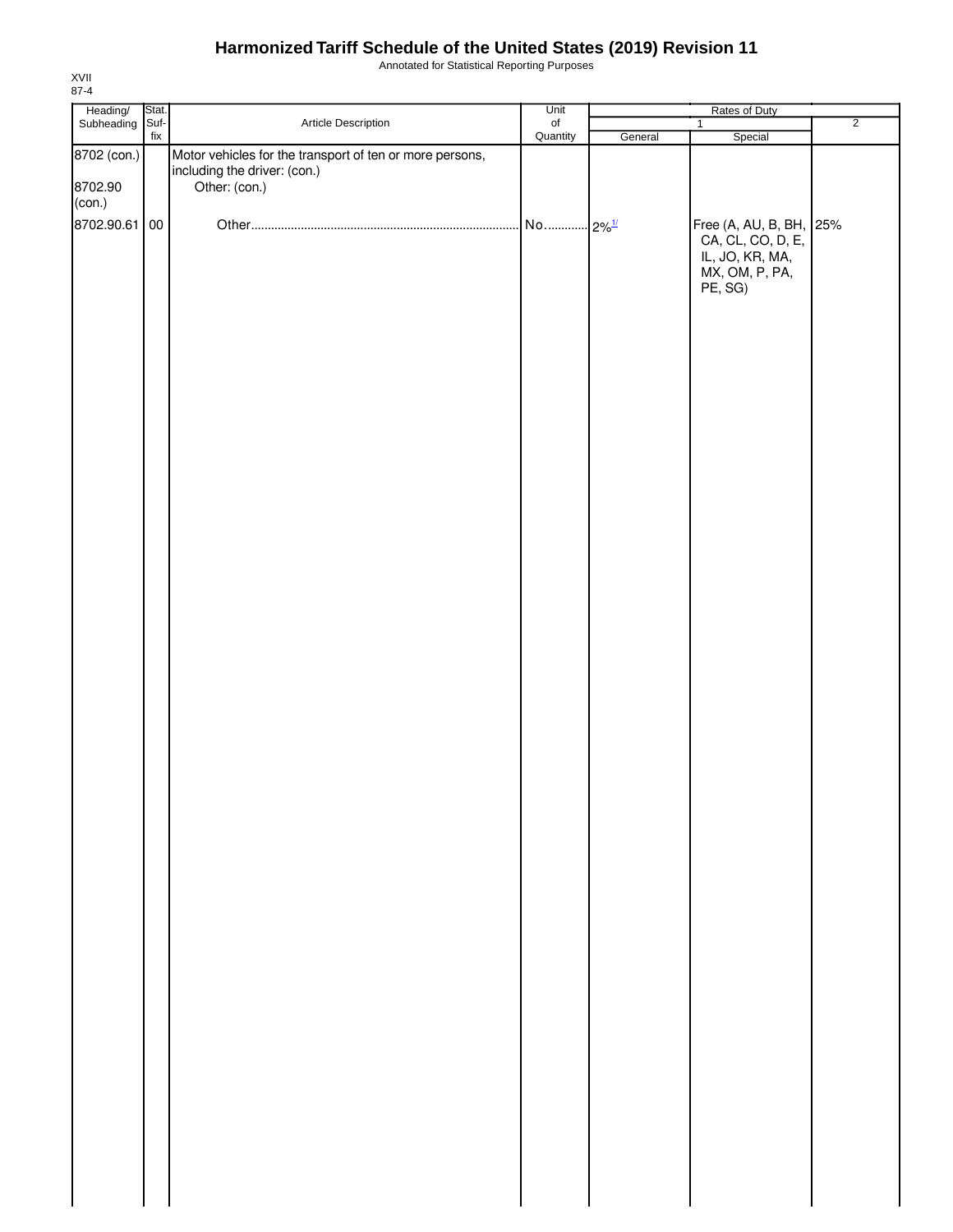Annotated for Statistical Reporting Purposes

| Heading/        | Stat.       |                                                                                                                                                                                                                                      | Unit      |         | Rates of Duty                                                                                 |                |
|-----------------|-------------|--------------------------------------------------------------------------------------------------------------------------------------------------------------------------------------------------------------------------------------|-----------|---------|-----------------------------------------------------------------------------------------------|----------------|
| Subheading      | Suf-<br>fix | Article Description                                                                                                                                                                                                                  | $\circ$ f |         | $\mathbf{1}$                                                                                  | $\overline{2}$ |
| 8703<br>8703.10 |             | Motor cars and other motor vehicles principally designed for<br>the transport of persons (other than those of heading 8702),<br>including station wagons and racing cars:<br>Vehicles specially designed for traveling on snow; golf | Quantity  | General | Special                                                                                       |                |
|                 |             | carts and similar vehicles:                                                                                                                                                                                                          |           |         |                                                                                               |                |
| 8703.10.10 00   |             | Vehicles specially designed for traveling on snow No 2.5%                                                                                                                                                                            |           |         | Free (A+, AU, B, BH,<br>CA, CL, CO, D, E,<br>IL, JO, KR, MA,<br>MX, OM, P, PA,<br>PE, SG)     | 10%            |
| 8703.10.50      |             |                                                                                                                                                                                                                                      |           |         | Free (A*, AU, B, BH, 10%<br>CA, CL, CO, D, E,<br>IL, JO, KR, MA,<br>MX, OM, P, PA,<br>PE, SG) |                |
|                 | 30          |                                                                                                                                                                                                                                      |           |         |                                                                                               |                |
|                 | 60          |                                                                                                                                                                                                                                      |           |         |                                                                                               |                |
|                 |             |                                                                                                                                                                                                                                      |           |         |                                                                                               |                |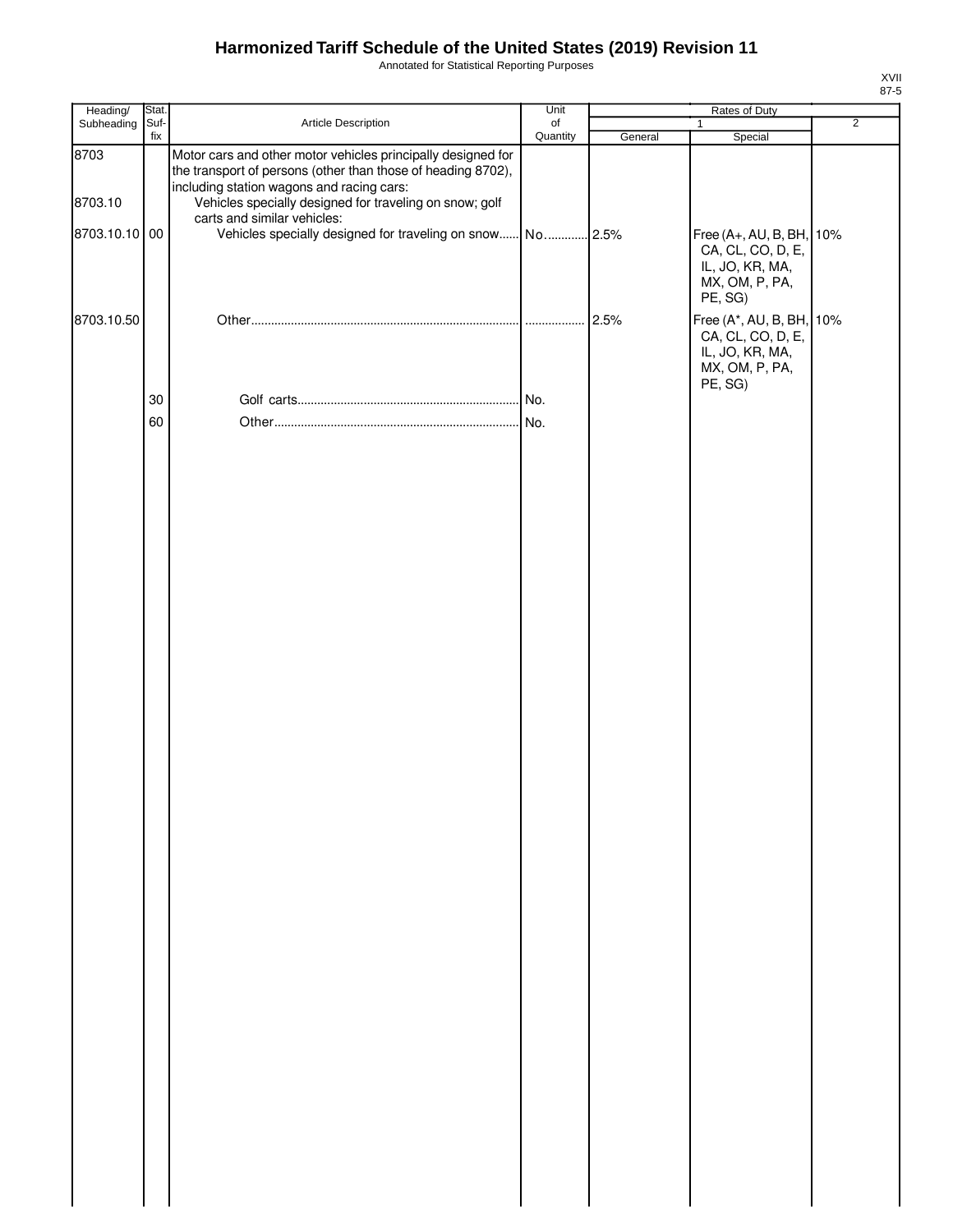Annotated for Statistical Reporting Purposes

| Heading/                  | Stat.                            |                                                                                                                                                                                                                                                                                   | Unit                                          |                       | Rates of Duty                                                                                 |   |
|---------------------------|----------------------------------|-----------------------------------------------------------------------------------------------------------------------------------------------------------------------------------------------------------------------------------------------------------------------------------|-----------------------------------------------|-----------------------|-----------------------------------------------------------------------------------------------|---|
| Subheading                | Suf-<br>fix                      | <b>Article Description</b>                                                                                                                                                                                                                                                        | of<br>Quantity                                | General               | Special                                                                                       | 2 |
| 8703 (con.)<br>8703.21.01 |                                  | Motor cars and other motor vehicles principally designed for<br>the transport of persons (other than those of heading 8702),<br>including station wagons and racing cars: (con.)<br>Other vehicles, with only spark-ignition internal combustion<br>reciprocating piston engines: |                                               |                       | Free (A+, AU, B, BH, 10%<br>CA, CL, CO, D, E,<br>IL, JO, KR, MA,<br>MX, OM, P, PA,<br>PE, SG) |   |
| 8703.22.01                | 10<br>30<br>50<br>00             | Three or four wheel off-road vehicles with straddle<br>seat and handlebar control:<br>With label indicating that vehicle is for<br>operation only by persons at least 16 years of<br>Of a cylinder capacity exceeding 1,000 cc but not                                            | .l No.<br>No.<br>No.<br>No 2.5% <sup>1/</sup> |                       | Free (A+, AU, B, BH, 10%<br>CA, CL, CO, D, E,<br>IL, JO, KR, MA,<br>MX, OM, P, PA,            |   |
| 8703.23.01                |                                  | Of a cylinder capacity exceeding 1,500 cc but not                                                                                                                                                                                                                                 |                                               |                       | PE, SG)<br>Free (A+, AU, B, BH, 10%<br>CA, CL, CO, D, E,<br>IL, JO, KR, MA,<br>MX, OM, P, PA, |   |
|                           | 10                               | Other:<br>New:<br>Having engines with not more than 4<br>cylinders:<br>Station wagons and passenger vans:<br>Station wagons under 160 cm in                                                                                                                                       |                                               |                       | PE, SG)                                                                                       |   |
|                           | 20<br>30<br>40<br>60             | Having engines with more than 4 cylinders<br>but not more than 6 cylinders                                                                                                                                                                                                        | No.<br>No.<br>No.                             |                       |                                                                                               |   |
| 8703.24.01                | 70<br>90                         | Having engines with more than 6<br>Of a cylinder capacity exceeding 3,000 cc                                                                                                                                                                                                      | No.                                           | $2.5\%$ <sup>1/</sup> | Free (A+, AU, B, BH, 10%                                                                      |   |
|                           | 10<br>30<br>40<br>50<br>60<br>90 | Ambulances, hearses and prison vans<br>Other:<br>New:<br>Having engines with not more than 4<br>Having engines with more than 4 cylinders<br>but not more than 6 cylinders<br>Having engines with more than 6                                                                     | No.<br>No.<br>No.<br>No.<br>No.<br>No.        |                       | CA, CL, CO, D, E,<br>IL, JO, KR, MA,<br>MX, OM, P, PA,<br>PE, SG)                             |   |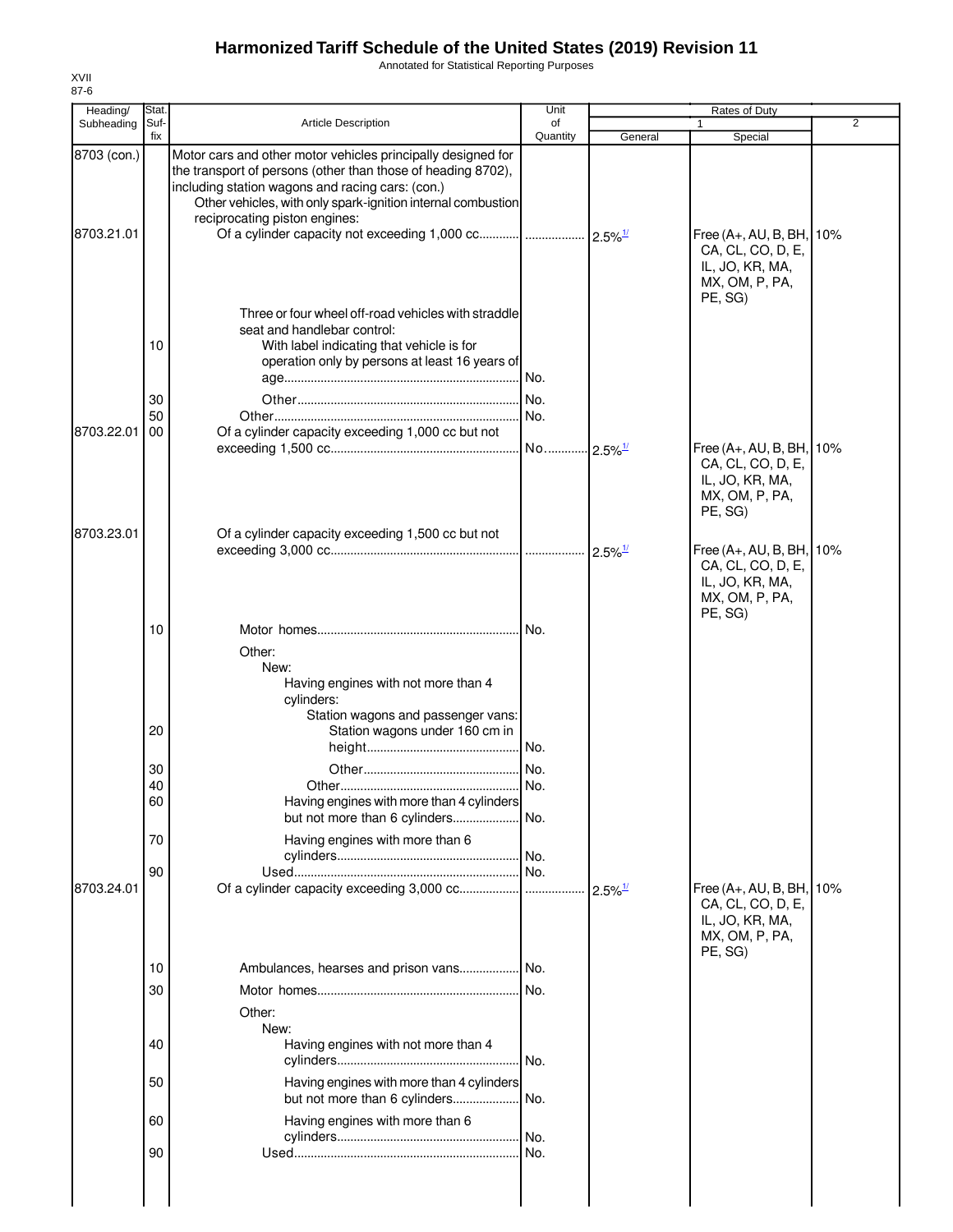Annotated for Statistical Reporting Purposes

| v |  |
|---|--|

| Heading/                     | Stat.       |                                                                                                                                                                                                                                                                                                  | Unit           |         | Rates of Duty                                                                                 |                |
|------------------------------|-------------|--------------------------------------------------------------------------------------------------------------------------------------------------------------------------------------------------------------------------------------------------------------------------------------------------|----------------|---------|-----------------------------------------------------------------------------------------------|----------------|
| Subheading                   | Suf-<br>fix | Article Description                                                                                                                                                                                                                                                                              | of<br>Quantity | General | $\mathbf{1}$<br>Special                                                                       | $\overline{2}$ |
| 8703 (con.)<br>8703.31.01 00 |             | Motor cars and other motor vehicles principally designed for<br>the transport of persons (other than those of heading 8702),<br>including station wagons and racing cars: (con.)<br>Other vehicles, with only compression-ignition internal<br>combustion piston engine (diesel or semi-diesel): |                |         | Free (A+, AU, B, BH, 10%<br>CA, CL, CO, D, E,<br>IL, JO, KR, MA,<br>MX, OM, P, PA,<br>PE, SG) |                |
| 8703.32.01                   |             | Of a cylinder capacity exceeding 1,500 cc but not                                                                                                                                                                                                                                                |                |         | Free (A+, AU, B, BH, 10%<br>CA, CL, CO, D, E,<br>IL, JO, KR, MA,<br>MX, OM, P, PA,<br>PE, SG) |                |
|                              | 10          |                                                                                                                                                                                                                                                                                                  |                |         |                                                                                               |                |
|                              | 50          |                                                                                                                                                                                                                                                                                                  |                |         |                                                                                               |                |
| 8703.33.01                   |             |                                                                                                                                                                                                                                                                                                  |                |         | Free (A+, AU, B, BH, 10%<br>CA, CL, CO, D, E,<br>IL, JO, KR, MA,<br>MX, OM, P, PA,<br>PE, SG) |                |
|                              | 10          | Ambulances, hearses, and prison vans No.                                                                                                                                                                                                                                                         |                |         |                                                                                               |                |
|                              | 30          |                                                                                                                                                                                                                                                                                                  |                |         |                                                                                               |                |
|                              |             | Other:                                                                                                                                                                                                                                                                                           |                |         |                                                                                               |                |
|                              | 45          |                                                                                                                                                                                                                                                                                                  |                |         |                                                                                               |                |
|                              | 85          |                                                                                                                                                                                                                                                                                                  | No.            |         |                                                                                               |                |
|                              |             |                                                                                                                                                                                                                                                                                                  |                |         |                                                                                               |                |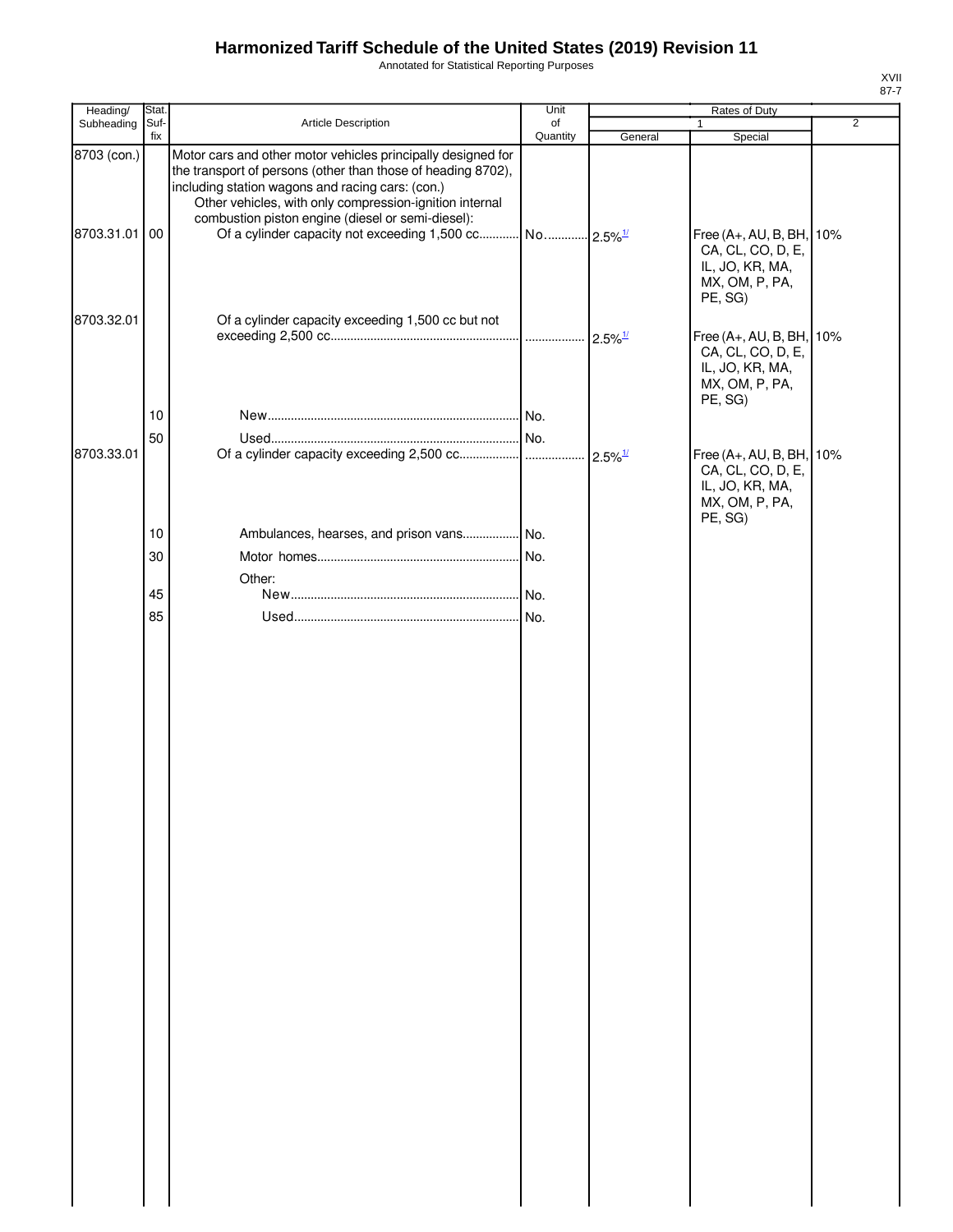Annotated for Statistical Reporting Purposes

| Heading/                  | Stat. |                                                                                                                                                                                                                                                                                                                                                                           | Unit     |         | Rates of Duty                                                                    |                |
|---------------------------|-------|---------------------------------------------------------------------------------------------------------------------------------------------------------------------------------------------------------------------------------------------------------------------------------------------------------------------------------------------------------------------------|----------|---------|----------------------------------------------------------------------------------|----------------|
| Subheading                | Suf-  | Article Description                                                                                                                                                                                                                                                                                                                                                       | of       |         |                                                                                  | $\overline{2}$ |
|                           | fix   |                                                                                                                                                                                                                                                                                                                                                                           | Quantity | General | Special                                                                          |                |
| 8703 (con.)<br>8703.40.00 |       | Motor cars and other motor vehicles principally designed for<br>the transport of persons (other than those of heading 8702),<br>including station wagons and racing cars: (con.)<br>Other vehicles, with both spark-ignition internal combustion<br>reciprocating piston engine and electric motor as motors<br>for propulsion, other than those capable of being charged |          |         | Free $(A+, AU, B, BH,$<br>CA, CL, CO, D, E,<br>IL, JO, KR, MA,<br>MX, OM, P, PA, | 10%            |
|                           | 05    | Of a cylinder capacity not exceeding 1,000 cc No.                                                                                                                                                                                                                                                                                                                         |          |         | PE, SG)                                                                          |                |
|                           | 10    | Of a cylinder capacity exceeding 1,000 cc but not                                                                                                                                                                                                                                                                                                                         | . No.    |         |                                                                                  |                |
|                           | 15    | Of a cylinder capacity exceeding 1,500 cc but not<br>exceeding 3,000 cc:                                                                                                                                                                                                                                                                                                  | No.      |         |                                                                                  |                |
|                           |       | Other:                                                                                                                                                                                                                                                                                                                                                                    |          |         |                                                                                  |                |
|                           | 20    | New:<br>Having engines with not more than 4                                                                                                                                                                                                                                                                                                                               |          |         |                                                                                  |                |
|                           | 30    | Having engines with more than 4 cylinders<br>but not more than 6 cylinders                                                                                                                                                                                                                                                                                                | No.      |         |                                                                                  |                |
|                           | 40    | Having engines with more than 6                                                                                                                                                                                                                                                                                                                                           |          |         |                                                                                  |                |
|                           | 45    | Of a cylinder capacity exceeding 3,000 cc:                                                                                                                                                                                                                                                                                                                                | No.      |         |                                                                                  |                |
|                           | 50    | Ambulances, hearses and prison vans No.                                                                                                                                                                                                                                                                                                                                   |          |         |                                                                                  |                |
|                           | 55    |                                                                                                                                                                                                                                                                                                                                                                           | No.      |         |                                                                                  |                |
|                           | 60    | Other:<br>New:<br>Having engines with not more than 4                                                                                                                                                                                                                                                                                                                     |          |         |                                                                                  |                |
|                           | 70    | Having engines with more than 4 cylinders                                                                                                                                                                                                                                                                                                                                 |          |         |                                                                                  |                |
|                           | 80    | Having engines with more than 6                                                                                                                                                                                                                                                                                                                                           |          |         |                                                                                  |                |
|                           | 90    |                                                                                                                                                                                                                                                                                                                                                                           | No.      |         |                                                                                  |                |
|                           |       |                                                                                                                                                                                                                                                                                                                                                                           |          |         |                                                                                  |                |
|                           |       |                                                                                                                                                                                                                                                                                                                                                                           |          |         |                                                                                  |                |
|                           |       |                                                                                                                                                                                                                                                                                                                                                                           |          |         |                                                                                  |                |
|                           |       |                                                                                                                                                                                                                                                                                                                                                                           |          |         |                                                                                  |                |
|                           |       |                                                                                                                                                                                                                                                                                                                                                                           |          |         |                                                                                  |                |
|                           |       |                                                                                                                                                                                                                                                                                                                                                                           |          |         |                                                                                  |                |
|                           |       |                                                                                                                                                                                                                                                                                                                                                                           |          |         |                                                                                  |                |
|                           |       |                                                                                                                                                                                                                                                                                                                                                                           |          |         |                                                                                  |                |
|                           |       |                                                                                                                                                                                                                                                                                                                                                                           |          |         |                                                                                  |                |
|                           |       |                                                                                                                                                                                                                                                                                                                                                                           |          |         |                                                                                  |                |
|                           |       |                                                                                                                                                                                                                                                                                                                                                                           |          |         |                                                                                  |                |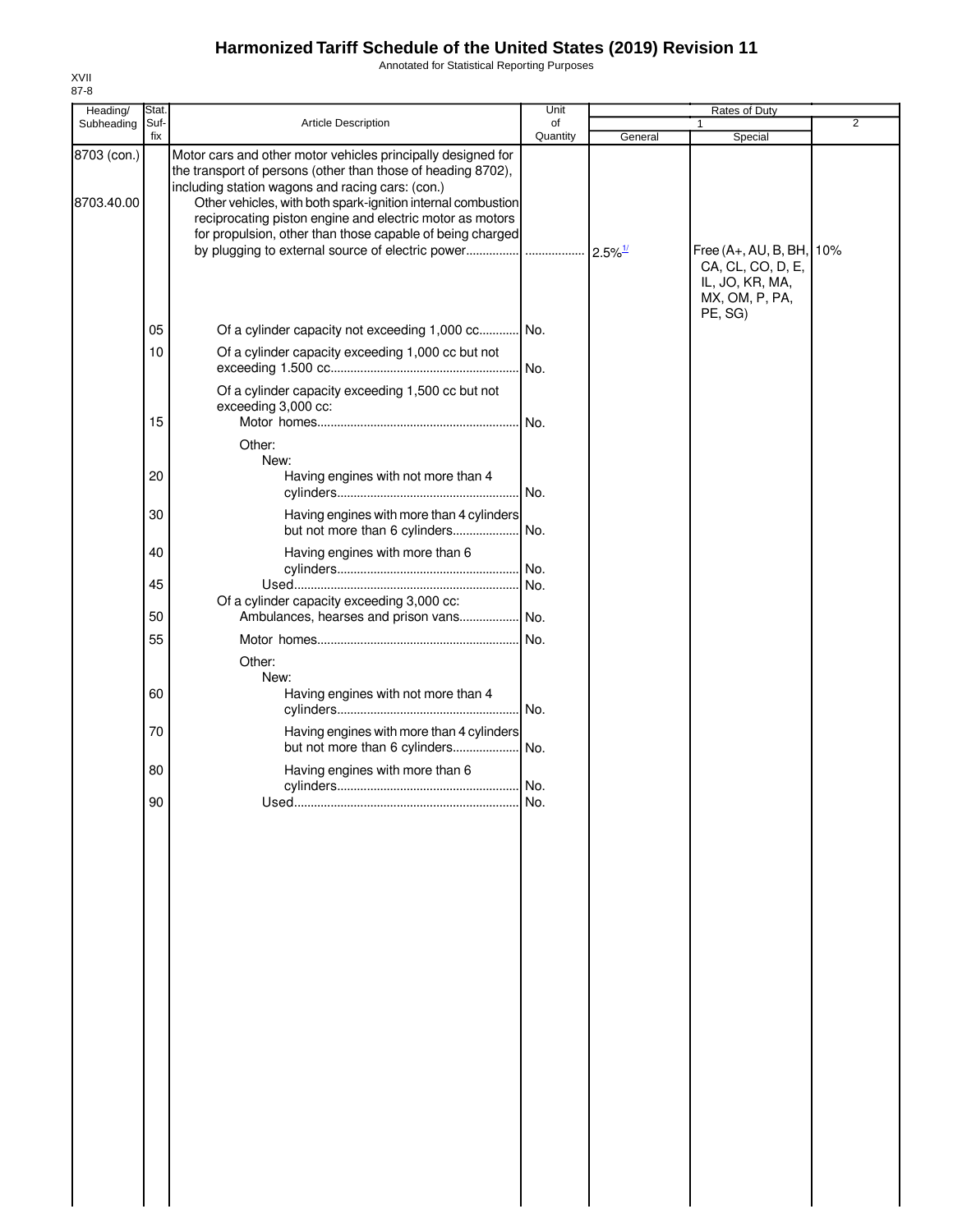Annotated for Statistical Reporting Purposes

| Heading/                  | Stat. |                                                                                                                                                                                                                                                                                                                                                                      | Unit     |         | Rates of Duty                                                                                 |                |
|---------------------------|-------|----------------------------------------------------------------------------------------------------------------------------------------------------------------------------------------------------------------------------------------------------------------------------------------------------------------------------------------------------------------------|----------|---------|-----------------------------------------------------------------------------------------------|----------------|
| Subheading                | Suf-  | Article Description                                                                                                                                                                                                                                                                                                                                                  | of       |         | 1                                                                                             | $\overline{2}$ |
| 8703 (con.)<br>8703.50.00 | fix   | Motor cars and other motor vehicles principally designed for<br>the transport of persons (other than those of heading 8702),<br>including station wagons and racing cars: (con.)<br>Other vehicles, with both compression-ignition internal<br>combustion piston engine and electric motor as motors for<br>propulsion, other than those capable of being charged by | Quantity | General | Special<br>Free (A+, AU, B, BH, 10%<br>CA, CL, CO, D, E,<br>IL, JO, KR, MA,<br>MX, OM, P, PA, |                |
|                           | 10    | Of a cylinder capacity not exceeding 1,500 cc No.                                                                                                                                                                                                                                                                                                                    |          |         | PE, SG)                                                                                       |                |
|                           |       | Of a cylinder capacity exceeding 1,500 cc but not<br>exceeding 2,500 cc                                                                                                                                                                                                                                                                                              |          |         |                                                                                               |                |
|                           | 30    |                                                                                                                                                                                                                                                                                                                                                                      | No.      |         |                                                                                               |                |
|                           | 50    |                                                                                                                                                                                                                                                                                                                                                                      | No.      |         |                                                                                               |                |
|                           |       | Of a cylinder capacity exceeding 2,500 cc:                                                                                                                                                                                                                                                                                                                           |          |         |                                                                                               |                |
|                           | 60    | Ambulances, hearses and prison vans No.                                                                                                                                                                                                                                                                                                                              |          |         |                                                                                               |                |
|                           | 65    |                                                                                                                                                                                                                                                                                                                                                                      |          |         |                                                                                               |                |
|                           |       | Other:                                                                                                                                                                                                                                                                                                                                                               |          |         |                                                                                               |                |
|                           | 70    |                                                                                                                                                                                                                                                                                                                                                                      |          |         |                                                                                               |                |
|                           |       |                                                                                                                                                                                                                                                                                                                                                                      |          |         |                                                                                               |                |
|                           | 90    |                                                                                                                                                                                                                                                                                                                                                                      |          |         |                                                                                               |                |
|                           |       |                                                                                                                                                                                                                                                                                                                                                                      |          |         |                                                                                               |                |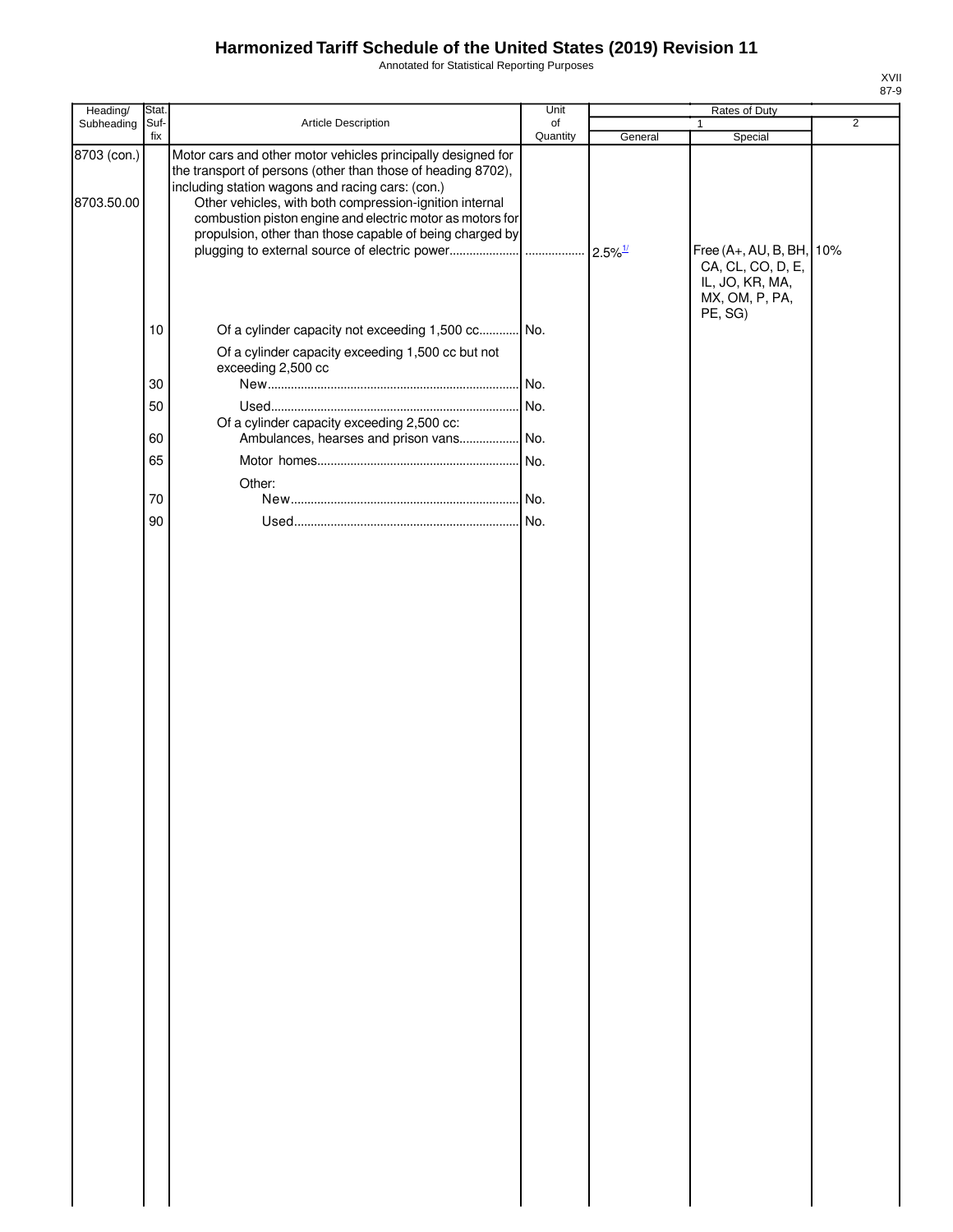Annotated for Statistical Reporting Purposes

| Heading/                  | Stat.    |                                                                                                                                                                                                                                                                                                                                                                         | Unit       |         | Rates of Duty                                                                      |                |
|---------------------------|----------|-------------------------------------------------------------------------------------------------------------------------------------------------------------------------------------------------------------------------------------------------------------------------------------------------------------------------------------------------------------------------|------------|---------|------------------------------------------------------------------------------------|----------------|
| Subheading                | Suf-     | Article Description                                                                                                                                                                                                                                                                                                                                                     | of         |         |                                                                                    | $\overline{2}$ |
|                           | fix      |                                                                                                                                                                                                                                                                                                                                                                         | Quantity   | General | Special                                                                            |                |
| 8703 (con.)<br>8703.60.00 |          | Motor cars and other motor vehicles principally designed for<br>the transport of persons (other than those of heading 8702),<br>including station wagons and racing cars: (con.)<br>Other vehicles, with both spark-ignition internal combustion<br>reciprocating piston engine and electric motor as motors<br>for propulsion, capable of being charged by plugging to |            |         | Free (A+, AU, B, BH, 10%<br>CA, CL, CO, D, E,<br>IL, JO, KR, MA,<br>MX, OM, P, PA, |                |
|                           | 05       | Of a cylinder capacity not exceeding 1,000 cc No.                                                                                                                                                                                                                                                                                                                       |            |         | PE, SG)                                                                            |                |
|                           | 10       | Of a cylinder capacity exceeding 1,000 cc but not                                                                                                                                                                                                                                                                                                                       | No.        |         |                                                                                    |                |
|                           | 15       | Of a cylinder capacity exceeding 1,500 cc but not<br>exceeding 3,000 cc:                                                                                                                                                                                                                                                                                                | No.        |         |                                                                                    |                |
|                           |          | Other:                                                                                                                                                                                                                                                                                                                                                                  |            |         |                                                                                    |                |
|                           | 20       | New:<br>Having engines with not more than 4                                                                                                                                                                                                                                                                                                                             | No.        |         |                                                                                    |                |
|                           | 30       | Having engines with more than 4 cylinders                                                                                                                                                                                                                                                                                                                               |            |         |                                                                                    |                |
|                           | 40       | but not more than 6 cylinders<br>Having engines with more than 6                                                                                                                                                                                                                                                                                                        | No.        |         |                                                                                    |                |
|                           | 45       |                                                                                                                                                                                                                                                                                                                                                                         | No.<br>No. |         |                                                                                    |                |
|                           | 50       | Of a cylinder capacity exceeding 3,000 cc:<br>Ambulances, hearses and prison vans                                                                                                                                                                                                                                                                                       | No.        |         |                                                                                    |                |
|                           | 55       |                                                                                                                                                                                                                                                                                                                                                                         | No.        |         |                                                                                    |                |
|                           |          |                                                                                                                                                                                                                                                                                                                                                                         |            |         |                                                                                    |                |
|                           | 60<br>70 | Other:<br>New:<br>Having engines with not more than 4<br>Having engines with more than 4 cylinders                                                                                                                                                                                                                                                                      | . No.      |         |                                                                                    |                |
|                           |          | but not more than 6 cylinders                                                                                                                                                                                                                                                                                                                                           | . No.      |         |                                                                                    |                |
|                           | 80<br>90 | Having engines with more than 6                                                                                                                                                                                                                                                                                                                                         | . No.      |         |                                                                                    |                |
|                           |          |                                                                                                                                                                                                                                                                                                                                                                         | No.        |         |                                                                                    |                |
|                           |          |                                                                                                                                                                                                                                                                                                                                                                         |            |         |                                                                                    |                |
|                           |          |                                                                                                                                                                                                                                                                                                                                                                         |            |         |                                                                                    |                |
|                           |          |                                                                                                                                                                                                                                                                                                                                                                         |            |         |                                                                                    |                |
|                           |          |                                                                                                                                                                                                                                                                                                                                                                         |            |         |                                                                                    |                |
|                           |          |                                                                                                                                                                                                                                                                                                                                                                         |            |         |                                                                                    |                |
|                           |          |                                                                                                                                                                                                                                                                                                                                                                         |            |         |                                                                                    |                |
|                           |          |                                                                                                                                                                                                                                                                                                                                                                         |            |         |                                                                                    |                |
|                           |          |                                                                                                                                                                                                                                                                                                                                                                         |            |         |                                                                                    |                |
|                           |          |                                                                                                                                                                                                                                                                                                                                                                         |            |         |                                                                                    |                |
|                           |          |                                                                                                                                                                                                                                                                                                                                                                         |            |         |                                                                                    |                |
|                           |          |                                                                                                                                                                                                                                                                                                                                                                         |            |         |                                                                                    |                |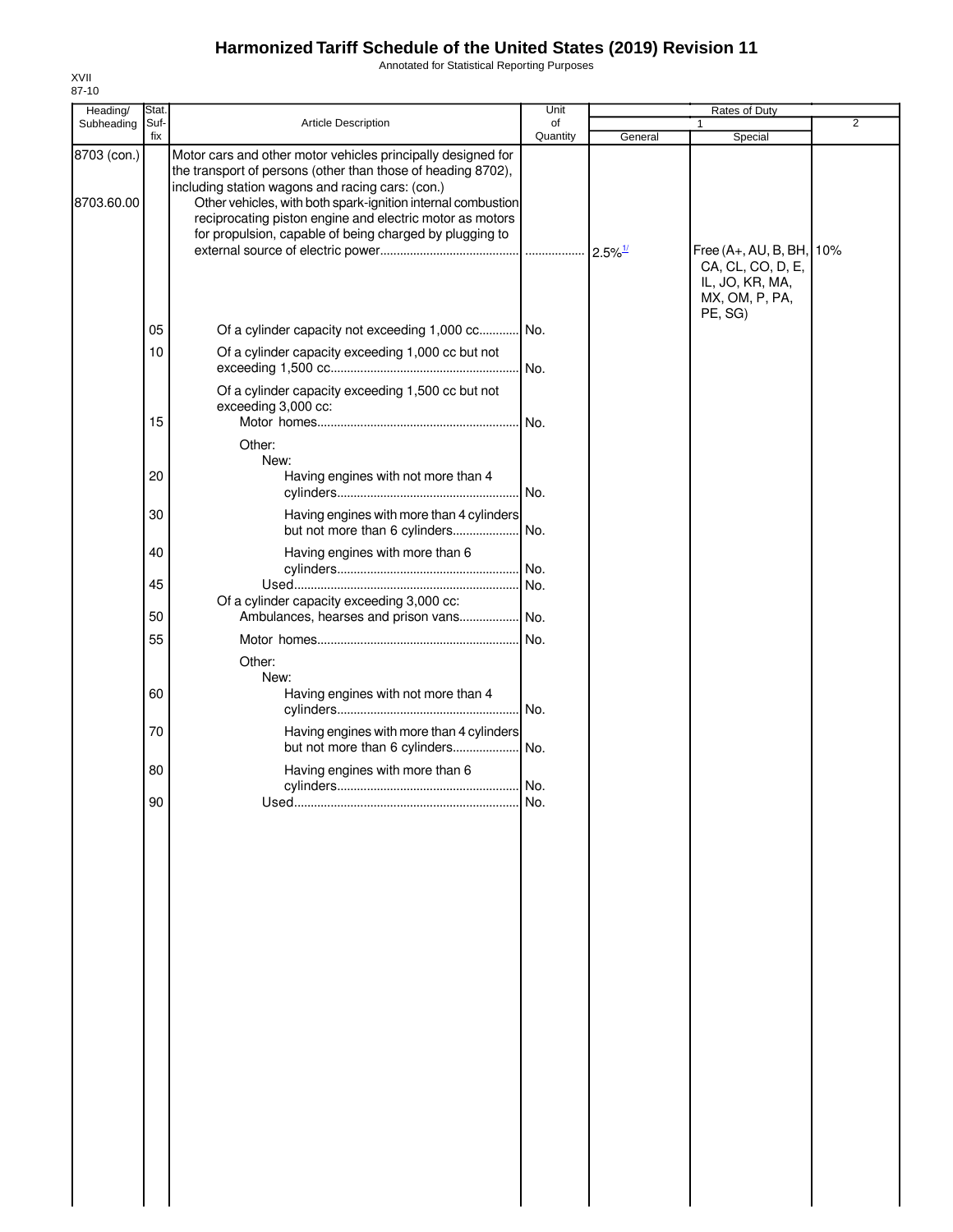Annotated for Statistical Reporting Purposes

| Heading/                  | Stat.       |                                                                                                                                                                                                                                                                                                                                                                                                                        | Unit           |                       | Rates of Duty                                                                             |                |
|---------------------------|-------------|------------------------------------------------------------------------------------------------------------------------------------------------------------------------------------------------------------------------------------------------------------------------------------------------------------------------------------------------------------------------------------------------------------------------|----------------|-----------------------|-------------------------------------------------------------------------------------------|----------------|
| Subheading                | Suf-<br>fix | Article Description                                                                                                                                                                                                                                                                                                                                                                                                    | of<br>Quantity | General               | Special                                                                                   | $\overline{2}$ |
| 8703 (con.)<br>8703.70.00 |             | Motor cars and other motor vehicles principally designed for<br>the transport of persons (other than those of heading 8702),<br>including station wagons and racing cars: (con.)<br>Other vehicles, with both compression-ignition internal<br>combustion piston engine (diesel or semi-diesel) and<br>electric motor as motors for propulsion, capable of being<br>charged by plugging to external source of electric |                | $2.5\%$ <sup>1/</sup> | Free (A+, AU, B, BH,<br>CA, CL, CO, D, E,                                                 | 10%            |
|                           | 10          | Of a cylinder capacity not exceeding 1,500 cc No.                                                                                                                                                                                                                                                                                                                                                                      |                |                       | IL, JO, KR, MA,<br>MX, OM, P, PA,<br>PE, SG)                                              |                |
|                           |             | Of a cylinder capacity exceeding 1,500 cc but not<br>exceeding 2,500 cc:                                                                                                                                                                                                                                                                                                                                               |                |                       |                                                                                           |                |
|                           | 30          |                                                                                                                                                                                                                                                                                                                                                                                                                        |                |                       |                                                                                           |                |
|                           | 50          |                                                                                                                                                                                                                                                                                                                                                                                                                        |                |                       |                                                                                           |                |
|                           |             | Of a cylinder capacity exceeding 2,500 cc                                                                                                                                                                                                                                                                                                                                                                              |                |                       |                                                                                           |                |
|                           | 60          |                                                                                                                                                                                                                                                                                                                                                                                                                        |                |                       |                                                                                           |                |
|                           | 65          |                                                                                                                                                                                                                                                                                                                                                                                                                        |                |                       |                                                                                           |                |
|                           |             | Other:                                                                                                                                                                                                                                                                                                                                                                                                                 |                |                       |                                                                                           |                |
|                           | $70\,$      |                                                                                                                                                                                                                                                                                                                                                                                                                        |                |                       |                                                                                           |                |
|                           | 90          |                                                                                                                                                                                                                                                                                                                                                                                                                        | No.            |                       |                                                                                           |                |
| 8703.80.00                | 00          |                                                                                                                                                                                                                                                                                                                                                                                                                        |                |                       | Free (A+, AU, B, BH,<br>CA, CL, CO, D, E,<br>IL, JO, KR, MA,<br>MX, OM, P, PA,<br>PE, SG) | 10%            |
| 8703.90.01                | 00          |                                                                                                                                                                                                                                                                                                                                                                                                                        |                |                       | Free (A+, AU, B, BH,<br>CA, CL, CO, D, E,<br>IL, JO, KR, MA,<br>MX, OM, P, PA,<br>PE, SG) | 10%            |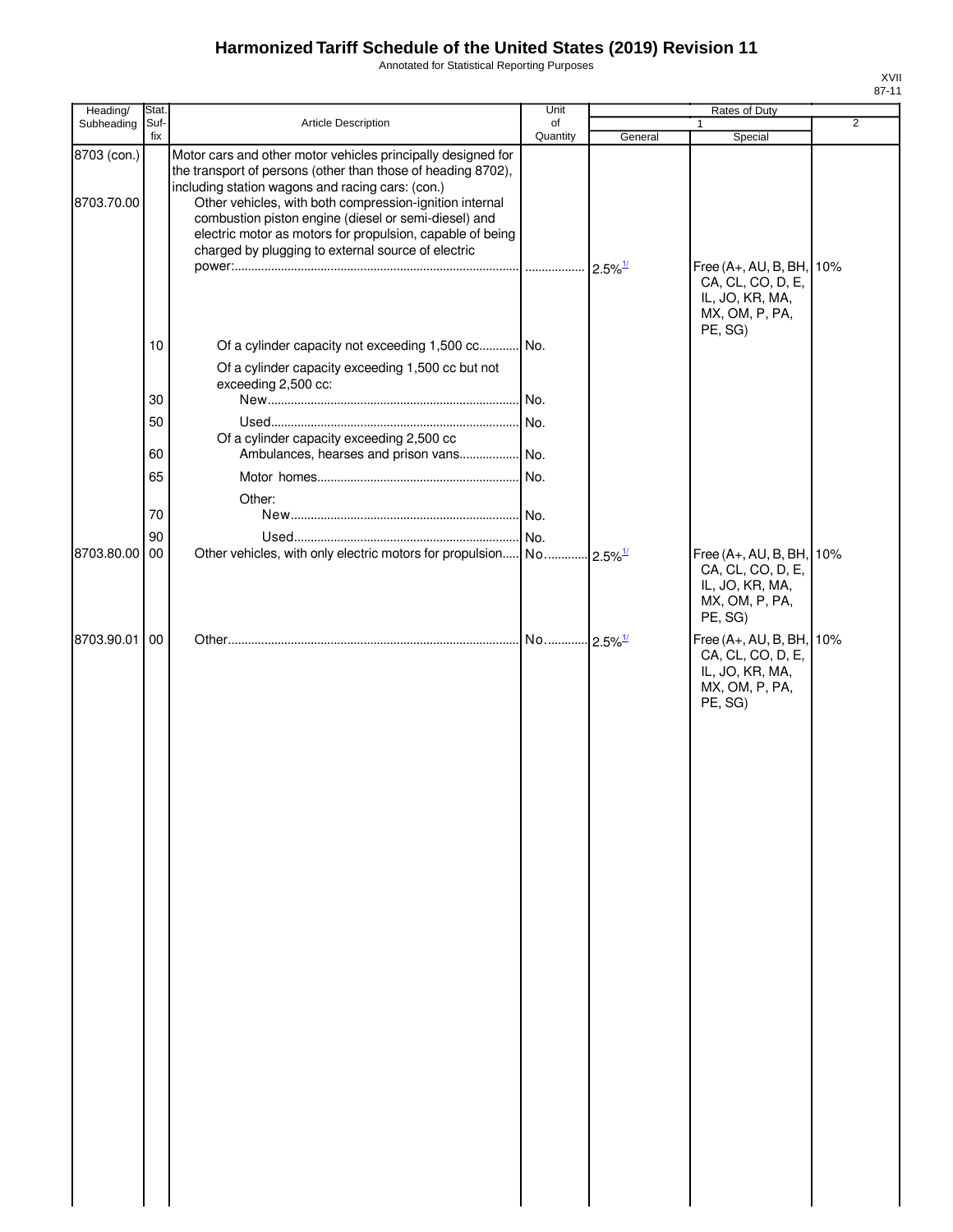Annotated for Statistical Reporting Purposes

| Heading/                         | Stat.       |                                                                                                | Unit           |                              | Rates of Duty                                                                                         |     |
|----------------------------------|-------------|------------------------------------------------------------------------------------------------|----------------|------------------------------|-------------------------------------------------------------------------------------------------------|-----|
| Subheading                       | Suf-<br>fix | <b>Article Description</b>                                                                     | of<br>Quantity | General                      | Special                                                                                               | 2   |
| 8704<br>8704.10<br>8704.10.10 00 |             | Motor vehicles for the transport of goods:<br>Dumpers designed for off-highway use:            |                | ⊶lFree <del>™</del>          |                                                                                                       | 25% |
| 8704.10.50                       |             |                                                                                                |                | Free <sup>1/</sup>           |                                                                                                       | 25% |
|                                  |             | Rear dump:                                                                                     |                |                              |                                                                                                       |     |
|                                  | 20          | With a capacity of 40.8 metric tons or less No.                                                |                |                              |                                                                                                       |     |
|                                  | 30          | With a capacity exceeding 40.8 metric tons<br>but not exceeding 63.5 metric tons               | No.            |                              |                                                                                                       |     |
|                                  | 40          | With a capacity exceeding 63.5 metric tons<br>but not exceeding 90.7 metric tons               | No.            |                              |                                                                                                       |     |
|                                  | 50          | With a capacity exceeding 90.7 metric tons No.                                                 |                |                              |                                                                                                       |     |
|                                  | 60          | Other, with compression-ignition internal combustion piston<br>engine (diesel or semi-diesel): | INo.           |                              |                                                                                                       |     |
| 8704.21.00                       | 00          |                                                                                                |                |                              | Free (A+, AU, B, BH, 25%                                                                              |     |
|                                  |             |                                                                                                |                |                              | CA, CL, CO, D, E,<br>IL, JO, MA, MX,<br>OM, P, PA, PE,<br>SG)<br>25% (KR)                             |     |
| 8704.22                          |             | G.V.W. exceeding 5 metric tons but not exceeding<br>20 metric tons:                            |                |                              |                                                                                                       |     |
| 8704.22.10                       |             |                                                                                                |                | $4\%$ <sup>1/</sup>          | Free (A+, AU, B, BH, 25%<br>CA, CL, CO, D, E,<br>IL, JO, KR, MA,<br>MX, OM, P, PA,<br>PE, SG)         |     |
|                                  | 20          | G.V.W. exceeding 5 metric tons but not                                                         | No.            |                              |                                                                                                       |     |
|                                  | 40          | G.V.W. exceeding 9 metric tons but not                                                         | No.            |                              |                                                                                                       |     |
|                                  | 60          | G.V.W. exceeding 12 metric tons but not                                                        | No.            |                              |                                                                                                       |     |
| 8704.22.50                       | 80          | G.V.W. exceeding 15 metric tons but not                                                        | No.            |                              |                                                                                                       |     |
|                                  |             |                                                                                                | .              | $25\%$ <sup>1/</sup>         | Free (A+, AU, B, BH, 25%<br>CA, CL, CO, D, E,<br>IL, JO, MA, MX,<br>OM, P, PA, PE,<br>SG)<br>25% (KR) |     |
|                                  | 20          | G.V.W. exceeding 5 metric tons but not                                                         | No.            |                              |                                                                                                       |     |
|                                  | 40          | G.V.W. exceeding 9 metric tons but not                                                         | No.            |                              |                                                                                                       |     |
|                                  | 60          | G.V.W. exceeding 12 metric tons but not                                                        | No.            |                              |                                                                                                       |     |
|                                  | 80          | G.V.W. exceeding 15 metric tons but not                                                        | No.            |                              |                                                                                                       |     |
| 8704.23.00                       | 00          |                                                                                                | No             | $\cdot$ 25% $^{\frac{1}{2}}$ | Free (A+, AU, B, BH, 25%<br>CA, CL, CO, D, E,<br>IL, JO, MA, MX,<br>OM, P, PA, PE,<br>SG)<br>25% (KR) |     |
|                                  |             |                                                                                                |                |                              |                                                                                                       |     |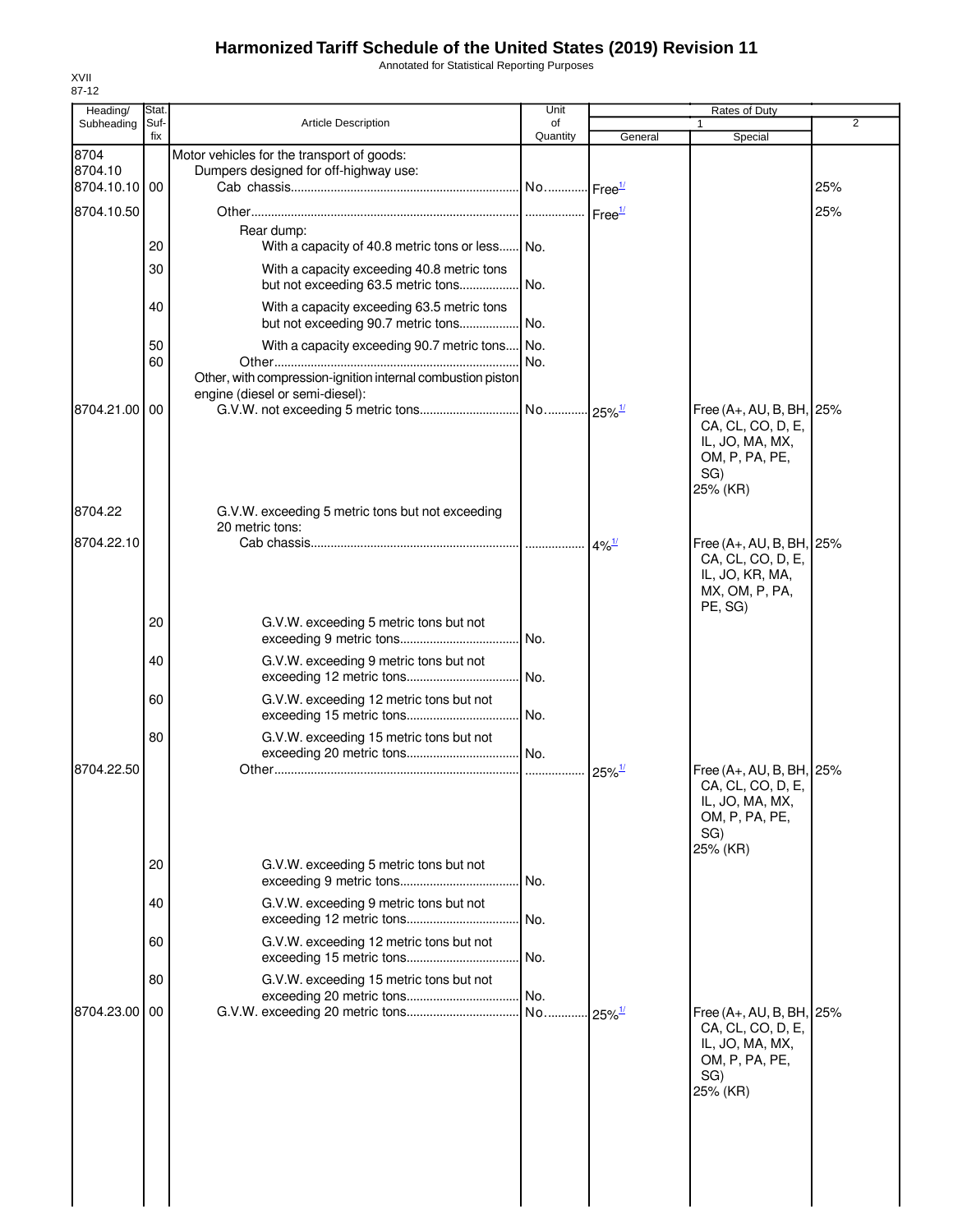Annotated for Statistical Reporting Purposes

| Heading/      | Stat.       |                                                                                                                                                                                                                                                                                         | Unit           |                      | Rates of Duty                                                                                       |                |
|---------------|-------------|-----------------------------------------------------------------------------------------------------------------------------------------------------------------------------------------------------------------------------------------------------------------------------------------|----------------|----------------------|-----------------------------------------------------------------------------------------------------|----------------|
| Subheading    | Suf-<br>fix | <b>Article Description</b>                                                                                                                                                                                                                                                              | of<br>Quantity | General              | 1<br>Special                                                                                        | $\overline{2}$ |
| 8704 (con.)   |             | Motor vehicles for the transport of goods: (con.)<br>Other, with spark-ignition internal combustion piston<br>engine:                                                                                                                                                                   |                |                      |                                                                                                     |                |
| 8704.31.00    |             |                                                                                                                                                                                                                                                                                         |                |                      | Free $(A+, AU, B, BH,$<br>CA, CL, CO, D, E,<br>IL, JO, MA, MX,<br>OM, P, PA, PE,<br>SG)<br>25% (KR) | 25%            |
|               | 20          |                                                                                                                                                                                                                                                                                         |                |                      |                                                                                                     |                |
|               | 40          | G.V.W. exceeding 2.5 metric tons but not                                                                                                                                                                                                                                                |                |                      |                                                                                                     |                |
| 8704.32.00    |             |                                                                                                                                                                                                                                                                                         |                |                      |                                                                                                     |                |
|               |             |                                                                                                                                                                                                                                                                                         |                | $25\%$ <sup>1/</sup> | Free $(A+, AU, B, BH,$<br>CA, CL, CO, D, E,<br>IL, JO, MA, MX,<br>OM, P, PA, PE,<br>SG)<br>25% (KR) | 25%            |
|               | 10          | G.V.W. exceeding 5 metric tons but not exceeding                                                                                                                                                                                                                                        | No.            |                      |                                                                                                     |                |
|               | 20          | G.V.W. exceeding 9 metric tons but not exceeding                                                                                                                                                                                                                                        | No.            |                      |                                                                                                     |                |
|               | 30          | G.V.W. exceeding 12 metric tons but not exceeding                                                                                                                                                                                                                                       | . No.          |                      |                                                                                                     |                |
|               | 40          | G.V.W. exceeding 15 metric tons but not exceeding                                                                                                                                                                                                                                       |                |                      |                                                                                                     |                |
|               | 50          |                                                                                                                                                                                                                                                                                         |                |                      |                                                                                                     |                |
| 8704.90.00    | 00          |                                                                                                                                                                                                                                                                                         | No             | $25\%$ <sup>3/</sup> | Free $(A+, AU, B, BH,$<br>CA, CL, CO, D, E,<br>IL, JO, MA, MX,<br>OM, P, PA, PE,<br>SG)<br>25% (KR) | 25%            |
| 8705          |             | Special purpose motor vehicles, other than those principally<br>designed for the transport of persons or goods (for example,<br>wreckers, mobile cranes, fire fighting vehicles, concrete mixers,<br>road sweepers, spraying vehicles, mobile workshops, mobile<br>radiological units): |                |                      |                                                                                                     |                |
| 8705.10.00    |             |                                                                                                                                                                                                                                                                                         |                |                      |                                                                                                     | 25%            |
|               | 10          |                                                                                                                                                                                                                                                                                         |                |                      |                                                                                                     |                |
|               | 50          |                                                                                                                                                                                                                                                                                         |                |                      |                                                                                                     |                |
| 8705.20.00    | 00          |                                                                                                                                                                                                                                                                                         |                | Free <sup>2/</sup>   |                                                                                                     | 25%            |
| 8705.30.00 00 |             |                                                                                                                                                                                                                                                                                         | No             | Free <sup>1/</sup>   |                                                                                                     | 25%            |
| 8705.40.00 00 |             |                                                                                                                                                                                                                                                                                         |                | Free <sup>1/</sup>   |                                                                                                     | 25%            |
| 8705.90.00 00 |             |                                                                                                                                                                                                                                                                                         | No             | Free <sup>2/</sup>   |                                                                                                     | 25%            |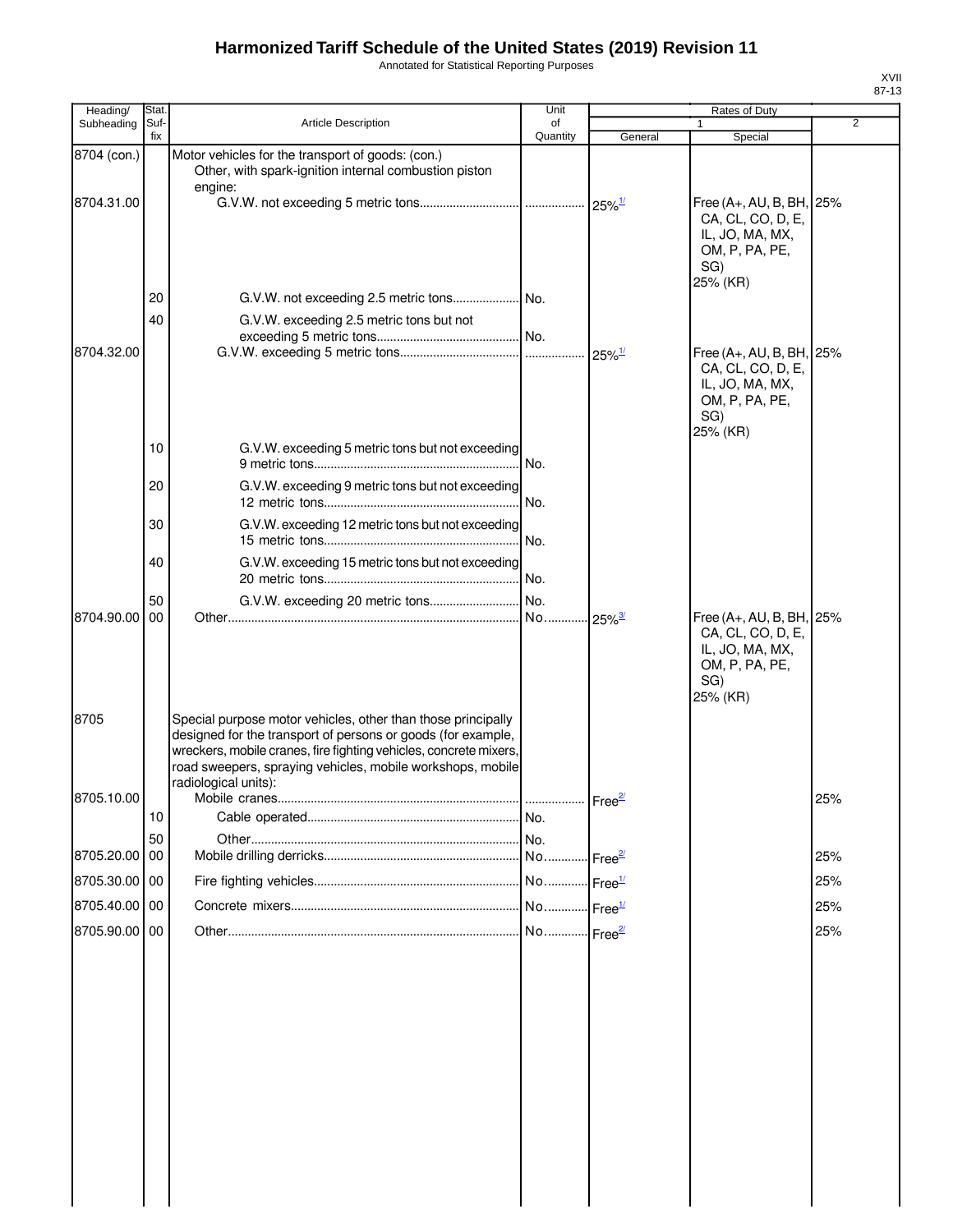Annotated for Statistical Reporting Purposes

| Heading/                 | Stat.       |                                                                         | Unit           |                                             | Rates of Duty                                 |                |
|--------------------------|-------------|-------------------------------------------------------------------------|----------------|---------------------------------------------|-----------------------------------------------|----------------|
| Subheading               | Suf-<br>fix | <b>Article Description</b>                                              | of<br>Quantity | General                                     | $\mathbf{1}$<br>Special                       | $\overline{2}$ |
| 8706.00                  |             | Chassis fitted with engines, for the motor vehicles of headings         |                |                                             |                                               |                |
|                          |             | 8701 to 8705:<br>For the vehicles of subheading 8701.20 or heading 8702 |                |                                             |                                               |                |
|                          |             | or 8704:                                                                |                |                                             |                                               |                |
| 8706.00.03 00            |             |                                                                         |                |                                             | Free (A+, AU, B, BH, 25%<br>CA, CL, CO, D, E, |                |
|                          |             |                                                                         |                |                                             | IL, JO, KR, MA,                               |                |
|                          |             |                                                                         |                |                                             | MX, OM, P, PA,<br>PE, SG)                     |                |
| 8706.00.05               |             |                                                                         |                | $4\%$ <sup>4/</sup>                         | Free (A+, AU, B, BH, 25%                      |                |
|                          |             |                                                                         |                |                                             | CA, CL, CO, D, E,<br>IL, JO, KR, MA,          |                |
|                          |             |                                                                         |                |                                             | MX, OM, P, PA,                                |                |
|                          | 20          | For the vehicles of subheading 8701.20 No.                              |                |                                             | PE, SG)                                       |                |
|                          | 40          |                                                                         |                |                                             |                                               |                |
|                          | 75          |                                                                         |                |                                             |                                               |                |
| 8706.00.15               |             |                                                                         |                | $2.5\%$ <sup><math>\frac{4}{2}</math></sup> | Free (A+, AU, B, BH, 10%                      |                |
|                          |             |                                                                         |                |                                             | CA, CL, CO, D, E,                             |                |
|                          |             |                                                                         |                |                                             | IL, JO, KR, MA,<br>MX, OM, P, PA,             |                |
|                          |             |                                                                         |                |                                             | PE, SG)                                       |                |
|                          | 20          |                                                                         |                |                                             |                                               |                |
| 8706.00.25               | 40<br>00    |                                                                         |                | $\cdot \cdot 1.6\%$ <sup>1/</sup>           | Free (A+, AU, BH,                             | 10%            |
|                          |             |                                                                         |                |                                             | CA, CL, CO, D, E,                             |                |
|                          |             |                                                                         |                |                                             | IL, JO, KR, MA,<br>MX, OM, P, PA,             |                |
|                          |             |                                                                         |                |                                             | PE, SG)                                       |                |
|                          |             | For other vehicles:                                                     |                |                                             |                                               |                |
| 8706.00.30 00            |             |                                                                         |                |                                             |                                               | Free           |
| 8706.00.50 00            |             |                                                                         |                |                                             | Free (A, AU, BH,<br>CA, CL, CO, D, E,         | 27.5%          |
|                          |             |                                                                         |                |                                             | IL, JO, KR, MA,                               |                |
|                          |             |                                                                         |                |                                             | MX, OM, P, PA,<br>PE, SG)                     |                |
| 8707                     |             | Bodies (including cabs), for the motor vehicles of headings             |                |                                             |                                               |                |
|                          |             | 8701 to 8705:                                                           |                |                                             |                                               |                |
| 8707.10.00               |             |                                                                         |                | $2.5\%$ <sup><math>\frac{4}{3}</math></sup> | Free (A+, AU, B, BH, 10%<br>CA, CL, CO, D, E, |                |
|                          |             |                                                                         |                |                                             | IL, JO, KR, MA,                               |                |
|                          |             |                                                                         |                |                                             | MX, OM, P, PA,<br>PE, SG)                     |                |
|                          | 20          |                                                                         |                |                                             |                                               |                |
|                          | 40          |                                                                         |                |                                             |                                               |                |
| 8707.90<br>8707.90.10 00 |             | Other:                                                                  |                |                                             |                                               | Free           |
| 8707.90.50               |             |                                                                         |                |                                             |                                               |                |
|                          |             |                                                                         |                | $4\%$ <sup>4/</sup>                         | Free (A+, AU, B, BH, 25%<br>CA, CL, CO, D, E, |                |
|                          |             |                                                                         |                |                                             | IL, JO, KR, MA,                               |                |
|                          |             |                                                                         |                |                                             | MX, OM, P, PA,<br>PE, SG)                     |                |
|                          | 20          |                                                                         |                |                                             |                                               |                |
|                          | 40          |                                                                         |                |                                             |                                               |                |
|                          | 60          |                                                                         |                |                                             |                                               |                |
|                          | 80          |                                                                         |                |                                             |                                               |                |
|                          | 90          |                                                                         |                |                                             |                                               |                |
|                          |             |                                                                         |                |                                             |                                               |                |
|                          |             |                                                                         |                |                                             |                                               |                |
|                          |             |                                                                         |                |                                             |                                               |                |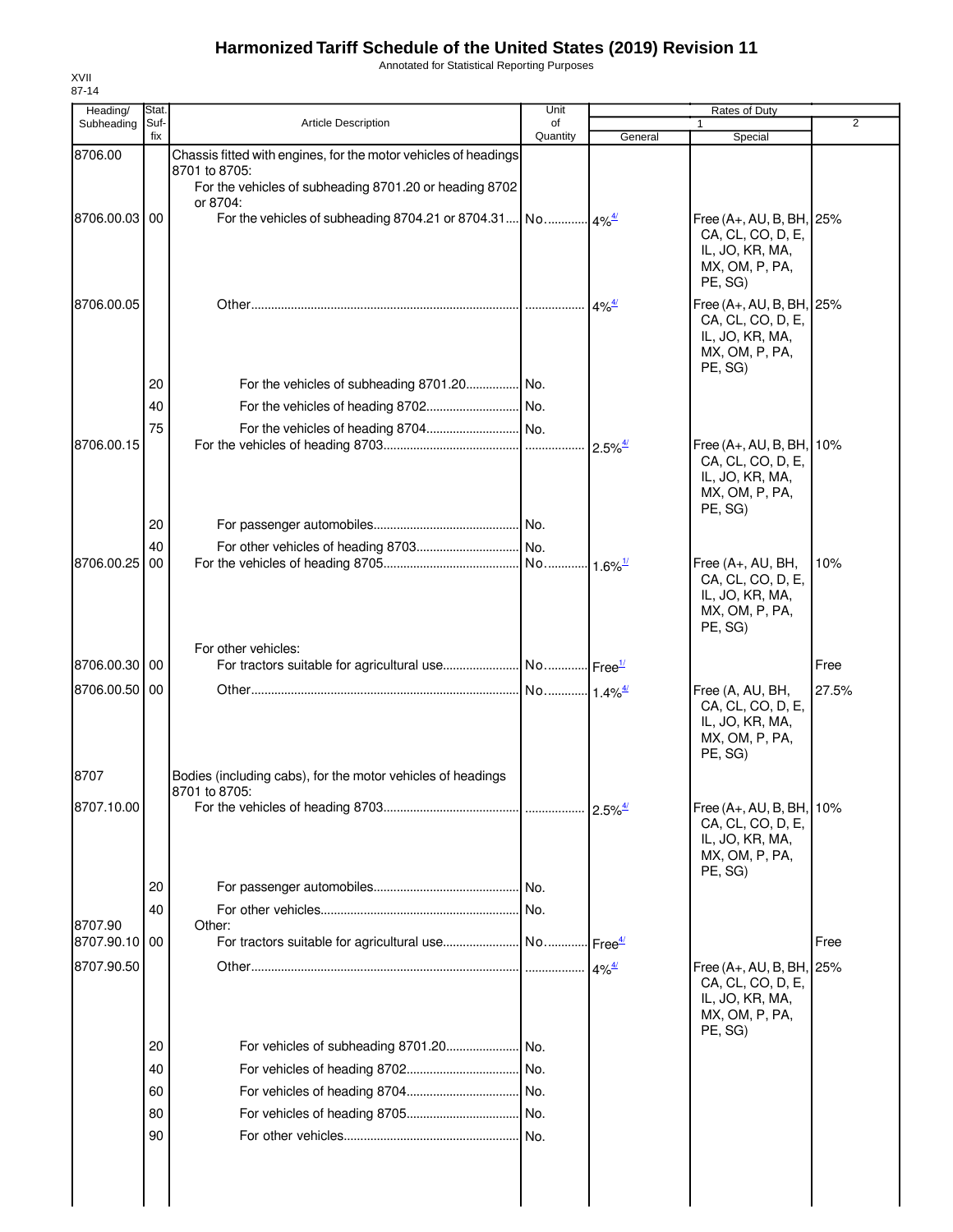Annotated for Statistical Reporting Purposes

| Heading/                 | Stat.       |                                                                                     | Unit                  |                        | Rates of Duty                            |                |
|--------------------------|-------------|-------------------------------------------------------------------------------------|-----------------------|------------------------|------------------------------------------|----------------|
| Subheading               | Suf-<br>fix | <b>Article Description</b>                                                          | οf<br>Quantity        | General                | 1<br>Special                             | $\overline{2}$ |
| 8708                     |             | Parts and accessories of the motor vehicles of headings 8701                        |                       |                        |                                          |                |
|                          |             | to 8705:                                                                            |                       |                        |                                          |                |
| 8708.10<br>8708.10.30    |             | Bumpers and parts thereof:                                                          |                       | $2.5\%$ <sup>4/</sup>  | Free (A, AU, B, BH,                      | 25%            |
|                          |             |                                                                                     |                       |                        | CA, CL, CO, D, E,                        |                |
|                          |             |                                                                                     |                       |                        | IL, JO, KR, MA,                          |                |
|                          |             |                                                                                     |                       |                        | MX, OM, P, PA,<br>PE, SG)                |                |
|                          | 10          |                                                                                     |                       |                        |                                          |                |
|                          | 50          |                                                                                     |                       |                        |                                          |                |
| 8708.10.60               |             |                                                                                     |                       |                        | Free (A, AU, B, BH, 25%                  |                |
|                          |             |                                                                                     |                       |                        | CA, CL, CO, D, E,                        |                |
|                          |             |                                                                                     |                       |                        | IL, JO, KR, MA,<br>MX, OM, P, PA,        |                |
|                          |             |                                                                                     |                       |                        | PE, SG)                                  |                |
|                          | 10          |                                                                                     |                       |                        |                                          |                |
|                          | 50          |                                                                                     |                       |                        |                                          |                |
|                          |             | Other parts and accessories of bodies (including cabs):                             |                       |                        |                                          |                |
| 8708.21.00 00            |             |                                                                                     | kg 2.5% <sup>4/</sup> |                        | Free (A, AU, B, BH,<br>CA, CL, CO, D, E, | 25%            |
|                          |             |                                                                                     |                       |                        | IL, JO, KR, MA,                          |                |
|                          |             |                                                                                     |                       |                        | MX, OM, P, PA,                           |                |
|                          |             |                                                                                     |                       |                        | PE, SG)                                  |                |
| 8708.29<br>8708.29.15 00 |             | Other:                                                                              |                       |                        |                                          |                |
|                          |             |                                                                                     |                       |                        | Free (A, AU, B, BH,<br>CA, CL, CO, D, E, | 25%            |
|                          |             |                                                                                     |                       |                        | IL, JO, KR, MA,                          |                |
|                          |             |                                                                                     |                       |                        | MX, OM, P, PA,                           |                |
|                          |             |                                                                                     |                       |                        | PE, SG)                                  |                |
| 8708.29.21               | 00          | Body stampings:<br>For tractors suitable for agricultural use No Free <sup>4/</sup> |                       |                        |                                          | Free           |
|                          |             |                                                                                     |                       |                        |                                          |                |
| 8708.29.25               | 00          |                                                                                     |                       |                        | Free (A, AU, B, BH,<br>CA, CL, CO, D, E, | 25%            |
|                          |             |                                                                                     |                       |                        | IL, JO, KR, MA,                          |                |
|                          |             |                                                                                     |                       |                        | MX, OM, P, PA,                           |                |
| 8708.29.50               |             |                                                                                     |                       | $2.5\%$ $\frac{4}{1}$  | PE, SG)<br>Free (A, AU, B, BH,           | 25%            |
|                          |             |                                                                                     |                       |                        | CA, CL, CO, D, E,                        |                |
|                          |             |                                                                                     |                       |                        | IL, JO, KR, MA,                          |                |
|                          |             |                                                                                     |                       |                        | MX, OM, P, PA,                           |                |
|                          | 10          |                                                                                     |                       |                        | PE, SG)                                  |                |
|                          | 25          |                                                                                     |                       |                        |                                          |                |
|                          | 60          |                                                                                     |                       |                        |                                          |                |
| 8708.30                  |             | Brakes and servo-brakes; parts thereof:                                             |                       |                        |                                          |                |
| 8708.30.10               |             |                                                                                     |                       |                        |                                          | Free           |
|                          | 10          |                                                                                     |                       |                        |                                          |                |
|                          | 90          |                                                                                     |                       |                        |                                          |                |
| 8708.30.50               |             |                                                                                     |                       | $2.5\%$ $\frac{4/}{2}$ | Free (A*, AU, B, BH,                     | 25%            |
|                          |             |                                                                                     |                       |                        | CA, CL, CO, D, E,<br>IL, JO, KR, MA,     |                |
|                          |             |                                                                                     |                       |                        | MX, OM, P, PA,                           |                |
|                          |             |                                                                                     |                       |                        | PE, SG)                                  |                |
|                          | 20          |                                                                                     | No.                   |                        |                                          |                |
|                          | 30          |                                                                                     |                       |                        |                                          |                |
|                          | 40          |                                                                                     |                       |                        |                                          |                |
|                          | 90          |                                                                                     |                       |                        |                                          |                |
|                          |             |                                                                                     |                       |                        |                                          |                |
|                          |             |                                                                                     |                       |                        |                                          |                |
|                          |             |                                                                                     |                       |                        |                                          |                |
|                          |             |                                                                                     |                       |                        |                                          |                |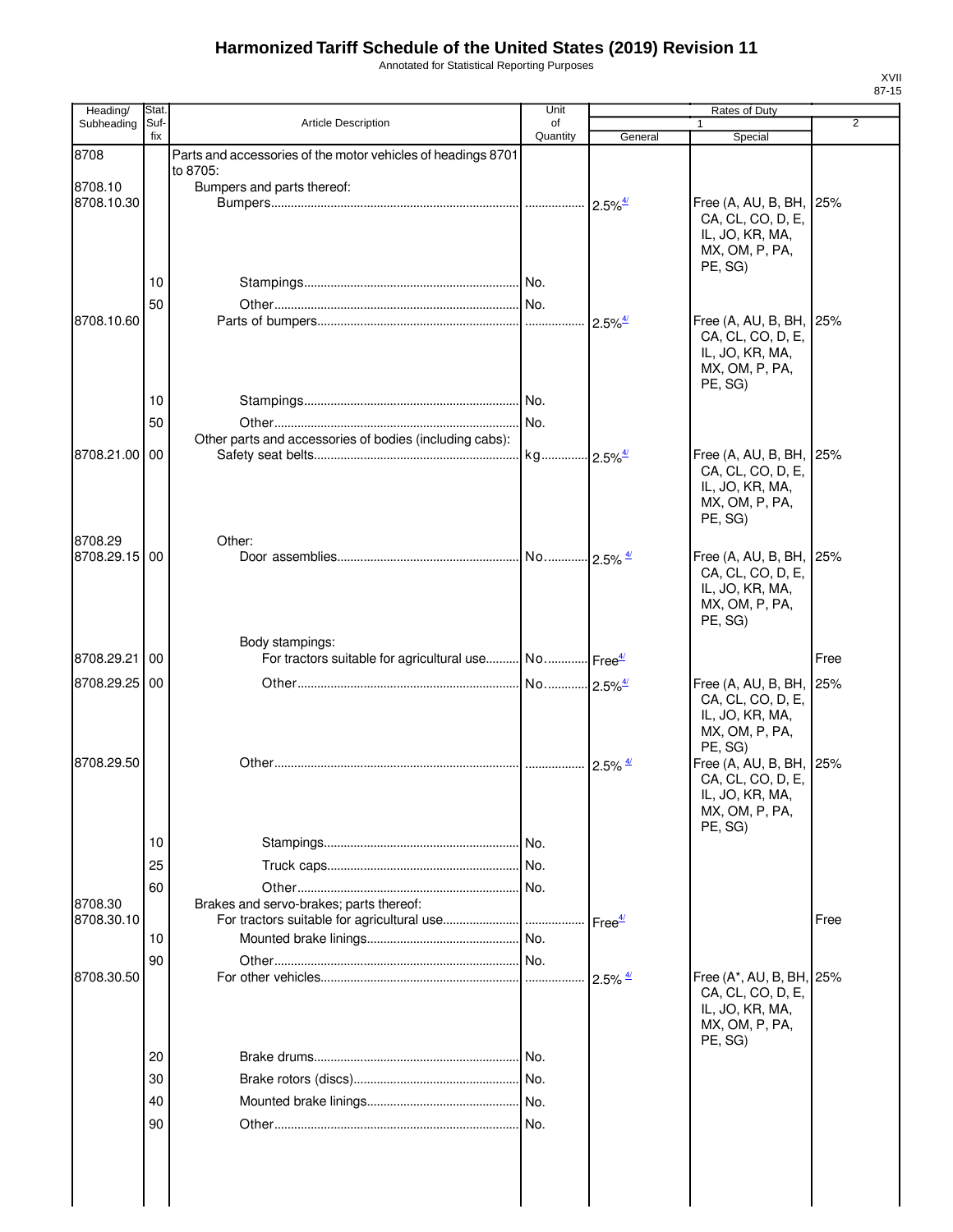Annotated for Statistical Reporting Purposes

| Stat. |                                                                                                   | Unit                  |                                                                                                                               |                                                                                                                                                |                                                                                            |
|-------|---------------------------------------------------------------------------------------------------|-----------------------|-------------------------------------------------------------------------------------------------------------------------------|------------------------------------------------------------------------------------------------------------------------------------------------|--------------------------------------------------------------------------------------------|
| Suf-  | Article Description                                                                               | of                    |                                                                                                                               | 1                                                                                                                                              | $\overline{2}$                                                                             |
|       |                                                                                                   |                       |                                                                                                                               |                                                                                                                                                |                                                                                            |
|       | to 8705: (con.)<br>Gear boxes and parts thereof:                                                  |                       |                                                                                                                               |                                                                                                                                                |                                                                                            |
|       |                                                                                                   |                       |                                                                                                                               |                                                                                                                                                |                                                                                            |
| 10    |                                                                                                   |                       |                                                                                                                               | CA, CL, CO, D, E,<br>IL, JO, KR, MA,<br>MX, OM, P, PA,<br>PE, SG)                                                                              |                                                                                            |
| 50    |                                                                                                   |                       |                                                                                                                               |                                                                                                                                                |                                                                                            |
| 00    |                                                                                                   |                       |                                                                                                                               |                                                                                                                                                | Free                                                                                       |
|       |                                                                                                   |                       |                                                                                                                               | Free (A*, AU, BH,<br>CA, CL, CO, D, E,<br>IL, JO, KR, MA,<br>MX, OM, P, PA,                                                                    | 25%                                                                                        |
|       | Parts:                                                                                            |                       |                                                                                                                               |                                                                                                                                                |                                                                                            |
|       |                                                                                                   |                       |                                                                                                                               |                                                                                                                                                | Free                                                                                       |
|       |                                                                                                   |                       |                                                                                                                               |                                                                                                                                                | 27.5%                                                                                      |
|       |                                                                                                   |                       |                                                                                                                               |                                                                                                                                                | Free                                                                                       |
|       |                                                                                                   |                       |                                                                                                                               | CA, CL, CO, D, E,<br>IL, JO, KR, MA,<br>MX, OM, P, PA,<br>PE, SG)                                                                              |                                                                                            |
|       |                                                                                                   |                       |                                                                                                                               |                                                                                                                                                |                                                                                            |
|       |                                                                                                   |                       |                                                                                                                               |                                                                                                                                                |                                                                                            |
|       | fix<br>8708.40.30<br>8708.40.50 00<br>8708.40.60 00<br>8708.40.65 00<br>8708.40.70 00<br>70<br>80 | Gear boxes:<br>Other: | Quantity<br>Parts and accessories of the motor vehicles of headings 8701<br>For the vehicles of subheading 8701.20 or heading | General<br>For tractors suitable for agricultural use No Free <sup>4/</sup><br>Of tractors suitable for agricultural use No Free <sup>4/</sup> | Rates of Duty<br>Special<br>Free (A, AU, B, BH, 25%<br>PE, SG)<br>Free (A*, AU, B, BH, 25% |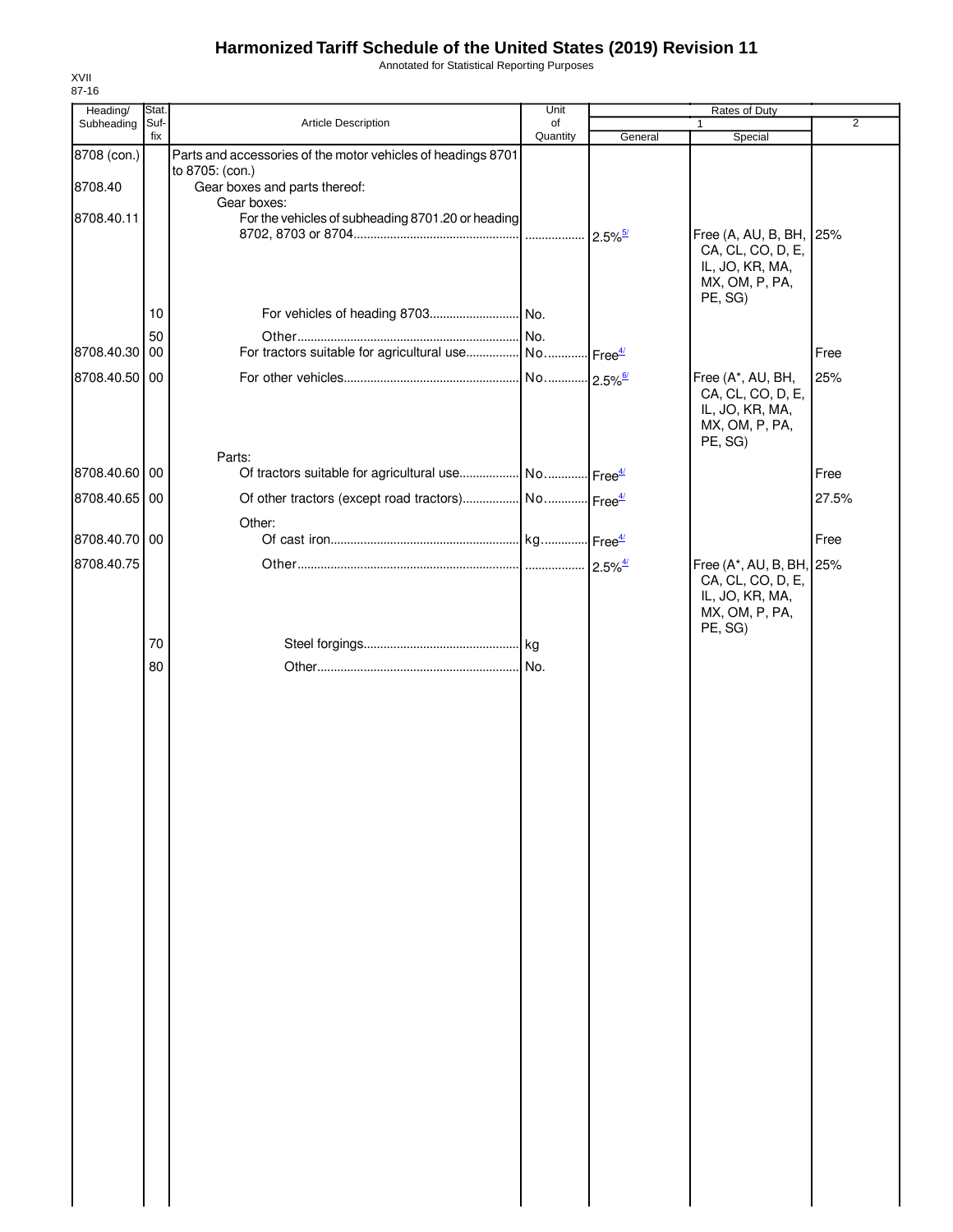Annotated for Statistical Reporting Purposes

| Heading/      | Stat.       |                                                                                                                                                                                                                                                                                                                            | Unit                        |         | Rates of Duty                                                                                 |       |
|---------------|-------------|----------------------------------------------------------------------------------------------------------------------------------------------------------------------------------------------------------------------------------------------------------------------------------------------------------------------------|-----------------------------|---------|-----------------------------------------------------------------------------------------------|-------|
| Subheading    | Suf-<br>fix | <b>Article Description</b>                                                                                                                                                                                                                                                                                                 | of<br>Quantity              | General | 1<br>Special                                                                                  | 2     |
| 8708 (con.)   |             | Parts and accessories of the motor vehicles of headings 8701                                                                                                                                                                                                                                                               |                             |         |                                                                                               |       |
| 8708.50       |             | to 8705: (con.)<br>Drive-axles with differential, whether or not provided with<br>other transmission components, and non-driving axles;<br>parts thereof:                                                                                                                                                                  |                             |         |                                                                                               |       |
| 8708.50.11    | 10          | Drive-axles with differential, whether or not provided<br>with other transmission components, and non-driving<br>axles:<br>For tractors (except road tractors):<br>For tractors suitable for agricultural use      Free <sup>4/</sup><br>Drive axles with differential, whether or not<br>provided with other transmission |                             |         |                                                                                               | Free  |
|               | 50          |                                                                                                                                                                                                                                                                                                                            | kg                          |         |                                                                                               |       |
| 8708.50.31    |             |                                                                                                                                                                                                                                                                                                                            |                             |         |                                                                                               | 27.5% |
|               | 10          | Drive axles with differential, whether or not<br>provided with other transmission                                                                                                                                                                                                                                          |                             |         |                                                                                               |       |
|               |             |                                                                                                                                                                                                                                                                                                                            | kg                          |         |                                                                                               |       |
|               | 50          |                                                                                                                                                                                                                                                                                                                            |                             |         |                                                                                               |       |
| 8708.50.51    |             |                                                                                                                                                                                                                                                                                                                            |                             |         | Free (A, AU, B, BH, 25%<br>CA, CL, CO, D, E,<br>IL, JO, KR, MA,<br>MX, OM, P, PA,<br>PE, SG)  |       |
|               | 10          | Drive axles with differential, whether or not<br>provided with other transmission                                                                                                                                                                                                                                          | No.<br>kg                   |         |                                                                                               |       |
|               | 50          |                                                                                                                                                                                                                                                                                                                            |                             |         |                                                                                               |       |
| 8708.50.61    | 00          | For other vehicles:<br>Drive axles with differential, whether or not<br>provided with other transmission                                                                                                                                                                                                                   |                             |         |                                                                                               |       |
|               |             |                                                                                                                                                                                                                                                                                                                            | No 2.5% <sup>4/</sup><br>kg |         | Free (A, AU, B, BH, 25%<br>CA, CL, CO, D, E,<br>IL, JO, KR, MA,<br>MX, OM, P, PA,<br>PE, SG)  |       |
| 8708.50.65 00 |             |                                                                                                                                                                                                                                                                                                                            |                             |         | Free (A*, AU, B, BH, 25%<br>CA, CL, CO, D, E,<br>IL, JO, KR, MA,<br>MX, OM, P, PA,<br>PE, SG) |       |
|               |             |                                                                                                                                                                                                                                                                                                                            |                             |         |                                                                                               |       |
|               |             |                                                                                                                                                                                                                                                                                                                            |                             |         |                                                                                               |       |
|               |             |                                                                                                                                                                                                                                                                                                                            |                             |         |                                                                                               |       |
|               |             |                                                                                                                                                                                                                                                                                                                            |                             |         |                                                                                               |       |
|               |             |                                                                                                                                                                                                                                                                                                                            |                             |         |                                                                                               |       |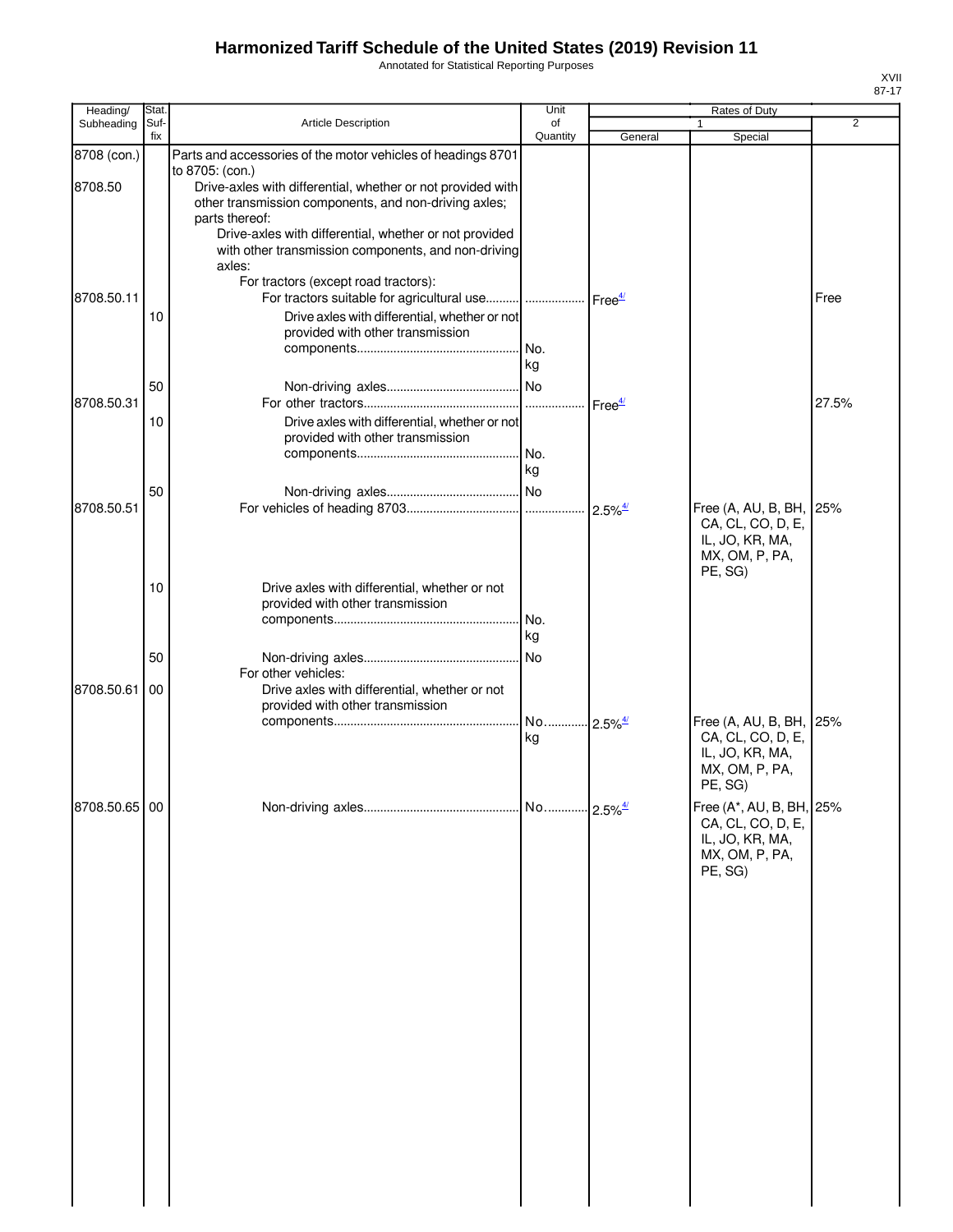Annotated for Statistical Reporting Purposes

| Stat        |                                                                                                                                                                       | Unit                                    |                                                                                                                                                              | Rates of Duty                                                                                                                  |                                                                                                                                                                              |
|-------------|-----------------------------------------------------------------------------------------------------------------------------------------------------------------------|-----------------------------------------|--------------------------------------------------------------------------------------------------------------------------------------------------------------|--------------------------------------------------------------------------------------------------------------------------------|------------------------------------------------------------------------------------------------------------------------------------------------------------------------------|
| Suf-        | <b>Article Description</b>                                                                                                                                            | of                                      |                                                                                                                                                              | 1                                                                                                                              | $\overline{2}$                                                                                                                                                               |
|             |                                                                                                                                                                       |                                         |                                                                                                                                                              |                                                                                                                                |                                                                                                                                                                              |
|             | to 8705: (con.)<br>other transmission components, and non-driving axles;<br>parts thereof: (con.)<br>Parts:                                                           |                                         |                                                                                                                                                              |                                                                                                                                |                                                                                                                                                                              |
|             | For tractors (except road tractors):                                                                                                                                  |                                         |                                                                                                                                                              |                                                                                                                                | Free                                                                                                                                                                         |
|             |                                                                                                                                                                       |                                         |                                                                                                                                                              |                                                                                                                                | 27.5%                                                                                                                                                                        |
|             | For vehicles of heading 8703:                                                                                                                                         |                                         |                                                                                                                                                              | CA, CL, CO, D, E,<br>IL, JO, KR, MA,<br>MX, OM, P, PA,<br>PE, SG)                                                              |                                                                                                                                                                              |
|             | Other:                                                                                                                                                                |                                         |                                                                                                                                                              |                                                                                                                                |                                                                                                                                                                              |
|             |                                                                                                                                                                       |                                         |                                                                                                                                                              |                                                                                                                                | Free                                                                                                                                                                         |
|             | Other:                                                                                                                                                                |                                         |                                                                                                                                                              |                                                                                                                                |                                                                                                                                                                              |
|             |                                                                                                                                                                       |                                         |                                                                                                                                                              | CA, CL, CO, D, E,<br>IL, JO, KR, MA,<br>MX, OM, P, PA,<br>PE, SG)                                                              |                                                                                                                                                                              |
|             |                                                                                                                                                                       |                                         |                                                                                                                                                              | CA, CL, CO, D, E,<br>IL, JO, KR, MA,<br>MX, OM, P, PA,<br>PE, SG)                                                              |                                                                                                                                                                              |
|             |                                                                                                                                                                       |                                         |                                                                                                                                                              |                                                                                                                                |                                                                                                                                                                              |
| 10          |                                                                                                                                                                       |                                         |                                                                                                                                                              | CA, CL, CO, D, E,<br>IL, JO, KR, MA,<br>MX, OM, P, PA,<br>PE, SG)                                                              |                                                                                                                                                                              |
|             |                                                                                                                                                                       |                                         |                                                                                                                                                              |                                                                                                                                |                                                                                                                                                                              |
|             |                                                                                                                                                                       |                                         |                                                                                                                                                              |                                                                                                                                |                                                                                                                                                                              |
|             |                                                                                                                                                                       |                                         |                                                                                                                                                              |                                                                                                                                | Free                                                                                                                                                                         |
|             |                                                                                                                                                                       |                                         |                                                                                                                                                              |                                                                                                                                |                                                                                                                                                                              |
|             |                                                                                                                                                                       |                                         |                                                                                                                                                              | CA, CL, CO, D, E,<br>IL, JO, KR, MA,<br>MX, OM, P, PA,<br>PE, SG)                                                              |                                                                                                                                                                              |
|             |                                                                                                                                                                       | No                                      |                                                                                                                                                              | CA, CL, CO, D, E,<br>IL, JO, KR, MA,<br>MX, OM, P, PA,<br>PE, SG)                                                              |                                                                                                                                                                              |
| 8708 (con.) | fix<br>8708.50.70 00<br>8708.50.75 00<br>8708.50.79 00<br>8708.50.81<br>00<br>8708.50.85 00<br>8708.50.89 00<br>50<br>8708.50.93 00<br>8708.50.95 00<br>8708.50.99 00 | For other vehicles:<br>Other:<br>Other: | Quantity<br>Parts and accessories of the motor vehicles of headings 8701<br>Drive-axles with differential, whether or not provided with<br>INo.<br>kg<br>No. | General<br>For tractors suitable for agricultural use No Free <sup>4/</sup><br>$2.5\%$ <sup>4/</sup><br>$-2.5\%$ <sup>4/</sup> | Special<br>Free (A, AU, B, BH, 25%<br>Free (A, AU, B, BH, 25%<br>Free (A*, AU, B, BH, 25%<br>Free (A*, AU, B, BH, 25%<br>Free (A, AU, B, BH, 25%<br>Free (A*, AU, B, BH, 25% |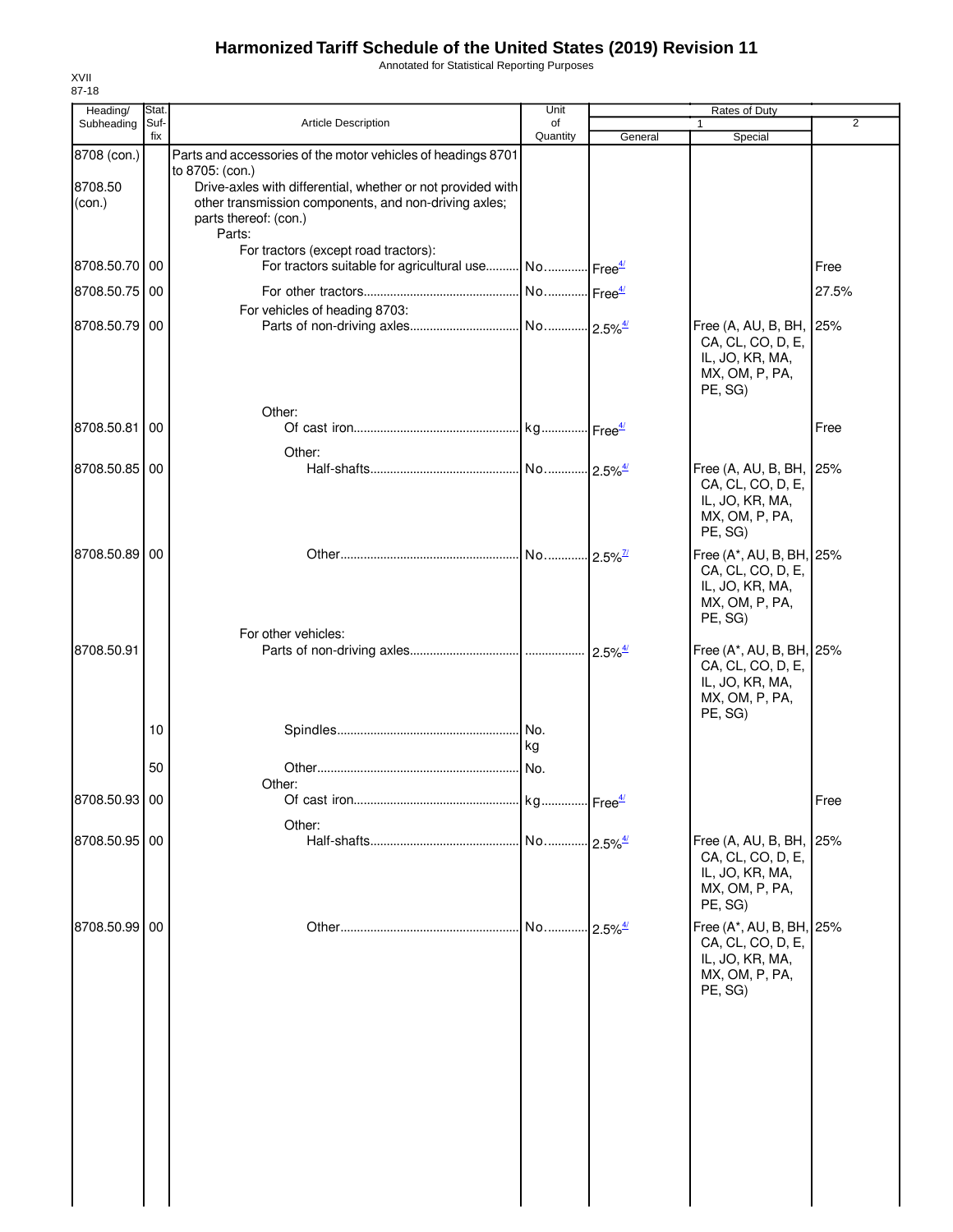Annotated for Statistical Reporting Purposes

| Heading/      | Stat.       |                                                                                                           | Unit                  |                                             | Rates of Duty                                                                                 |                |
|---------------|-------------|-----------------------------------------------------------------------------------------------------------|-----------------------|---------------------------------------------|-----------------------------------------------------------------------------------------------|----------------|
| Subheading    | Suf-<br>fix | <b>Article Description</b>                                                                                | of<br>Quantity        | General                                     | 1<br>Special                                                                                  | $\overline{2}$ |
| 8708 (con.)   |             | Parts and accessories of the motor vehicles of headings 8701                                              |                       |                                             |                                                                                               |                |
| 8708.70       |             | to 8705: (con.)<br>Road wheels and parts and accessories thereof:<br>For tractors (except road tractors): |                       |                                             |                                                                                               |                |
| 8708.70.05 00 |             | For tractors suitable for agricultural use:                                                               | No Free <sup>4/</sup> |                                             |                                                                                               | Free           |
| 8708.70.15 00 |             |                                                                                                           |                       |                                             |                                                                                               | Free           |
| 8708.70.25 00 |             | For other tractors:                                                                                       |                       |                                             |                                                                                               | 27.5%          |
| 8708.70.35 00 |             |                                                                                                           |                       |                                             |                                                                                               | 27.5%          |
| 8708.70.45    |             | For other vehicles:                                                                                       |                       |                                             | Free (A, AU, B, BH, 25%<br>CA, CL, CO, D, E,<br>IL, JO, KR, MA,<br>MX, OM, P, PA,             |                |
|               | 30          | For vehicles of subheading 8701.20 or heading<br>Other:                                                   |                       |                                             | PE, SG)                                                                                       |                |
|               | 45          |                                                                                                           |                       |                                             |                                                                                               |                |
|               | 60          |                                                                                                           |                       |                                             |                                                                                               |                |
| 8708.70.60    |             |                                                                                                           |                       | $2.5\%$ <sup><math>\frac{4}{2}</math></sup> | Free (A*, AU, B, BH, 25%<br>CA, CL, CO, D, E,<br>IL, JO, KR, MA,<br>MX, OM, P, PA,<br>PE, SG) |                |
|               | 30          | Wheel rims for vehicles of subheading 8701.20<br>or heading 8702, 8703, 8704, or 8705 No.                 |                       |                                             |                                                                                               |                |
|               | 45          | Wheel covers and hubcaps for vehicles of<br>subheading 8701.20 or heading 8702, 8703,                     |                       |                                             |                                                                                               |                |
|               |             |                                                                                                           |                       |                                             |                                                                                               |                |
|               | 60          |                                                                                                           |                       |                                             |                                                                                               |                |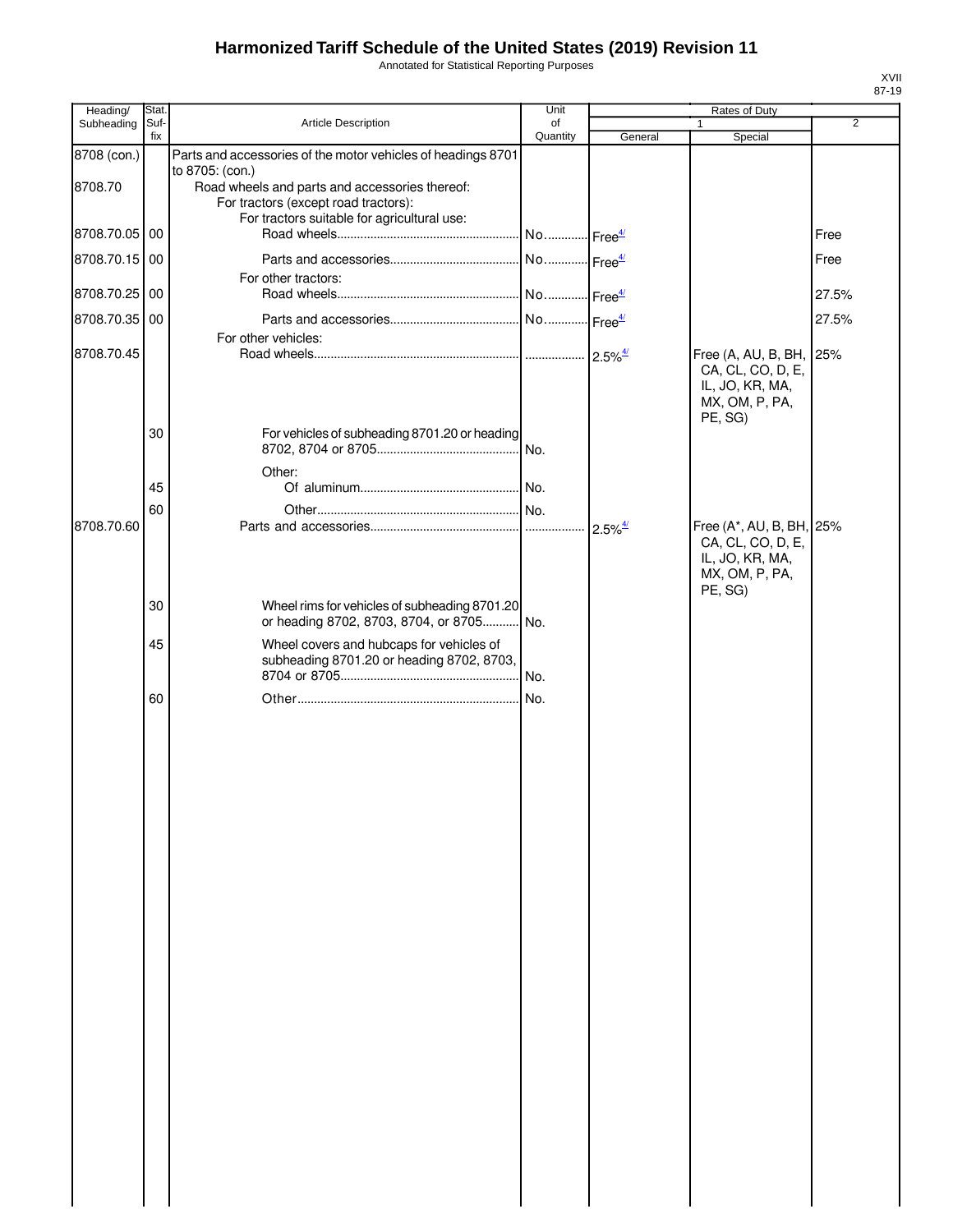Annotated for Statistical Reporting Purposes

| Heading/      | Stat.       |                                                                                                | Unit                   | Rates of Duty |                                                                                              |                |
|---------------|-------------|------------------------------------------------------------------------------------------------|------------------------|---------------|----------------------------------------------------------------------------------------------|----------------|
| Subheading    | Suf-<br>fix | Article Description                                                                            | of<br>Quantity         | General       | Special                                                                                      | $\overline{2}$ |
| 8708 (con.)   |             | Parts and accessories of the motor vehicles of headings 8701                                   |                        |               |                                                                                              |                |
| 8708.80       |             | to 8705: (con.)<br>Suspension systems and parts thereof (including shock<br>absorbers):        |                        |               |                                                                                              |                |
|               |             | Suspension systems (including shock absorbers):<br>For tractors suitable for agricultural use: |                        |               |                                                                                              |                |
| 8708.80.03 00 |             |                                                                                                | No  Free <sup>4/</sup> |               |                                                                                              | Free           |
| 8708.80.05 00 |             |                                                                                                |                        |               |                                                                                              | Free           |
|               |             | For other vehicles:                                                                            |                        |               |                                                                                              |                |
| 8708.80.13 00 |             |                                                                                                | No 2.5% <sup>4/</sup>  |               | Free (A, AU, B, BH, 25%<br>CA, CL, CO, D, E,<br>IL, JO, KR, MA,<br>MX, OM, P, PA,<br>PE, SG) |                |
| 8708.80.16 00 |             |                                                                                                |                        |               | Free (A, AU, B, BH, 25%<br>CA, CL, CO, D, E,<br>IL, JO, KR, MA,<br>MX, OM, P, PA,<br>PE, SG) |                |
| 8708.80.51 00 |             | Parts:<br>Of tractors suitable for agricultural use  No  Free <sup>4/</sup>                    |                        |               |                                                                                              | Free           |
| 8708.80.55 00 |             | Of other tractors (except road tractors)  No  Free <sup>4/</sup>                               |                        |               |                                                                                              | 27.5%          |
|               |             | Other:                                                                                         |                        |               |                                                                                              |                |
| 8708.80.60 00 |             |                                                                                                |                        |               |                                                                                              | Free           |
| 8708.80.65    | 10<br>90    |                                                                                                |                        |               | Free (A, AU, B, BH, 25%<br>CA, CL, CO, D, E,<br>IL, JO, KR, MA,<br>MX, OM, P, PA,<br>PE, SG) |                |
|               |             |                                                                                                |                        |               |                                                                                              |                |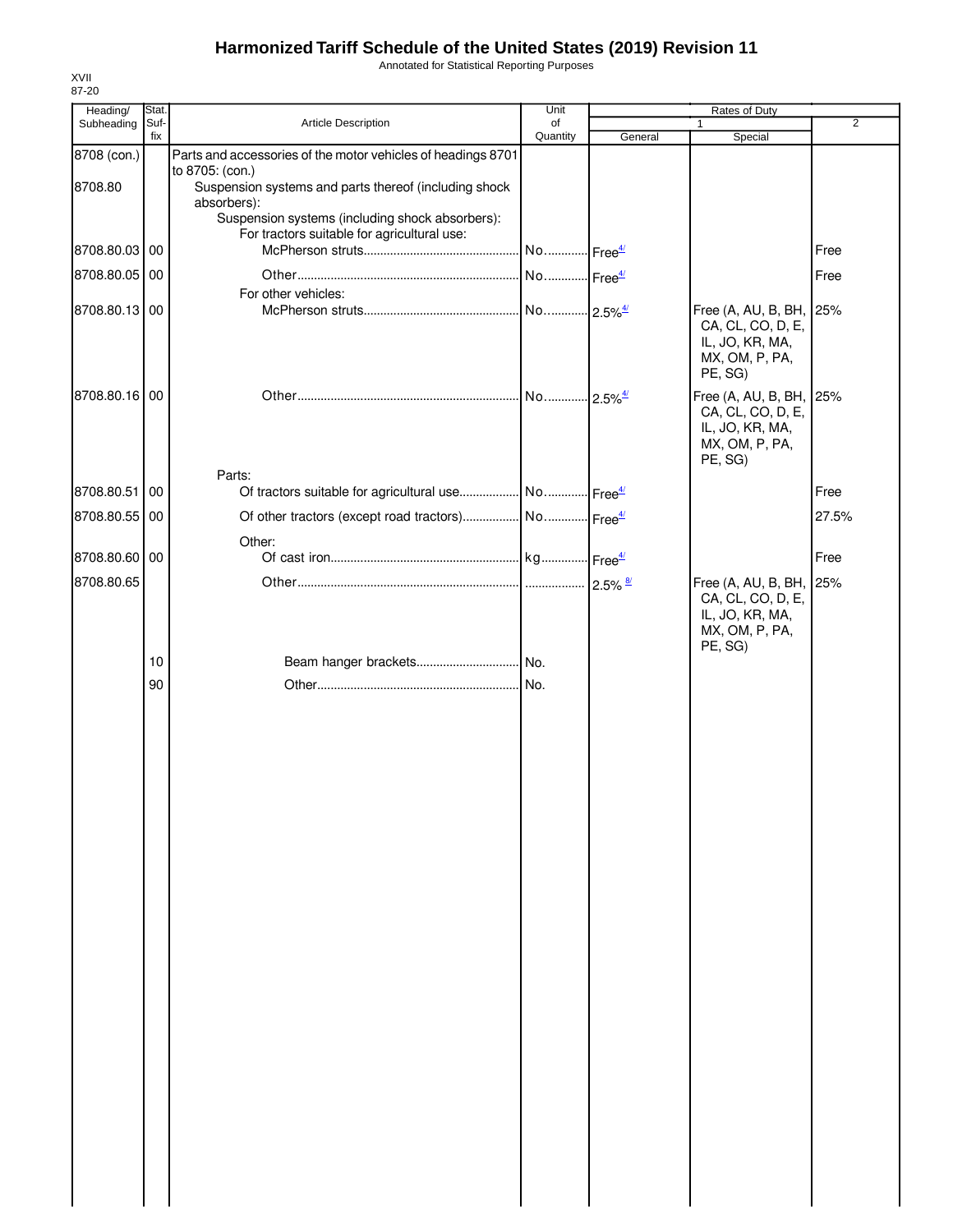Annotated for Statistical Reporting Purposes

| Heading/      | Stat.       |                                                                                                 | Unit                  |                                             | Rates of Duty                                 |                |
|---------------|-------------|-------------------------------------------------------------------------------------------------|-----------------------|---------------------------------------------|-----------------------------------------------|----------------|
| Subheading    | Suf-<br>fix | <b>Article Description</b>                                                                      | of<br>Quantity        | General                                     | $\mathbf{1}$<br>Special                       | $\overline{2}$ |
| 8708 (con.)   |             | Parts and accessories of the motor vehicles of headings 8701                                    |                       |                                             |                                               |                |
|               |             | to 8705: (con.)<br>Other parts and accessories:                                                 |                       |                                             |                                               |                |
| 8708.91       |             | Radiators and parts thereof:                                                                    |                       |                                             |                                               |                |
|               |             | Radiators:                                                                                      |                       |                                             |                                               |                |
| 8708.91.10 00 |             | For tractors suitable for agricultural use No Free <sup>4/</sup>                                |                       |                                             |                                               | Free           |
| 8708.91.50 00 |             |                                                                                                 |                       |                                             | Free (A, AU, B, BH,<br>CA, CL, CO, D, E,      | 25%            |
|               |             |                                                                                                 |                       |                                             | IL, JO, KR, MA,                               |                |
|               |             |                                                                                                 |                       |                                             | MX, OM, P, PA,<br>PE, SG)                     |                |
|               |             | Parts:                                                                                          |                       |                                             |                                               |                |
| 8708.91.60 00 |             | For tractors suitable for agricultural use No Free <sup>4/</sup>                                |                       |                                             |                                               | Free           |
| 8708.91.65 00 |             | For other tractors (except road tractors) No Free <sup>4/</sup>                                 |                       |                                             |                                               | 27.5%          |
|               |             | For other vehicles:                                                                             |                       |                                             |                                               |                |
| 8708.91.70 00 |             |                                                                                                 |                       |                                             |                                               | Free           |
| 8708.91.75    |             |                                                                                                 |                       |                                             | Free (A*, AU, B, BH,                          | 25%            |
|               |             |                                                                                                 |                       |                                             | CA, CL, CO, D, E,<br>IL, JO, KR, MA,          |                |
|               |             |                                                                                                 |                       |                                             | MX, OM, P, PA,                                |                |
|               | 10          |                                                                                                 |                       |                                             | PE, SG)                                       |                |
|               | 50          |                                                                                                 | No.                   |                                             |                                               |                |
| 8708.92       |             | Mufflers and exhaust pipes; parts thereof:                                                      |                       |                                             |                                               |                |
| 8708.92.10 00 |             | Mufflers and exhaust pipes:<br>For tractors suitable for agricultural use No Free <sup>4/</sup> |                       |                                             |                                               | Free           |
| 8708.92.50 00 |             |                                                                                                 | No 2.5% <sup>4/</sup> |                                             | Free (A+, AU, B, BH,                          | 25%            |
|               |             |                                                                                                 |                       |                                             | CA, CL, CO, D, E,                             |                |
|               |             |                                                                                                 |                       |                                             | IL, JO, KR, MA,                               |                |
|               |             |                                                                                                 |                       |                                             | MX, OM, P, PA,<br>PE, SG)                     |                |
|               |             | Parts:                                                                                          |                       |                                             |                                               |                |
| 8708.92.60 00 |             | For tractors suitable for agricultural use No Free <sup>4/</sup>                                |                       |                                             |                                               | Free           |
| 8708.92.65 00 |             | For other tractors (except road tractors) No Free <sup>4/</sup>                                 |                       |                                             |                                               | 27.5%          |
|               |             | For other vehicles:                                                                             |                       |                                             |                                               |                |
| 8708.92.70 00 |             |                                                                                                 |                       |                                             |                                               | Free           |
| 8708.92.75 00 |             |                                                                                                 | No                    | $2.5\%$ <sup>9/</sup>                       | Free (A*, AU, B, BH, 25%<br>CA, CL, CO, D, E, |                |
|               |             |                                                                                                 |                       |                                             | IL, JO, KR, MA,                               |                |
|               |             |                                                                                                 |                       |                                             | MX, OM, P, PA,                                |                |
| 8708.93       |             | Clutches and parts thereof:                                                                     |                       |                                             | PE, SG)                                       |                |
|               |             | For tractors suitable for agricultural use:                                                     |                       |                                             |                                               |                |
| 8708.93.15 00 |             |                                                                                                 | No Free <sup>4/</sup> |                                             |                                               | Free           |
| 8708.93.30 00 |             | For other vehicles:                                                                             | No Free <sup>4/</sup> |                                             |                                               | Free           |
| 8708.93.60 00 |             |                                                                                                 |                       |                                             | Free (A, AU, B, BH,                           | 25%            |
|               |             |                                                                                                 |                       |                                             | CA, CL, CO, D, E,                             |                |
|               |             |                                                                                                 |                       |                                             | IL, JO, KR, MA,<br>MX, OM, P, PA,             |                |
|               |             |                                                                                                 |                       |                                             | PE, SG)                                       |                |
| 8708.93.75 00 |             |                                                                                                 | No                    | $2.5\%$ <sup><math>\frac{4}{2}</math></sup> | Free (A, AU, B, BH,                           | 25%            |
|               |             |                                                                                                 |                       |                                             | CA, CL, CO, D, E,<br>IL, JO, KR, MA,          |                |
|               |             |                                                                                                 |                       |                                             | MX, OM, P, PA,                                |                |
|               |             |                                                                                                 |                       |                                             | PE, SG)                                       |                |
|               |             |                                                                                                 |                       |                                             |                                               |                |
|               |             |                                                                                                 |                       |                                             |                                               |                |
|               |             |                                                                                                 |                       |                                             |                                               |                |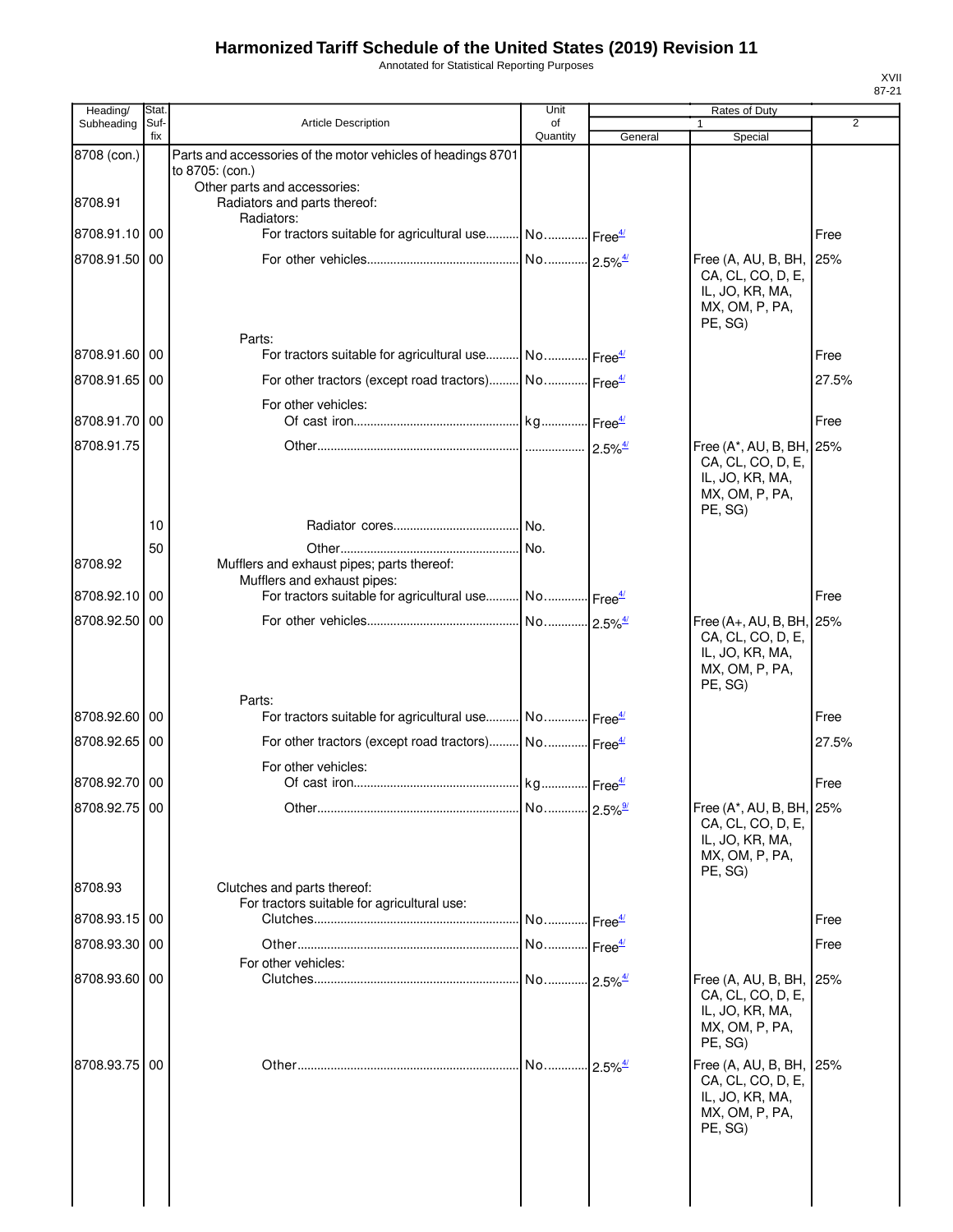Annotated for Statistical Reporting Purposes

| Heading/              | Stat.       |                                                                                                                                                                            | Unit                  |                        | Rates of Duty                                                                                |                |
|-----------------------|-------------|----------------------------------------------------------------------------------------------------------------------------------------------------------------------------|-----------------------|------------------------|----------------------------------------------------------------------------------------------|----------------|
| Subheading            | Suf-<br>fix | Article Description                                                                                                                                                        | of<br>Quantity        | General                | $\mathbf{1}$<br>Special                                                                      | $\overline{2}$ |
| 8708 (con.)           |             | Parts and accessories of the motor vehicles of headings 8701<br>to 8705: (con.)                                                                                            |                       |                        |                                                                                              |                |
| 8708.94               |             | Other parts and accessories: (con.)<br>Steering wheels, steering columns and steering boxes;<br>parts thereof:<br>Steering wheels, steering columns and steering<br>boxes: |                       |                        |                                                                                              |                |
| 8708.94.10 00         |             | For tractors suitable for agricultural use No Free <sup>4/</sup>                                                                                                           |                       |                        |                                                                                              | Free           |
| 8708.94.50 00         |             |                                                                                                                                                                            |                       |                        | Free (A, AU, B, BH, 25%<br>CA, CL, CO, D, E,<br>IL, JO, KR, MA,<br>MX, OM, P, PA,<br>PE, SG) |                |
| 8708.94.60 00         |             | Parts:<br>For tractors suitable for agricultural use No Free <sup>4/</sup>                                                                                                 |                       |                        |                                                                                              | Free           |
|                       |             |                                                                                                                                                                            |                       |                        |                                                                                              |                |
| 8708.94.65 00         |             | For other tractors (except road tractors) No Free <sup>4/</sup>                                                                                                            |                       |                        |                                                                                              | 27.5%          |
| 8708.94.70 00         |             | For other vehicles:                                                                                                                                                        |                       |                        |                                                                                              | Free           |
| 8708.94.75            |             |                                                                                                                                                                            |                       |                        | Free (A, AU, B, BH, 25%<br>CA, CL, CO, D, E,<br>IL, JO, KR, MA,<br>MX, OM, P, PA,<br>PE, SG) |                |
|                       | 10          | Steering shaft assemblies<br>incorporating universal joints                                                                                                                | No.<br>kg             |                        |                                                                                              |                |
|                       | 50          |                                                                                                                                                                            | No.                   |                        |                                                                                              |                |
| 8708.95<br>8708.95.05 | 00          | Safety airbags with inflater system; parts thereof:<br>Inflaters and modules for airbags                                                                                   | No 2.5% <sup>4/</sup> |                        | Free (A, AU, B, BH, 25%<br>CA, CL, CO, D, E,<br>IL, JO, KR, MA,<br>MX, OM, P, PA,<br>PE, SG) |                |
|                       |             | Other:                                                                                                                                                                     |                       |                        |                                                                                              |                |
| 8708.95.10 00         |             | For tractors suitable for agricultural use No Free <sup>4/</sup>                                                                                                           |                       |                        |                                                                                              | Free           |
| 8708.95.15 00         |             | For other tractors (except road tractors) No Free <sup>4/</sup>                                                                                                            |                       |                        |                                                                                              | 27.5%          |
| 8708.95.20 00         |             |                                                                                                                                                                            | No                    | $-2.5\%$ <sup>4/</sup> | Free (A, AU, B, BH, 25%<br>CA, CL, CO, D, E,<br>IL, JO, KR, MA,<br>MX, OM, P, PA,<br>PE, SG) |                |
|                       |             |                                                                                                                                                                            |                       |                        |                                                                                              |                |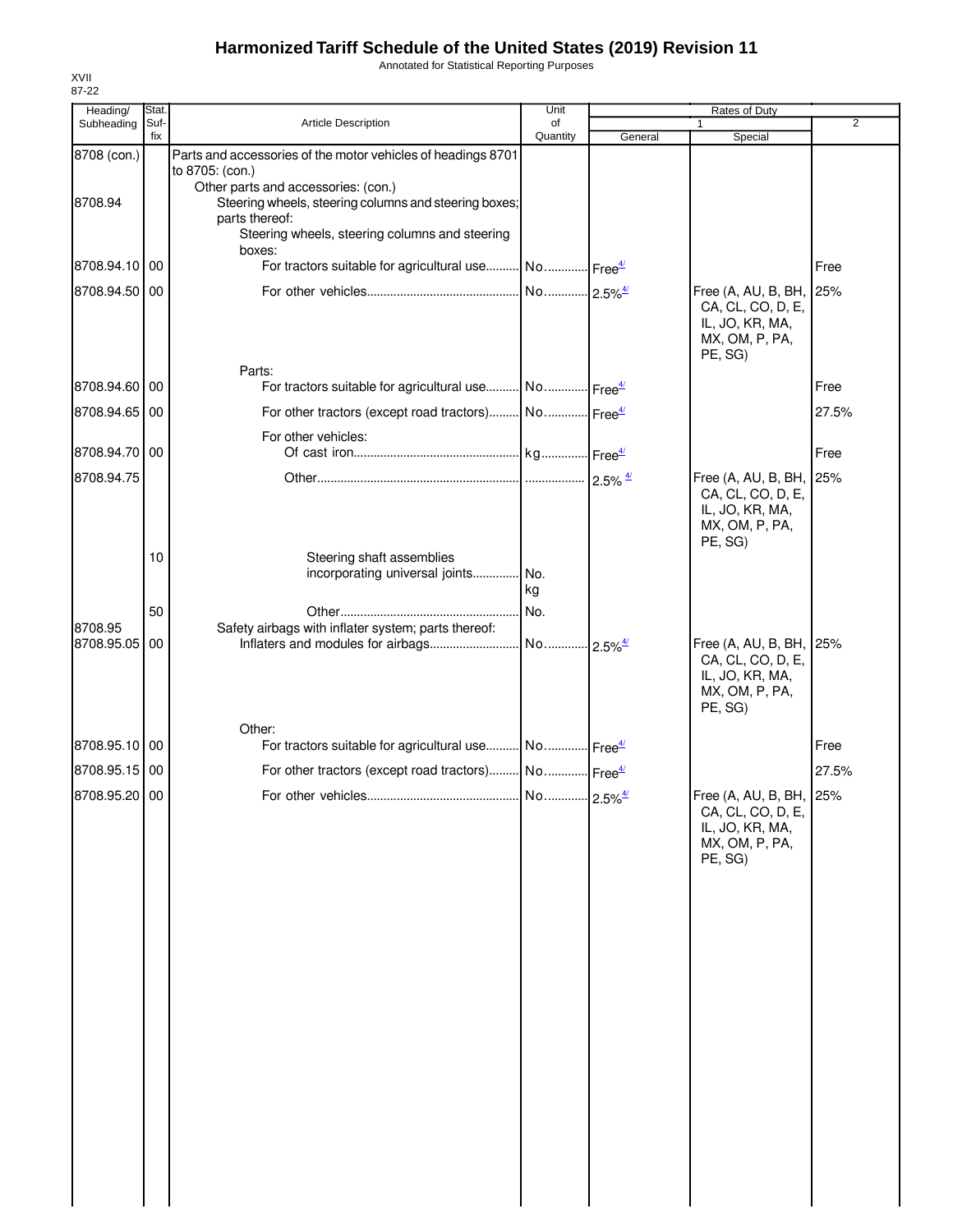Annotated for Statistical Reporting Purposes

| Heading/      | Stat.       |                                                                                               | Unit                  |         | Rates of Duty |                |
|---------------|-------------|-----------------------------------------------------------------------------------------------|-----------------------|---------|---------------|----------------|
| Subheading    | Suf-<br>fix | Article Description                                                                           | of<br>Quantity        | General | 1<br>Special  | $\overline{2}$ |
| 8708 (con.)   |             | Parts and accessories of the motor vehicles of headings 8701<br>to 8705: (con.)               |                       |         |               |                |
| 8708.99       |             | Other parts and accessories: (con.)<br>Other:                                                 |                       |         |               |                |
| 8708.99.03 00 |             | Parts of tractors suitable for agricultural use:<br>Vibration control goods containing rubber | No Free <sup>4/</sup> |         |               | Free           |
| 8708.99.06 00 |             | Double flanged wheel hub units incorporating                                                  | No Free <sup>4/</sup> |         |               | Free           |
| 8708.99.16 00 |             | Other parts for power trains                                                                  | No Free <sup>4/</sup> |         |               | Free           |
| 8708.99.23 00 |             |                                                                                               | No Free <sup>4/</sup> |         |               | Free           |
| 8708.99.27 00 |             | Parts of other tractors (except road tractors):<br>Vibration control goods containing rubber  | No Free <sup>4/</sup> |         |               | 27.5%          |
| 8708.99.31 00 |             | Double flanged wheel hub units incorporating                                                  | No Free <sup>4/</sup> |         |               | 27.5%          |
| 8708.99.41 00 |             |                                                                                               |                       |         |               | 27.5%          |
| 8708.99.48    |             |                                                                                               |                       |         |               | 27.5%          |
|               | 10          | Tracklinks for track-laying tractors No.                                                      |                       |         |               |                |
|               |             |                                                                                               | kg                    |         |               |                |
|               | 50          |                                                                                               | No.                   |         |               |                |
|               |             |                                                                                               |                       |         |               |                |
|               |             |                                                                                               |                       |         |               |                |
|               |             |                                                                                               |                       |         |               |                |
|               |             |                                                                                               |                       |         |               |                |
|               |             |                                                                                               |                       |         |               |                |
|               |             |                                                                                               |                       |         |               |                |
|               |             |                                                                                               |                       |         |               |                |
|               |             |                                                                                               |                       |         |               |                |
|               |             |                                                                                               |                       |         |               |                |
|               |             |                                                                                               |                       |         |               |                |
|               |             |                                                                                               |                       |         |               |                |
|               |             |                                                                                               |                       |         |               |                |
|               |             |                                                                                               |                       |         |               |                |
|               |             |                                                                                               |                       |         |               |                |
|               |             |                                                                                               |                       |         |               |                |
|               |             |                                                                                               |                       |         |               |                |
|               |             |                                                                                               |                       |         |               |                |
|               |             |                                                                                               |                       |         |               |                |
|               |             |                                                                                               |                       |         |               |                |
|               |             |                                                                                               |                       |         |               |                |
|               |             |                                                                                               |                       |         |               |                |
|               |             |                                                                                               |                       |         |               |                |
|               |             |                                                                                               |                       |         |               |                |
|               |             |                                                                                               |                       |         |               |                |
|               |             |                                                                                               |                       |         |               |                |
|               |             |                                                                                               |                       |         |               |                |
|               |             |                                                                                               |                       |         |               |                |
|               |             |                                                                                               |                       |         |               |                |
|               |             |                                                                                               |                       |         |               |                |
|               |             |                                                                                               |                       |         |               |                |
|               |             |                                                                                               |                       |         |               |                |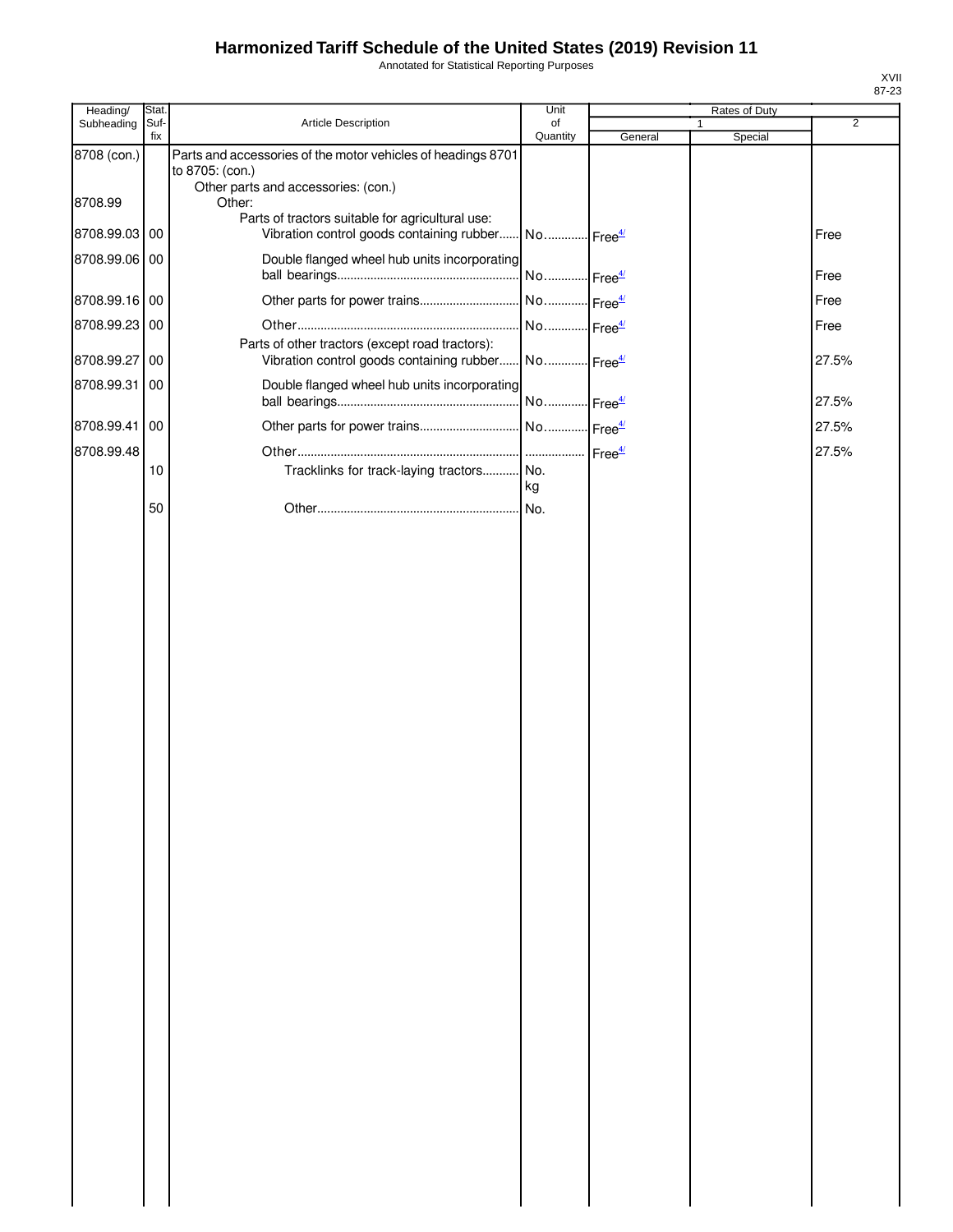Annotated for Statistical Reporting Purposes

| Heading/          | Stat.       |                                                              | Unit                  |                                             | Rates of Duty                                 |                |
|-------------------|-------------|--------------------------------------------------------------|-----------------------|---------------------------------------------|-----------------------------------------------|----------------|
| Subheading        | Suf-<br>fix | Article Description                                          | of<br>Quantity        | General                                     | 1<br>Special                                  | $\overline{2}$ |
| 8708 (con.)       |             | Parts and accessories of the motor vehicles of headings 8701 |                       |                                             |                                               |                |
|                   |             | to 8705: (con.)                                              |                       |                                             |                                               |                |
|                   |             | Other parts and accessories: (con.)                          |                       |                                             |                                               |                |
| 8708.99<br>(con.) |             | Other: (con.)                                                |                       |                                             |                                               |                |
|                   |             | Other:                                                       |                       |                                             |                                               |                |
| 8708.99.53 00     |             |                                                              | kg Free <sup>4/</sup> |                                             |                                               | Free           |
|                   |             | Other:                                                       |                       |                                             |                                               |                |
| 8708.99.55 00     |             | Vibration control goods containing                           |                       |                                             |                                               |                |
|                   |             |                                                              | No 2.5% <sup>4/</sup> |                                             | Free (A, AU, B, BH, 25%                       |                |
|                   |             |                                                              |                       |                                             | CA, CL, CO, D, E,<br>IL, JO, KR, MA,          |                |
|                   |             |                                                              |                       |                                             | MX, OM, P, PA,                                |                |
|                   |             |                                                              |                       |                                             | PE, SG)                                       |                |
| 8708.99.58 00     |             | Double flanged wheel hub units                               |                       |                                             |                                               |                |
|                   |             | incorporating ball bearings                                  | No 2.5% <sup>4/</sup> |                                             | Free (A, AU, B, BH, 25%                       |                |
|                   |             |                                                              | kg                    |                                             | CA, CL, CO, D, E,<br>IL, JO, KR, MA,          |                |
|                   |             |                                                              |                       |                                             | MX, OM, P, PA,                                |                |
|                   |             |                                                              |                       |                                             | PE, SG)                                       |                |
|                   |             | Other:                                                       |                       |                                             |                                               |                |
| 8708.99.68        |             |                                                              |                       | $2.5\%$ <sup><math>\frac{4}{2}</math></sup> | Free (A*, AU, B, BH, 25%                      |                |
|                   |             |                                                              |                       |                                             | CA, CL, CO, D, E,                             |                |
|                   |             |                                                              |                       |                                             | IL, JO, KR, MA,<br>MX, OM, P, PA,             |                |
|                   |             |                                                              |                       |                                             | PE, SG)                                       |                |
|                   | 05          |                                                              | No.                   |                                             |                                               |                |
|                   | 10          | Forged universal joints for vehicles                         |                       |                                             |                                               |                |
|                   |             | of heading 8703                                              | No.                   |                                             |                                               |                |
|                   | 20          | Forged universal joints for vehicles                         |                       |                                             |                                               |                |
|                   |             |                                                              |                       |                                             |                                               |                |
|                   | 90          |                                                              | No.                   |                                             |                                               |                |
| 8708.99.81        |             |                                                              |                       |                                             | Free (A*, AU, B, BH, 25%<br>CA, CL, CO, D, E, |                |
|                   |             |                                                              |                       |                                             | IL, JO, KR, MA,                               |                |
|                   |             |                                                              |                       |                                             | MX, OM, P, PA,                                |                |
|                   |             |                                                              |                       |                                             | PE, SG)                                       |                |
|                   | 05          | Brake hoses of plastics, with                                | .I No.                |                                             |                                               |                |
|                   | 15          | Double flanged wheel hub units                               |                       |                                             |                                               |                |
|                   |             | not incorporating ball bearings                              | No.                   |                                             |                                               |                |
|                   |             |                                                              | kg                    |                                             |                                               |                |
|                   | 30          | Slide-in campers                                             | No.                   |                                             |                                               |                |
|                   | 60          | Cable traction devices                                       | kg                    |                                             |                                               |                |
|                   | 80          |                                                              | No.                   |                                             |                                               |                |
|                   |             |                                                              |                       |                                             |                                               |                |
|                   |             |                                                              |                       |                                             |                                               |                |
|                   |             |                                                              |                       |                                             |                                               |                |
|                   |             |                                                              |                       |                                             |                                               |                |
|                   |             |                                                              |                       |                                             |                                               |                |
|                   |             |                                                              |                       |                                             |                                               |                |
|                   |             |                                                              |                       |                                             |                                               |                |
|                   |             |                                                              |                       |                                             |                                               |                |
|                   |             |                                                              |                       |                                             |                                               |                |
|                   |             |                                                              |                       |                                             |                                               |                |
|                   |             |                                                              |                       |                                             |                                               |                |
|                   |             |                                                              |                       |                                             |                                               |                |
|                   |             |                                                              |                       |                                             |                                               |                |
|                   |             |                                                              |                       |                                             |                                               |                |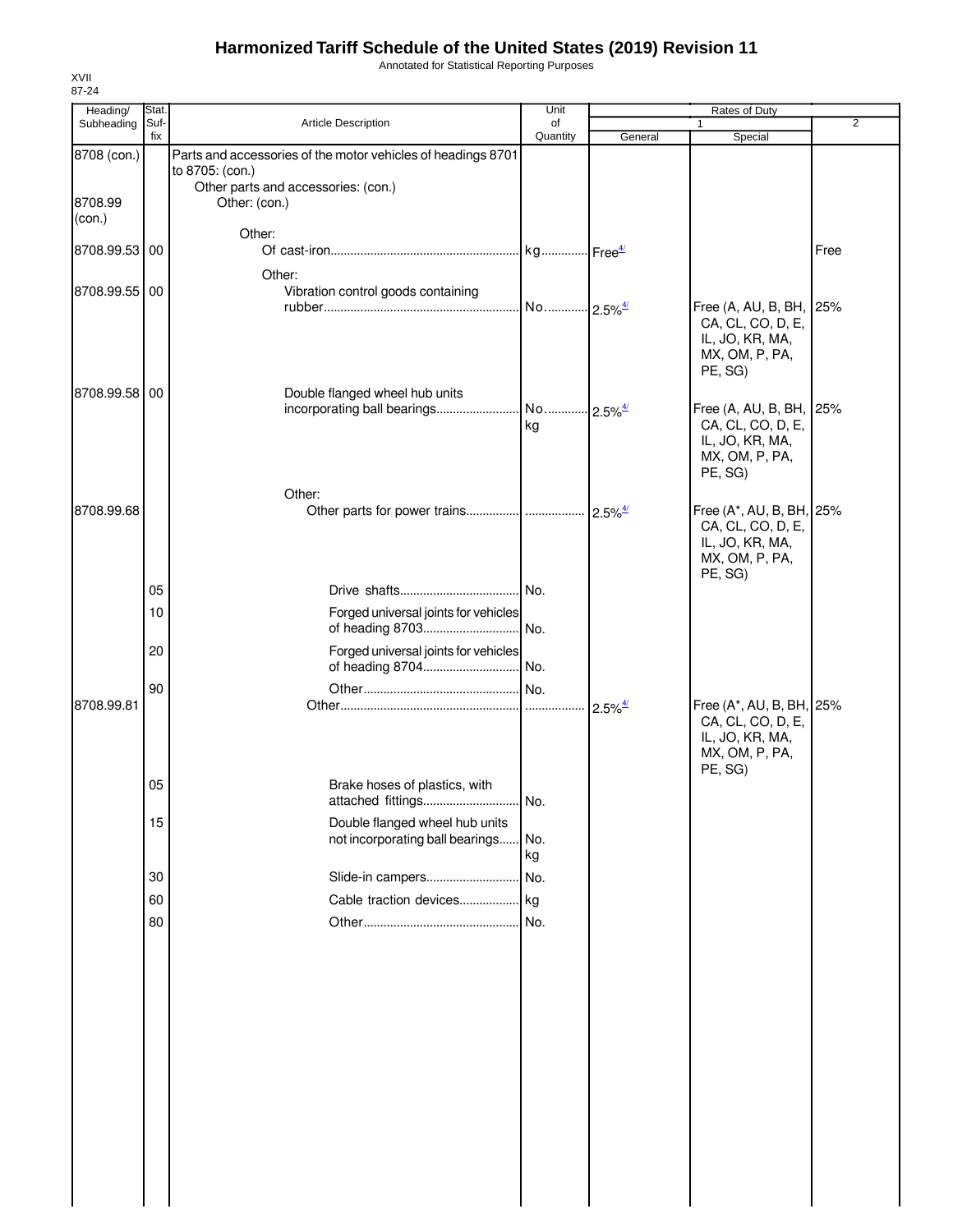Annotated for Statistical Reporting Purposes

| Stat. |                                                                                                                                                        | Unit                                                                                                         |                                                                                                                                                      | Rates of Duty                                                                                                                              |         |
|-------|--------------------------------------------------------------------------------------------------------------------------------------------------------|--------------------------------------------------------------------------------------------------------------|------------------------------------------------------------------------------------------------------------------------------------------------------|--------------------------------------------------------------------------------------------------------------------------------------------|---------|
|       |                                                                                                                                                        |                                                                                                              |                                                                                                                                                      | 1                                                                                                                                          | 2       |
|       | Works trucks, self-propelled, not fitted with lifting or handling<br>equipment, of the type used in factories, warehouses, dock<br>foregoing vehicles: |                                                                                                              |                                                                                                                                                      |                                                                                                                                            |         |
|       |                                                                                                                                                        |                                                                                                              |                                                                                                                                                      |                                                                                                                                            | 35%     |
| 30    |                                                                                                                                                        |                                                                                                              |                                                                                                                                                      |                                                                                                                                            |         |
| 60    |                                                                                                                                                        |                                                                                                              |                                                                                                                                                      |                                                                                                                                            | 35%     |
| 30    |                                                                                                                                                        |                                                                                                              |                                                                                                                                                      |                                                                                                                                            |         |
| 60    |                                                                                                                                                        |                                                                                                              |                                                                                                                                                      |                                                                                                                                            | 35%     |
| 10    |                                                                                                                                                        |                                                                                                              |                                                                                                                                                      |                                                                                                                                            |         |
| 20    |                                                                                                                                                        |                                                                                                              |                                                                                                                                                      |                                                                                                                                            |         |
|       |                                                                                                                                                        |                                                                                                              |                                                                                                                                                      |                                                                                                                                            |         |
|       |                                                                                                                                                        |                                                                                                              |                                                                                                                                                      |                                                                                                                                            |         |
|       |                                                                                                                                                        |                                                                                                              |                                                                                                                                                      |                                                                                                                                            | 35%     |
| 30    |                                                                                                                                                        |                                                                                                              |                                                                                                                                                      |                                                                                                                                            |         |
| 60    |                                                                                                                                                        |                                                                                                              |                                                                                                                                                      |                                                                                                                                            |         |
|       |                                                                                                                                                        |                                                                                                              |                                                                                                                                                      |                                                                                                                                            |         |
|       |                                                                                                                                                        |                                                                                                              |                                                                                                                                                      |                                                                                                                                            |         |
|       | Suf-<br>fix<br>90<br>90                                                                                                                                | Article Description<br>of the type used on railway station platforms; parts of the<br>Vehicles:<br>Vehicles: | of<br>Quantity<br>areas or airports for short distance transport of goods; tractors<br>Tanks and other armored fighting vehicles, motorized, whether | General<br>Free $\frac{1}{2}$<br>Free <sup>1/</sup><br>Free <sup>1/</sup><br>or not fitted with weapons, and parts of such vehicles   Free | Special |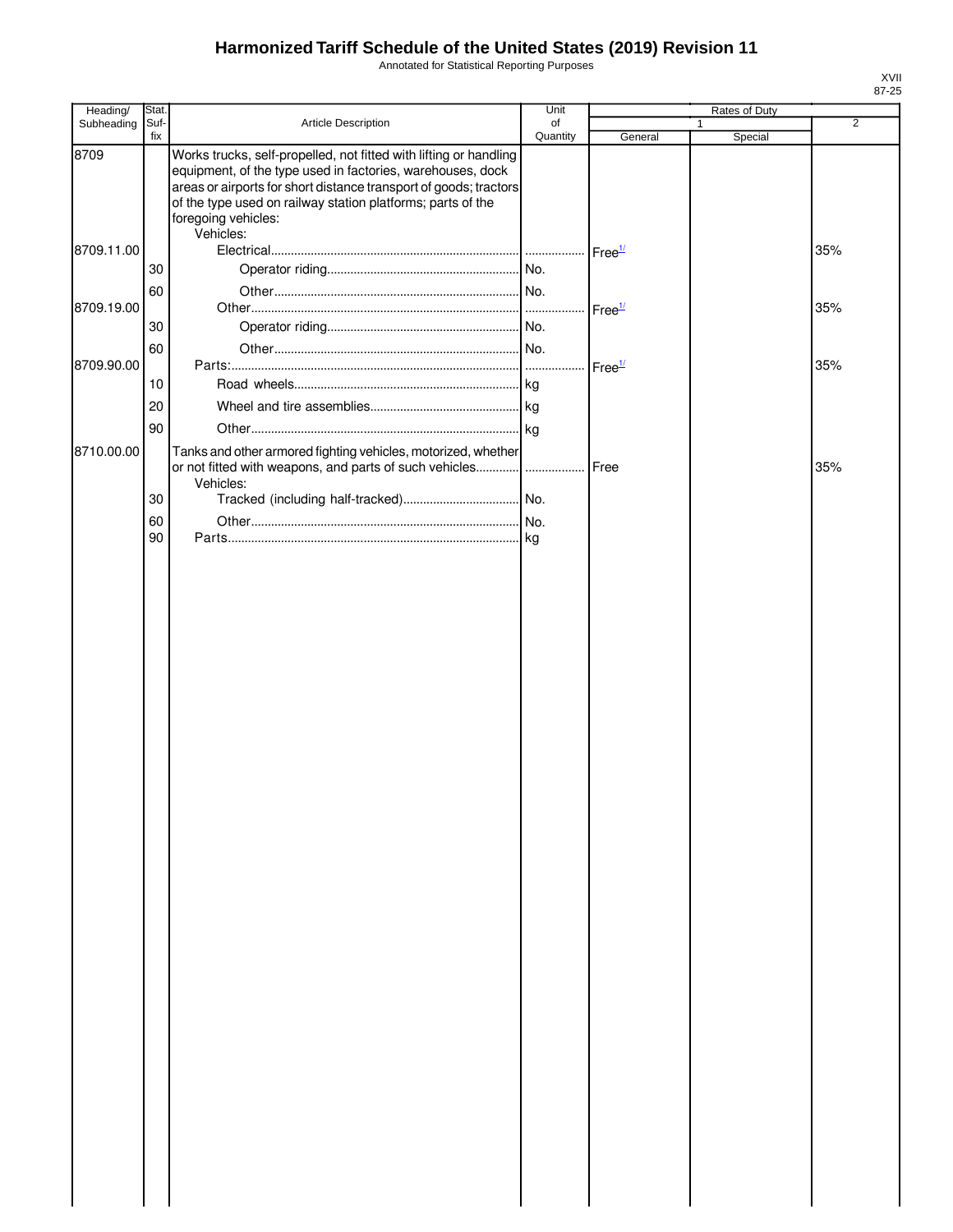Annotated for Statistical Reporting Purposes

| Heading/              | <b>Stat</b> |                                                                                                                                                                                 | Unit                  |                       | Rates of Duty                                                                          |                |
|-----------------------|-------------|---------------------------------------------------------------------------------------------------------------------------------------------------------------------------------|-----------------------|-----------------------|----------------------------------------------------------------------------------------|----------------|
| Subheading            | Suf-        | <b>Article Description</b>                                                                                                                                                      | of                    |                       |                                                                                        | $\overline{2}$ |
|                       | fix         |                                                                                                                                                                                 | Quantity              | General               | Special                                                                                |                |
| 8711<br>8711.10.00 00 |             | Motorcycles (including mopeds) and cycles fitted with an<br>auxiliary motor, with or without side-cars; side-cars:<br>With reciprocating internal combustion piston engine of a |                       |                       |                                                                                        |                |
|                       |             |                                                                                                                                                                                 |                       |                       |                                                                                        | 10%            |
| 8711.20.00            |             | With reciprocating internal combustion piston engine of a<br>cylinder capacity exceeding 50 cc but not exceeding                                                                |                       | Free                  |                                                                                        | 10%            |
|                       | 30          |                                                                                                                                                                                 |                       |                       |                                                                                        |                |
|                       | 60          |                                                                                                                                                                                 |                       |                       |                                                                                        |                |
| 8711.30.00            | 90          | Exceeding 190 cc but not exceeding 250 cc No.<br>With reciprocating internal combustion piston engine of a<br>cylinder capacity exceeding 250 cc but not exceeding              |                       | <b>I</b> Free         |                                                                                        | 10%            |
|                       | 30          | Exceeding 250 cc but not exceeding 290 cc No.                                                                                                                                   |                       |                       |                                                                                        |                |
|                       | 60          | Exceeding 290 cc but not exceeding 490 cc No.                                                                                                                                   |                       |                       |                                                                                        |                |
| 8711.40               | 90          | With reciprocating internal combustion piston engine of a<br>cylinder capacity exceeding 500 cc but not exceeding<br>800 cc:                                                    |                       |                       |                                                                                        |                |
| 8711.40.30 00         |             | Exceeding 500 cc but not exceeding 700 cc No Free                                                                                                                               |                       |                       |                                                                                        | 10%            |
| 8711.40.60            |             |                                                                                                                                                                                 |                       | 2.4%                  | Free (A*, AU, BH,<br>CA, CL, CO, D, E,<br>IL, JO, KR, MA,<br>MX, OM, P, PA,<br>PE, SG) | 10%            |
|                       | 30          | Exceeding 700 cc but not exceeding 790 cc No.                                                                                                                                   |                       |                       |                                                                                        |                |
| 8711.50.00            | 60          | Exceeding 790 cc but not exceeding 800 cc No.<br>With reciprocating internal combustion piston engine of a                                                                      |                       | $2.4\%$ <sup>1/</sup> | Free (A*, AU, BH,                                                                      | 10%            |
|                       |             |                                                                                                                                                                                 |                       |                       | CA, CL, CO, D, E,<br>IL, JO, KR, MA,<br>MX, OM, P, PA,<br>PE, SG)                      |                |
|                       | 30          | Exceeding 800 cc but not exceeding 970 cc No.                                                                                                                                   |                       |                       |                                                                                        |                |
|                       | 60          |                                                                                                                                                                                 |                       |                       |                                                                                        |                |
| 8711.60.00            |             |                                                                                                                                                                                 |                       |                       |                                                                                        | 10%            |
|                       | 50          |                                                                                                                                                                                 |                       |                       |                                                                                        |                |
|                       | 90          |                                                                                                                                                                                 | No.                   |                       |                                                                                        |                |
| 8711.90.01            | 00          |                                                                                                                                                                                 | No Free <sup>2/</sup> |                       |                                                                                        | 10%            |
|                       |             |                                                                                                                                                                                 |                       |                       |                                                                                        |                |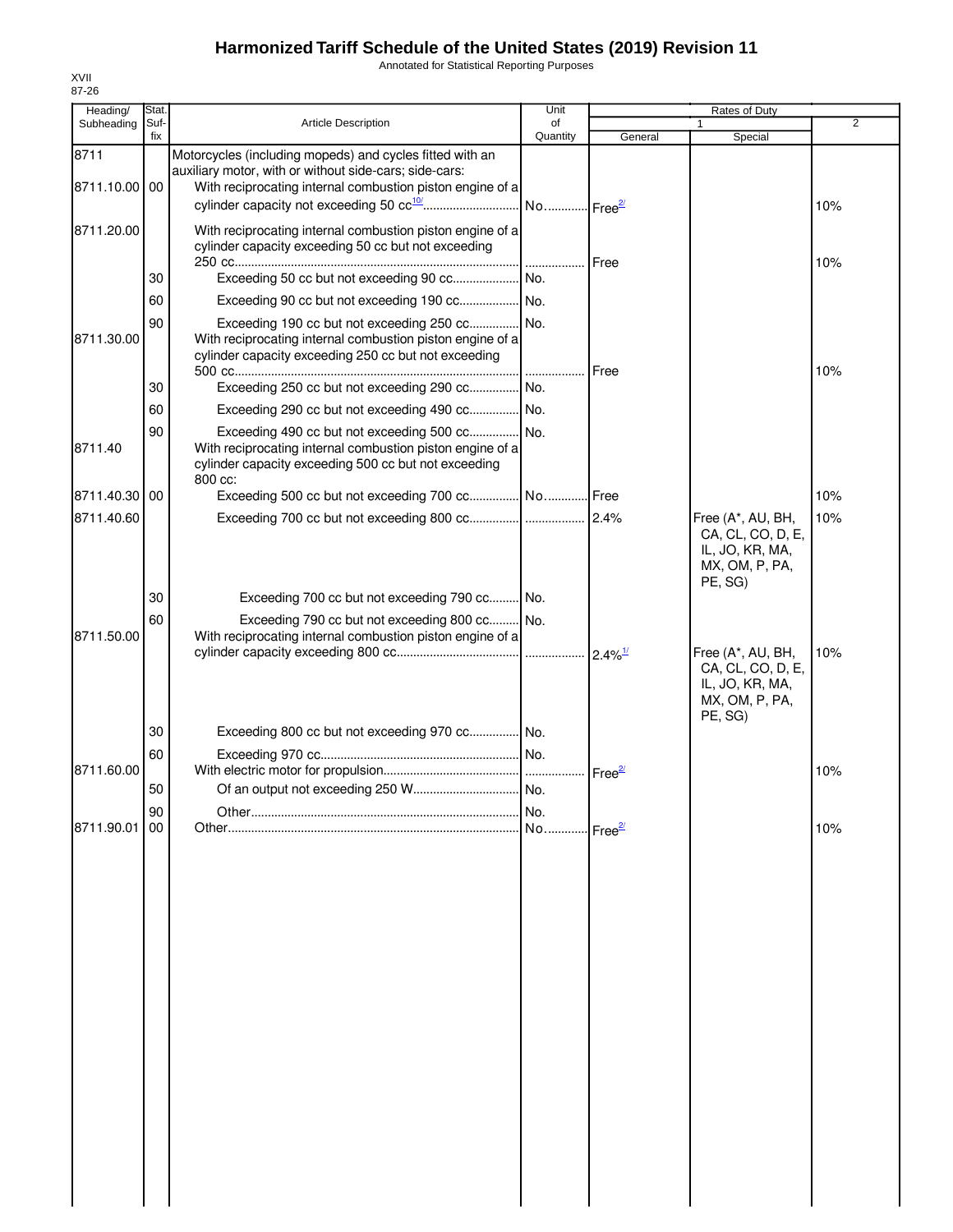Annotated for Statistical Reporting Purposes

| Heading/              | Stat.       |                                                                                                                                                                                                                                                                                                  | Unit           |         | Rates of Duty                                                                          |                |
|-----------------------|-------------|--------------------------------------------------------------------------------------------------------------------------------------------------------------------------------------------------------------------------------------------------------------------------------------------------|----------------|---------|----------------------------------------------------------------------------------------|----------------|
| Subheading            | Suf-<br>fix | <b>Article Description</b>                                                                                                                                                                                                                                                                       | of<br>Quantity | General | 1<br>Special                                                                           | $\overline{2}$ |
| 8712.00<br>8712.00.15 |             | Bicycles and other cycles (including delivery tricycles), not<br>motorized:<br>Bicycles having both wheels not exceeding 63.5 cm in                                                                                                                                                              |                |         | Free (A+, AU, BH,<br>CA, CL, CO, D, E,<br>IL, JO, KR, MA,                              | 30%            |
|                       | 10          | Having both wheels not exceeding 50 cm in                                                                                                                                                                                                                                                        |                |         | MX, OM, P, PA,<br>PE, SG)                                                              |                |
|                       | 20          | Having both wheels exceeding 50 cm but not                                                                                                                                                                                                                                                       |                |         |                                                                                        |                |
|                       | 50          | Having both wheels exceeding 55 cm but not<br>Bicycles having both wheels exceeding 63.5 cm in<br>diameter:                                                                                                                                                                                      |                |         |                                                                                        |                |
| 8712.00.25            | 00          | If weighing less than 16.3 kg complete without<br>accessories and not designed for use with tires having<br>a cross-sectional diameter exceeding 4.13 cm No 5.5% <sup>4/</sup>                                                                                                                   |                |         | Free (A+, AU, BH,                                                                      | 30%            |
|                       |             |                                                                                                                                                                                                                                                                                                  |                |         | CA, CL, CO, D, E,<br>IL, JO, KR, MA,<br>MX, OM, P, PA,<br>PE, SG)                      |                |
| 8712.00.35 00         |             |                                                                                                                                                                                                                                                                                                  |                |         | Free (A+, AU, BH,<br>CA, CL, CO, D, E,<br>IL, JO, KR, MA,<br>MX, OM, P, PA,<br>PE, SG) | 30%            |
| 8712.00.44            | 00          | Bicycles having a front wheel exceeding 55 cm but not<br>exceeding 63.5 cm in diameter and a rear wheel exceeding<br>63.5 cm in diameter, weighing less than 16.3 kg complete<br>without accessories and not designed for use with tires<br>having a cross-sectional diameter exceeding 4.13 cm, |                |         |                                                                                        |                |
|                       |             |                                                                                                                                                                                                                                                                                                  |                |         | Free (A+, AU, BH,<br>CA, CL, CO, D, E,<br>IL, JO, KR, MA,<br>MX, OM, P, PA,<br>PE, SG) | 30%            |
| 8712.00.48 00         |             |                                                                                                                                                                                                                                                                                                  |                |         | Free (A+, AU, BH,<br>CA, CL, CO, D, E,<br>IL, JO, KR, MA,<br>MX, OM, P, PA,<br>PE, SG) | 30%            |
| 8712.00.50 00         |             |                                                                                                                                                                                                                                                                                                  |                |         | Free (A, AU, BH,<br>CA, CL, CO, D, E,<br>IL, JO, KR, MA,<br>MX, OM, P, PA,<br>PE, SG)  | 35%            |
| 8713                  |             | Carriages for disabled persons, whether or not motorized or<br>otherwise mechanically propelled:                                                                                                                                                                                                 |                |         |                                                                                        |                |
| 8713.10.00 00         |             |                                                                                                                                                                                                                                                                                                  |                |         |                                                                                        | 40%            |
| 8713.90.00            |             |                                                                                                                                                                                                                                                                                                  |                |         |                                                                                        | 10%            |
|                       | 30          |                                                                                                                                                                                                                                                                                                  |                |         |                                                                                        |                |
|                       | 60          |                                                                                                                                                                                                                                                                                                  |                |         |                                                                                        |                |
|                       |             |                                                                                                                                                                                                                                                                                                  |                |         |                                                                                        |                |
|                       |             |                                                                                                                                                                                                                                                                                                  |                |         |                                                                                        |                |

XVII 87-27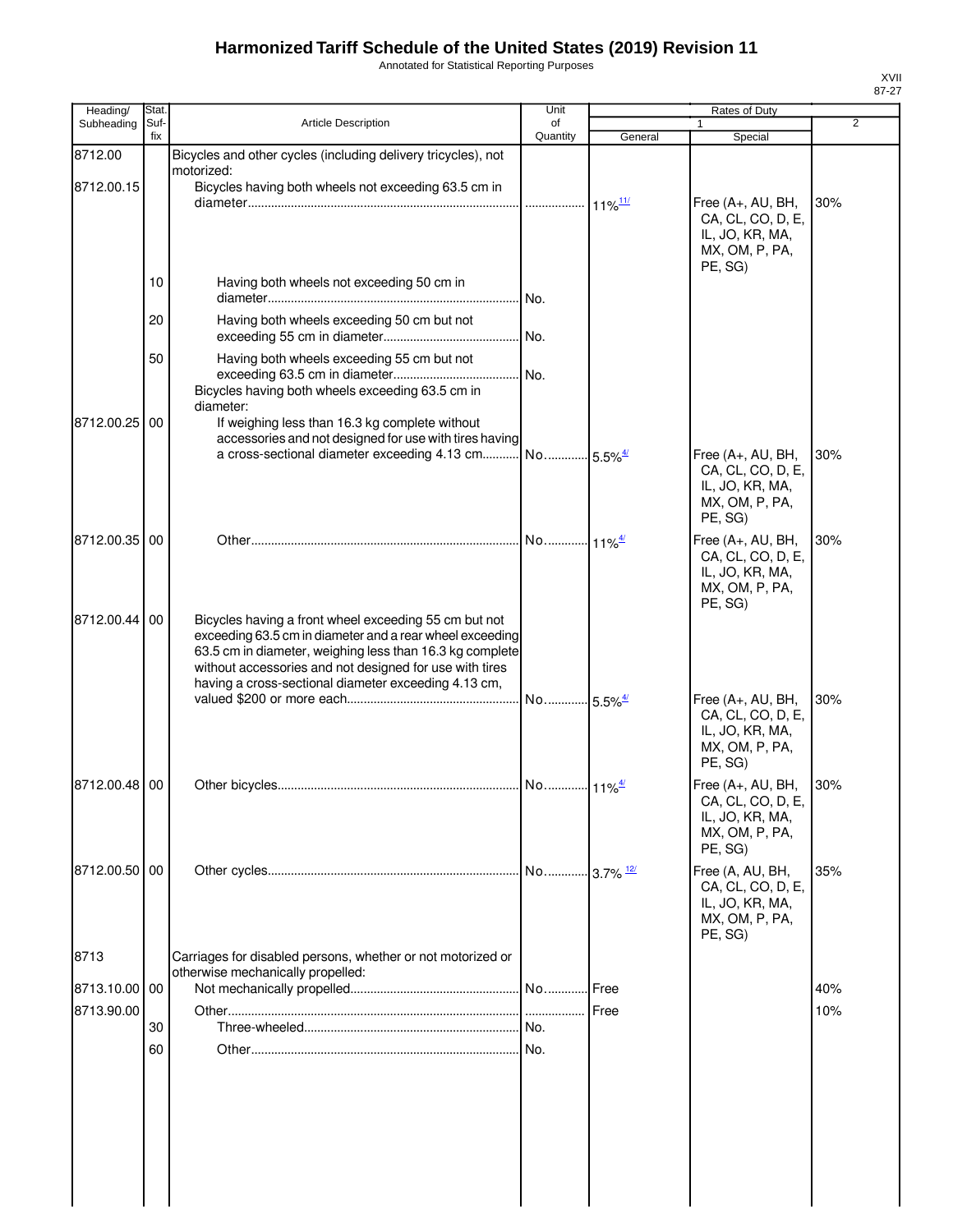Annotated for Statistical Reporting Purposes

| Heading/           | Stat. |                                                                                                                                                           | Unit     |         | Rates of Duty                                                                          |                |
|--------------------|-------|-----------------------------------------------------------------------------------------------------------------------------------------------------------|----------|---------|----------------------------------------------------------------------------------------|----------------|
| Subheading         | Suf-  | Article Description                                                                                                                                       | of       |         |                                                                                        | $\overline{2}$ |
|                    | fix   |                                                                                                                                                           | Quantity | General | Special                                                                                |                |
| 8714<br>8714.10.00 | 10    | Parts and accessories of vehicles of headings 8711 to 8713:                                                                                               |          | Free    |                                                                                        | 25%            |
|                    |       |                                                                                                                                                           |          |         |                                                                                        |                |
|                    | 20    |                                                                                                                                                           |          |         |                                                                                        |                |
|                    | 50    |                                                                                                                                                           |          |         |                                                                                        |                |
| 8714.20.00         | 00    |                                                                                                                                                           |          |         |                                                                                        | 40%            |
|                    |       | Other:                                                                                                                                                    |          |         |                                                                                        |                |
| 8714.91            |       | Frames and forks, and parts thereof:<br>Frames:                                                                                                           |          |         |                                                                                        |                |
| 8714.91.20 00      |       |                                                                                                                                                           |          |         | Free (A, AU, BH,<br>CA, CL, CO, D, E,<br>IL, JO, KR, MA,<br>MX, OM, P, PA,<br>PE, SG)  | 30%            |
| 8714.91.30 00      |       |                                                                                                                                                           |          |         | Free (A+, AU, BH,<br>CA, CL, CO, D, E,<br>IL, JO, KR, MA,<br>MX, OM, P, PA,<br>PE, SG) | 30%            |
| 8714.91.50 00      |       | Sets of steel tubing cut to exact length and each<br>set having the number of tubes needed for the<br>assembly (with other parts) into the frame and fork |          |         |                                                                                        |                |
|                    |       |                                                                                                                                                           |          |         | Free (A+, AU, BH,<br>CA, CL, CO, D, E,<br>IL, JO, KR, MA,<br>MX, OM, P, PA,            | 30%            |
|                    |       |                                                                                                                                                           |          |         | PE, SG)                                                                                |                |
| 8714.91.90 00      |       |                                                                                                                                                           |          |         |                                                                                        | 30%            |
| 8714.92            |       | Wheel rims and spokes:                                                                                                                                    |          |         |                                                                                        |                |
| 8714.92.10 00      |       |                                                                                                                                                           |          |         | Free (A+, AU, BH,<br>CA, CL, CO, D, E,<br>IL, JO, KR, MA,<br>MX, OM, P, PA,<br>PE, SG) | 30%            |
| 8714.92.50 00      |       |                                                                                                                                                           |          |         | Free (A, AU, BH,<br>CA, CL, CO, D, E,<br>IL, JO, KR, MA,<br>MX, OM, P, PA,<br>PE, SG)  | 30%            |
|                    |       |                                                                                                                                                           |          |         |                                                                                        |                |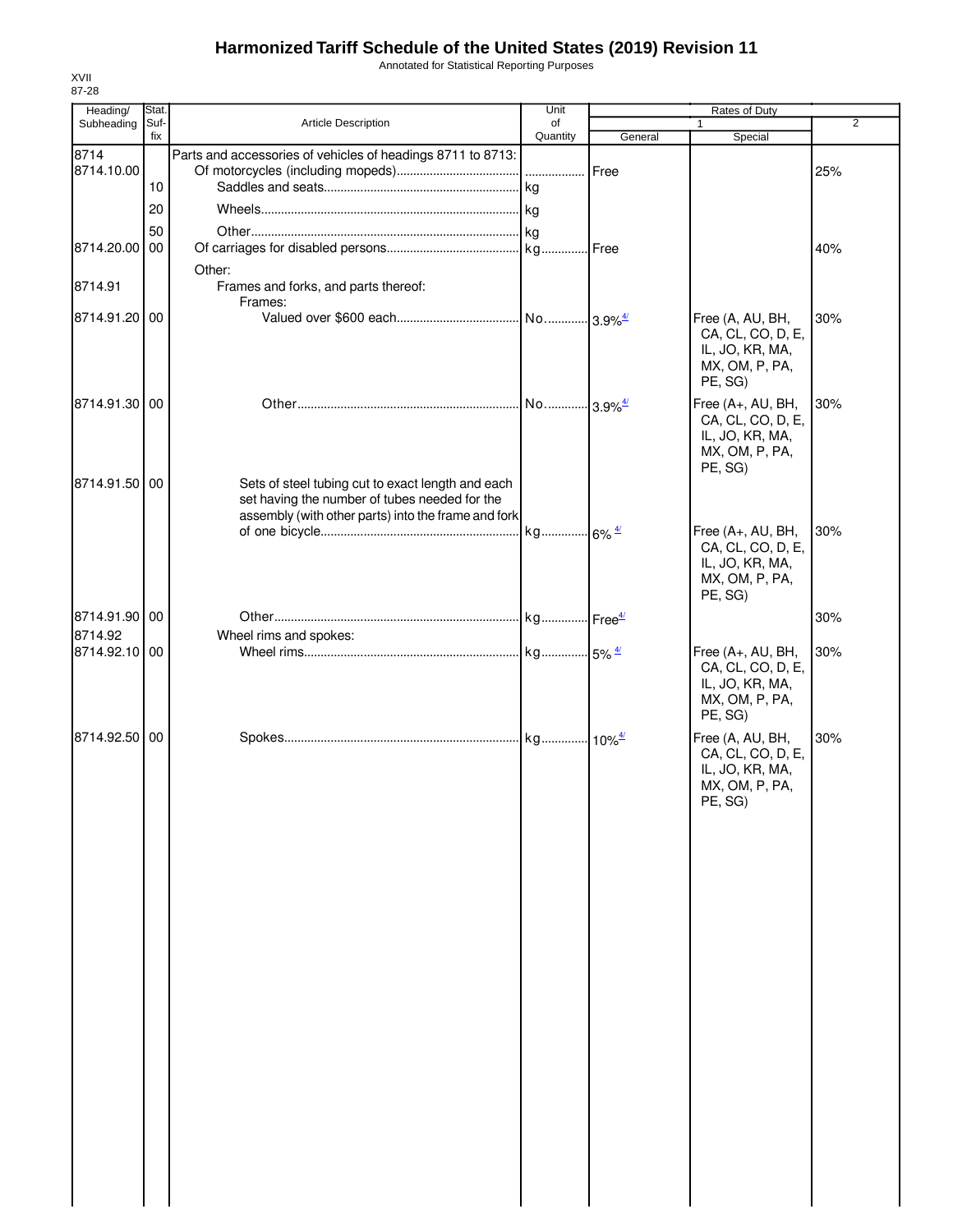Annotated for Statistical Reporting Purposes

| Heading/                 | Stat.       |                                                                                                                                                                                  | Unit           |         | Rates of Duty                                                                            |     |
|--------------------------|-------------|----------------------------------------------------------------------------------------------------------------------------------------------------------------------------------|----------------|---------|------------------------------------------------------------------------------------------|-----|
| Subheading               | Suf-<br>fix | <b>Article Description</b>                                                                                                                                                       | of<br>Quantity | General | $\mathbf{1}$<br>Special                                                                  | 2   |
| 8714 (con.)              |             | Parts and accessories of vehicles of headings 8711 to 8713:                                                                                                                      |                |         |                                                                                          |     |
|                          |             | (con.)<br>Other: (con.)                                                                                                                                                          |                |         |                                                                                          |     |
| 8714.93                  |             | Hubs, other than coaster braking hubs and hub brakes,<br>and free-wheel sprocket-wheels:<br>Hubs:                                                                                |                |         |                                                                                          |     |
| 8714.93.05 00            |             | Aluminum alloy hubs with a hollow axle and<br>lever-operated quick release mechanism No Free <sup>4/</sup>                                                                       |                |         |                                                                                          | 30% |
| 8714.93.15               | 00          | Other:                                                                                                                                                                           |                |         |                                                                                          | 30% |
|                          |             | Variable speed (except three speed) with<br>internal gear changing mechanisms:                                                                                                   |                |         |                                                                                          |     |
| 8714.93.24               | 00          |                                                                                                                                                                                  |                |         |                                                                                          | 30% |
| 8714.93.28 00            |             |                                                                                                                                                                                  |                |         | Free (A+, AU, BH,<br>CA, CL, CO, D, E,<br>IL, JO, KR, MA,<br>MX, OM, P, PA,<br>PE, SG)   | 30% |
| 8714.93.35 00            |             |                                                                                                                                                                                  |                |         | Free (A+, AU, BH,<br>CA, CL, CO, D, E,<br>IL, JO, KR, MA,<br>MX, OM, P, PA,<br>PE, SG)   | 30% |
| 8714.93.70               |             |                                                                                                                                                                                  |                |         |                                                                                          | 30% |
|                          | 30          |                                                                                                                                                                                  |                |         |                                                                                          |     |
| 8714.94                  | 60          | Brakes, including coaster braking hubs and hub<br>brakes, and parts thereof:                                                                                                     |                |         |                                                                                          |     |
| 8714.94.30               |             | Drum brakes, caliper and cantilever bicycle brakes,<br>and coaster brakes; parts thereof (including cable<br>or inner wire therefor, fitted with fittings)    Free <sup>4/</sup> |                |         |                                                                                          | 30% |
|                          | 20          | Caliper and cantilever bicycle brakes No.                                                                                                                                        |                |         |                                                                                          |     |
|                          | 40          | Coaster brakes:<br>Designed for single-speed bicycles No.                                                                                                                        |                |         |                                                                                          |     |
|                          | 50          | Other:<br>Designed for three-speed bicycles No.                                                                                                                                  |                |         |                                                                                          |     |
|                          | 60<br>80    |                                                                                                                                                                                  | l ka           |         |                                                                                          |     |
| 8714.94.90 00            |             |                                                                                                                                                                                  |                |         | Free (A+, AU, BH,<br>CA, CL, CO, D, E,<br>IL, JO, KR, MA,                                | 30% |
|                          |             |                                                                                                                                                                                  |                |         | MX, OM, P, PA,<br>PE, SG)                                                                |     |
| 8714.95.00 00            |             |                                                                                                                                                                                  |                |         | Free (A+, AU, BH,<br>CA, CL, CO, D, E,<br>IL, JO, KR, MA,<br>MX, OM, P, PA,<br>PE, SG)   | 30% |
| 8714.96<br>8714.96.10 00 |             | Pedals and crank-gear, and parts thereof:                                                                                                                                        |                |         | Free $(A+, AU, BH,$<br>CA, CL, CO, D, E,<br>IL, JO, KR, MA,<br>MX, OM, P, PA,            | 30% |
| 8714.96.50 00            |             | Cotterless-type crank sets and parts thereof kg Free <sup>4/</sup>                                                                                                               |                |         | PE, SG)                                                                                  | 30% |
|                          |             |                                                                                                                                                                                  |                |         |                                                                                          |     |
| 8714.96.90 00            |             |                                                                                                                                                                                  |                |         | Free $(A+, AU, BH,$<br>CA, CL, CO, D, E,<br>IL, JO, KR, MA,<br>MX, OM, P, PA,<br>PE, SG) | 30% |
|                          |             |                                                                                                                                                                                  |                |         |                                                                                          |     |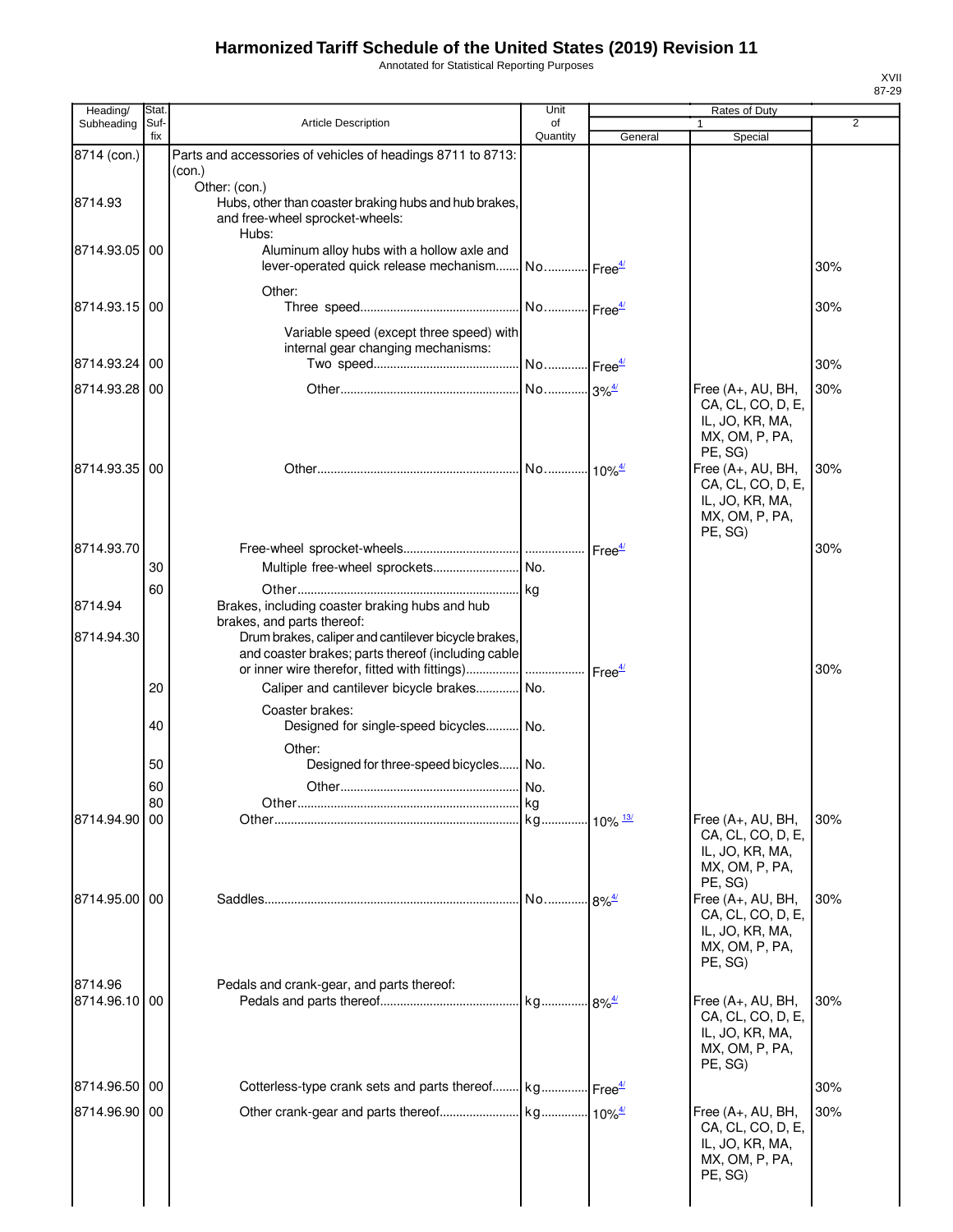Annotated for Statistical Reporting Purposes

| Heading/              | Stat.       |                                                                                                                                                                                                             | Unit           |                               | Rates of Duty                                                                         |      |
|-----------------------|-------------|-------------------------------------------------------------------------------------------------------------------------------------------------------------------------------------------------------------|----------------|-------------------------------|---------------------------------------------------------------------------------------|------|
| Subheading            | Suf-<br>fix | <b>Article Description</b>                                                                                                                                                                                  | of<br>Quantity | General                       | $\mathbf{1}$<br>Special                                                               | 2    |
| 8714 (con.)           |             | Parts and accessories of vehicles of headings 8711 to 8713:<br>(con.)                                                                                                                                       |                |                               |                                                                                       |      |
|                       |             | Other: (con.)                                                                                                                                                                                               |                |                               |                                                                                       |      |
| 8714.99<br>8714.99.10 | 00          | Other:                                                                                                                                                                                                      |                |                               |                                                                                       | 30%  |
| 8714.99.50            | 00          |                                                                                                                                                                                                             |                |                               |                                                                                       | 30%  |
| 8714.99.60            | 00          | Trigger and twist grip controls for three speed                                                                                                                                                             |                |                               |                                                                                       |      |
|                       |             | hubs, and parts thereof; bicycle handlebar stems<br>wholly of aluminum alloy (including their hardware<br>of any material), valued over \$2.15 each; and<br>bicycle handlebar stem rotor assemblies kg Free |                |                               |                                                                                       | 30%  |
| 8714.99.80            | 00          |                                                                                                                                                                                                             |                |                               | Free (A+, AU, BH,                                                                     | 30%  |
|                       |             |                                                                                                                                                                                                             |                |                               | CA, CL, CO, D, E,<br>IL, JO, KR, MA,<br>MX, OM, P, PA,<br>PE, SG)                     |      |
| 8715.00.00            |             |                                                                                                                                                                                                             |                |                               | Free (A, AU, BH,<br>CA, CL, CO, D, E,<br>IL, JO, KR, MA,<br>MX, OM, P, PA,<br>PE, SG) | 45%  |
|                       | 20          |                                                                                                                                                                                                             |                |                               |                                                                                       |      |
|                       | 40          |                                                                                                                                                                                                             |                |                               |                                                                                       |      |
| 8716                  |             | Trailers and semi-trailers; other vehicles, not mechanically                                                                                                                                                |                |                               |                                                                                       |      |
| 8716.10.00            |             | propelled; and parts thereof:                                                                                                                                                                               |                | $\textsf{Free}^{\frac{4}{2}}$ |                                                                                       | 45%  |
|                       | 30          |                                                                                                                                                                                                             |                |                               |                                                                                       |      |
|                       | 75          |                                                                                                                                                                                                             | No.            |                               |                                                                                       |      |
| 8716.20.00            | 00          | Self-loading or self-unloading trailers and semi-trailers for                                                                                                                                               |                |                               |                                                                                       |      |
|                       |             |                                                                                                                                                                                                             | No             | -Free <sup>4/</sup>           |                                                                                       | 45%  |
| 8716.31.00 00         |             | Other trailers and semi-trailers for the transport of goods:                                                                                                                                                |                |                               |                                                                                       |      |
|                       |             |                                                                                                                                                                                                             |                |                               |                                                                                       | 45%  |
| 8716.39.00            | 10          |                                                                                                                                                                                                             |                |                               |                                                                                       | 45%  |
|                       | 20          | For use with the vehicles of heading 8709 No.                                                                                                                                                               |                |                               |                                                                                       |      |
|                       |             | Other:                                                                                                                                                                                                      |                |                               |                                                                                       |      |
|                       | 30          | For use with the vehicles of heading 8703 No.                                                                                                                                                               |                |                               |                                                                                       |      |
|                       |             | Other:                                                                                                                                                                                                      |                |                               |                                                                                       |      |
|                       | 40          |                                                                                                                                                                                                             | I No.          |                               |                                                                                       |      |
|                       | 50          |                                                                                                                                                                                                             |                |                               |                                                                                       |      |
|                       | 90          |                                                                                                                                                                                                             | No.            |                               |                                                                                       |      |
| 8716.40.00            | 00          |                                                                                                                                                                                                             |                | $\cdot$ Free $\frac{4}{3}$    |                                                                                       | 45%  |
| 8716.80               |             | Other vehicles:                                                                                                                                                                                             |                |                               |                                                                                       |      |
| 8716.80.10            | 00          |                                                                                                                                                                                                             |                |                               |                                                                                       | Free |
| 8716.80.50            |             |                                                                                                                                                                                                             |                | $3.2\%$ <sup>4/</sup>         | Free (A, AU, BH,                                                                      | 45%  |
|                       |             |                                                                                                                                                                                                             |                |                               | CA, CL, CO, D, E,<br>IL, JO, KR, MA,<br>MX, OM, P, PA,<br>PE, SG)                     |      |
|                       | 10          |                                                                                                                                                                                                             | I No.          |                               |                                                                                       |      |
|                       |             | Other:                                                                                                                                                                                                      |                |                               |                                                                                       |      |
|                       | 20          |                                                                                                                                                                                                             |                |                               |                                                                                       |      |
|                       | 90          |                                                                                                                                                                                                             | No.            |                               |                                                                                       |      |
|                       |             |                                                                                                                                                                                                             |                |                               |                                                                                       |      |
|                       |             |                                                                                                                                                                                                             |                |                               |                                                                                       |      |
|                       |             |                                                                                                                                                                                                             |                |                               |                                                                                       |      |
|                       |             |                                                                                                                                                                                                             |                |                               |                                                                                       |      |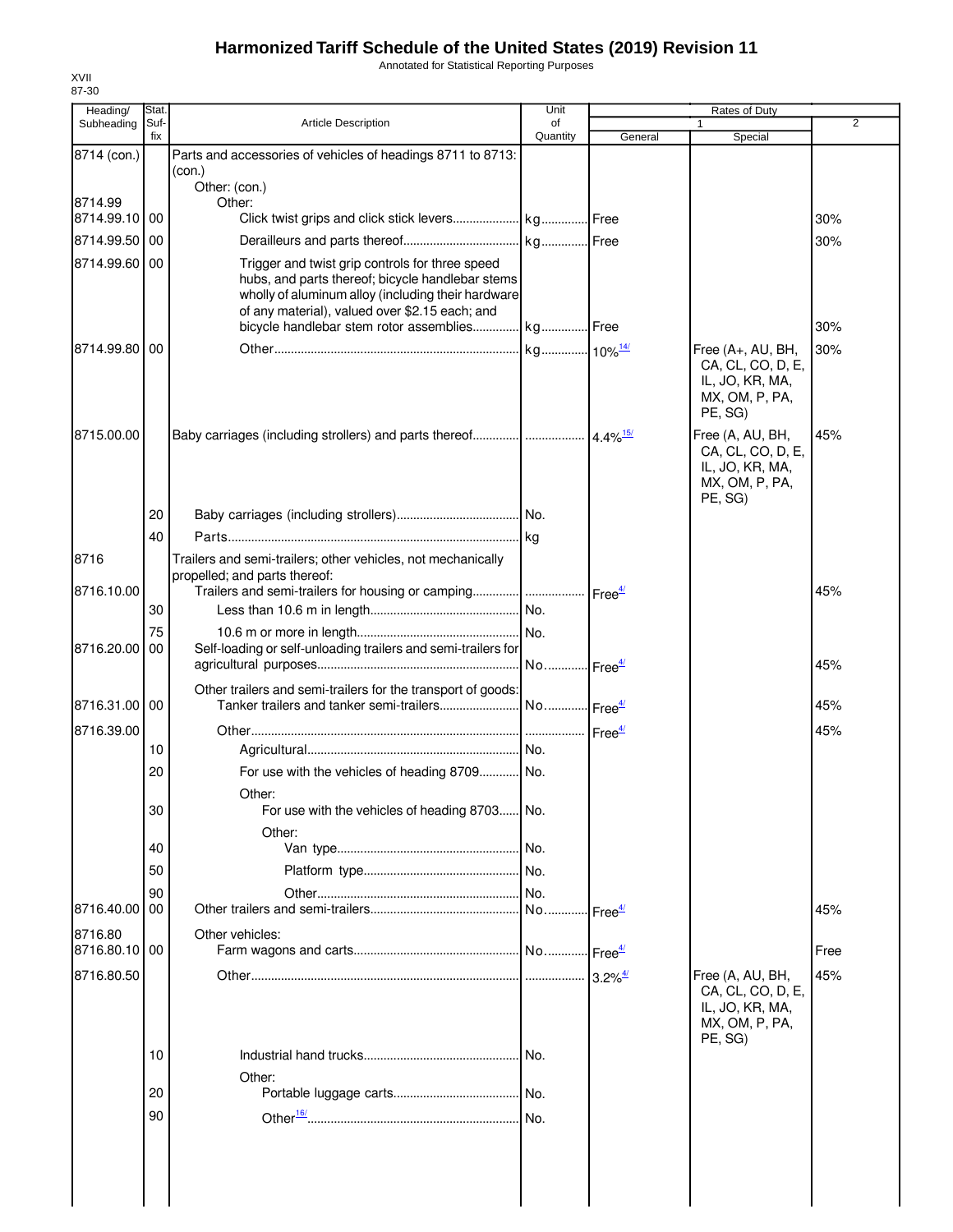Annotated for Statistical Reporting Purposes

| Heading/    | Stat.       |                                                                                | Unit           | Rates of Duty |                                        |                |
|-------------|-------------|--------------------------------------------------------------------------------|----------------|---------------|----------------------------------------|----------------|
| Subheading  | Suf-<br>fix | Article Description                                                            | of<br>Quantity | General       | $\mathbf{1}$<br>Special                | $\overline{2}$ |
| 8716 (con.) |             | Trailers and semi-trailers; other vehicles, not mechanically                   |                |               |                                        |                |
|             |             | propelled; and parts thereof: (con.)                                           |                |               |                                        |                |
| 8716.90     |             | Parts:                                                                         |                |               |                                        |                |
| 8716.90.10  | 10          |                                                                                |                |               |                                        | Free           |
|             |             |                                                                                |                |               |                                        |                |
|             | 20          |                                                                                |                |               |                                        |                |
|             | 90          |                                                                                |                |               |                                        |                |
| 8716.90.30  | 00          |                                                                                |                |               | Free (A, AU, BH,<br>CA, CL, CO, D, E,  | 45%            |
|             |             |                                                                                |                |               | IL, JO, KR, MA,                        |                |
|             |             |                                                                                |                |               | MX, OM, P, PA,                         |                |
|             |             |                                                                                |                |               | PE, SG)                                |                |
| 8716.90.50  |             |                                                                                |                |               | Free (A*, AU, BH,<br>CA, CL, CO, D, E, | 45%            |
|             |             |                                                                                |                |               | IL, JO, KR, MA,                        |                |
|             |             |                                                                                |                |               | MX, OM, P, PA,                         |                |
|             |             |                                                                                |                |               | PE, SG)                                |                |
|             | 10          |                                                                                |                |               |                                        |                |
|             |             | Wheels:                                                                        |                |               |                                        |                |
|             | 35          | Steel wheels measuring 30 to 42 cm in<br>diameter, whether or not assembled kg |                |               |                                        |                |
|             |             | Other:                                                                         |                |               |                                        |                |
|             | 45          |                                                                                |                |               |                                        |                |
|             |             | Wheels with tires:                                                             |                |               |                                        |                |
|             | 56          | Wheels with tires for off-the-highway                                          |                |               |                                        |                |
|             |             |                                                                                |                |               |                                        |                |
|             | 59          |                                                                                |                |               |                                        |                |
|             | 60          |                                                                                |                |               |                                        |                |
|             |             |                                                                                |                |               |                                        |                |
|             |             |                                                                                |                |               |                                        |                |
|             |             |                                                                                |                |               |                                        |                |
|             |             |                                                                                |                |               |                                        |                |
|             |             |                                                                                |                |               |                                        |                |
|             |             |                                                                                |                |               |                                        |                |
|             |             |                                                                                |                |               |                                        |                |
|             |             |                                                                                |                |               |                                        |                |
|             |             |                                                                                |                |               |                                        |                |
|             |             |                                                                                |                |               |                                        |                |
|             |             |                                                                                |                |               |                                        |                |
|             |             |                                                                                |                |               |                                        |                |
|             |             |                                                                                |                |               |                                        |                |
|             |             |                                                                                |                |               |                                        |                |
|             |             |                                                                                |                |               |                                        |                |
|             |             |                                                                                |                |               |                                        |                |
|             |             |                                                                                |                |               |                                        |                |
|             |             |                                                                                |                |               |                                        |                |
|             |             |                                                                                |                |               |                                        |                |
|             |             |                                                                                |                |               |                                        |                |
|             |             |                                                                                |                |               |                                        |                |
|             |             |                                                                                |                |               |                                        |                |
|             |             |                                                                                |                |               |                                        |                |
|             |             |                                                                                |                |               |                                        |                |
|             |             |                                                                                |                |               |                                        |                |
|             |             |                                                                                |                |               |                                        |                |
|             |             |                                                                                |                |               |                                        |                |
|             |             |                                                                                |                |               |                                        |                |